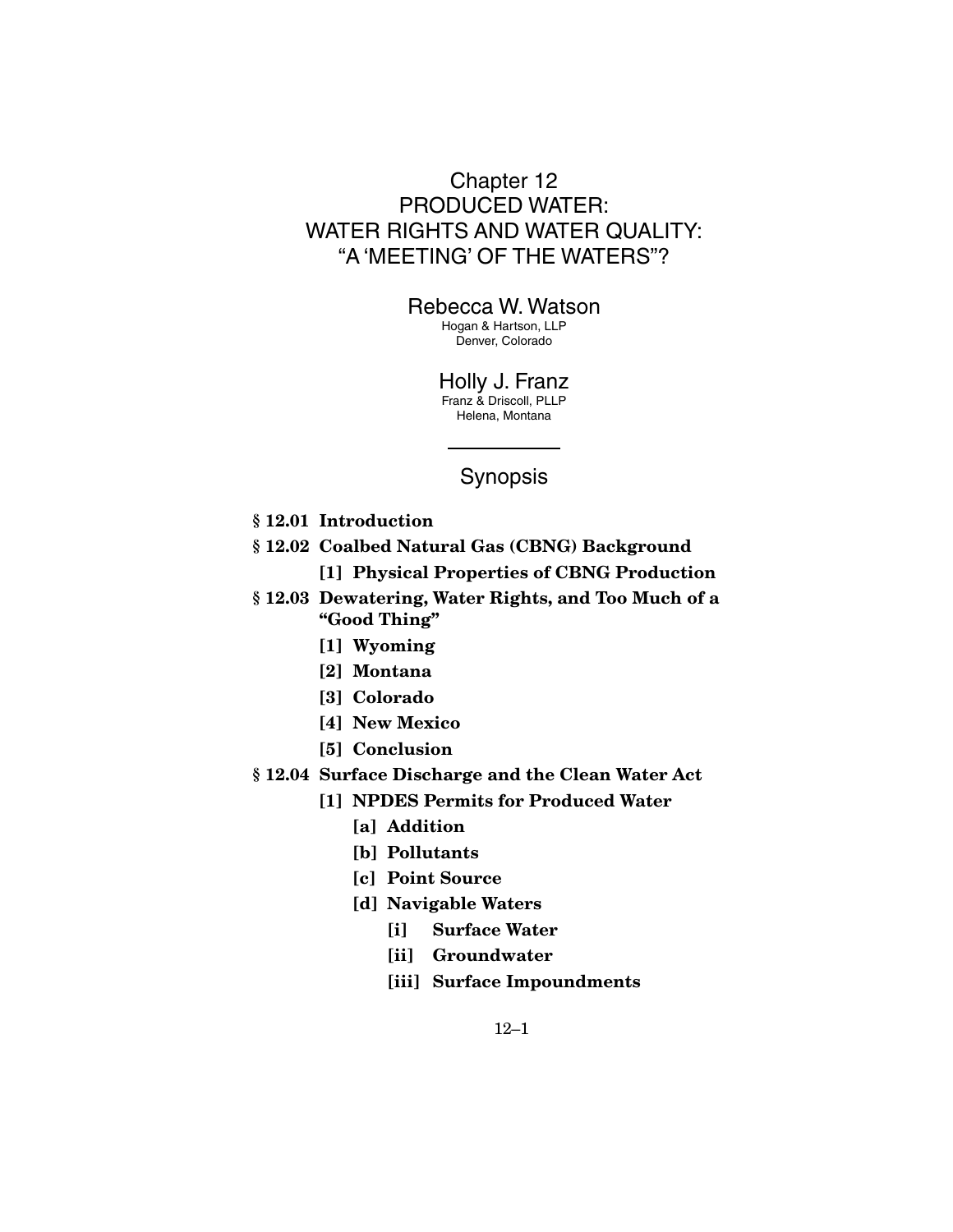- **[2] CWA Permits and Water Quality Standards [a] CBNG Water Quality Issues**
- **[3] CWA § 401—State Certification**
- **[4] BLM Management of Produced Oil and Gas Water**
- **[5] Other CWA Permitting Challenges** 
	- **[a] CWA § 303(d) (TMDL)**
	- **[b] Stormwater**
	- **[c] Tribal Water Quality Standards**
	- **[d] Wetlands—CWA § 404**
	- **[e] Migratory Bird Treaty Act**

## **§ 12.05 Water Management Through Storage, Infiltration, Treatment, and Beneficial Uses**

- **[1] Impoundments**
- **[2] Water Atomization**
- **[3] Managed Irrigation**
- **[4] Water Treatment**
- **[5] Commercial/Industrial Uses**
- **§ 12.06 Water Disposal Through Injection and Reinjection** 
	- **[1] Safe Drinking Water Act of 1974** 
		- **[a] Class II Wells and "Frac'ing"**
		- **[b] Class V Wells**
- **§ 12.07 Emerging Solutions to Deal with CBNG Produced Water Quantities** 
	- **[1] Introduction: Water Demand in the West** 
		- **[a] New Mexico**
		- **[b] Wyoming**
		- **[c] Colorado**
- **§ 12.08 Conclusion**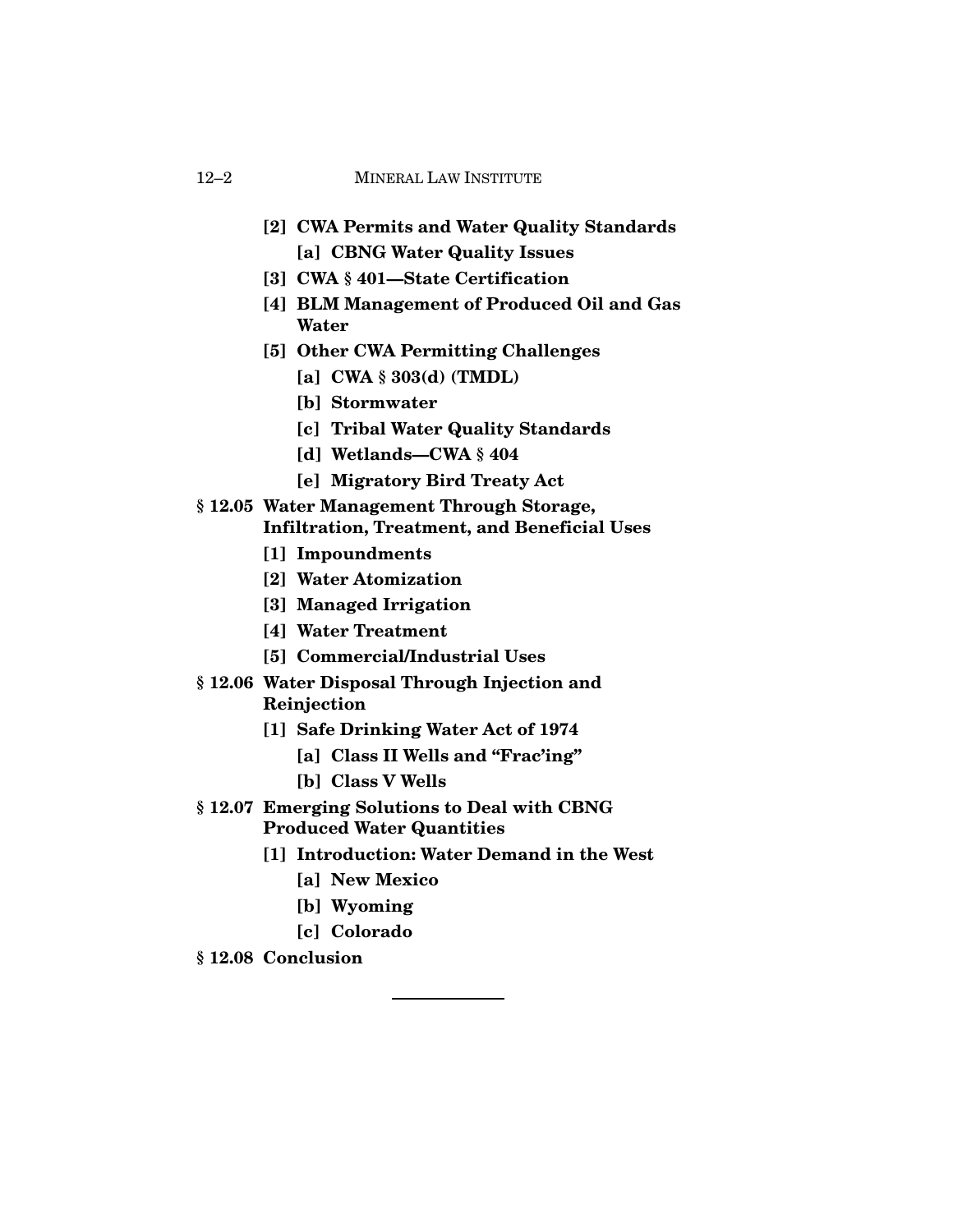### **§ 12.01 Introduction**

Water is the lifeblood of the arid West. The handling of water produced from mining, conventional oil and gas, and, particularly, coalbed natural gas (CBNG) development is a water management issue of keen interest to federal and state regulators, farmers and ranchers trying to make a living, thirsty urban residents, and visitors to this spectacular landscape. As energy development accelerates, produced water management issues have become increasingly important.

Five years ago, the authors examined the issue of produced water in the context of the early stages of the CBNG boom in the Powder River Basin of Wyoming.**<sup>1</sup>** This article is an update and expanded examination of produced water handling. The management of produced water, particularly from CBNG development, is a complex, overlapping system of state and federal water quality and water quantity laws. The article will address the relationship between produced water, groundwater protection, beneficial use, and the existing water rights structure. This article will also address state and federal water quality regulation and permitting and examine technological and legislative proposals to handle produced water.**<sup>2</sup>**

## **§ 12.02 Coalbed Natural Gas (CBNG) Background**

The Department of Energy's Energy Information Administration (EIA) projects that energy demand will grow at 0.7% per year through 2030—a 20% increase.**<sup>3</sup>** The energy industry has turned

**1** Holly J. Franz & Rebecca W. Watson, "Coalbed Natural Gas and Water Management: Water Appropriation, Water Quality, and Water Conflicts," 47 *Rocky Mt. Min. L. Inst.* 17-1 (2001).

<sup>&</sup>lt;sup>2</sup>The subject of water quality and produced water has been addressed in several recent Rocky Mountain Mineral Law Foundation papers. *See, e.g.*, Colin Harris, Robert Tuckman & Jennifer Hall, "New Brine, Old Bottle: NEPA and NPDES Bottlenecks and Potential Solutions in Coalbed Methane Production in the Powder River Basin," 49 *Rocky Mt. Min. L. Inst.* 13-1 (2003); Kevin R. Murray & Patrick S. Malone, "The Future of NPDES Permitting: Watersheds, TMDLs and Jurisdictional Issues," 50 *Rocky Mt. Min. L. Inst.* 24-1 (2004); Richard E. Schwartz, Ellen B. Steen, Kirsten L. Nathanson & Bridget E. Littlefield, "Bridge Over Muddy Waters, *SWANCC*, Stormwater, TMDLs, SPCC, and Section 404 Permitting," 49 *Rocky Mt. Min. L. Inst.* 22-1 (2003).

**<sup>3</sup>** *See* Energy Info. Admin., U.S. Dep't of Energy, Annual Energy Outlook 2006 With Projections to 2030, at 11 (Feb. 2006), *available at* http://www.eia.doe.gov/oiaf/aeo/index. html.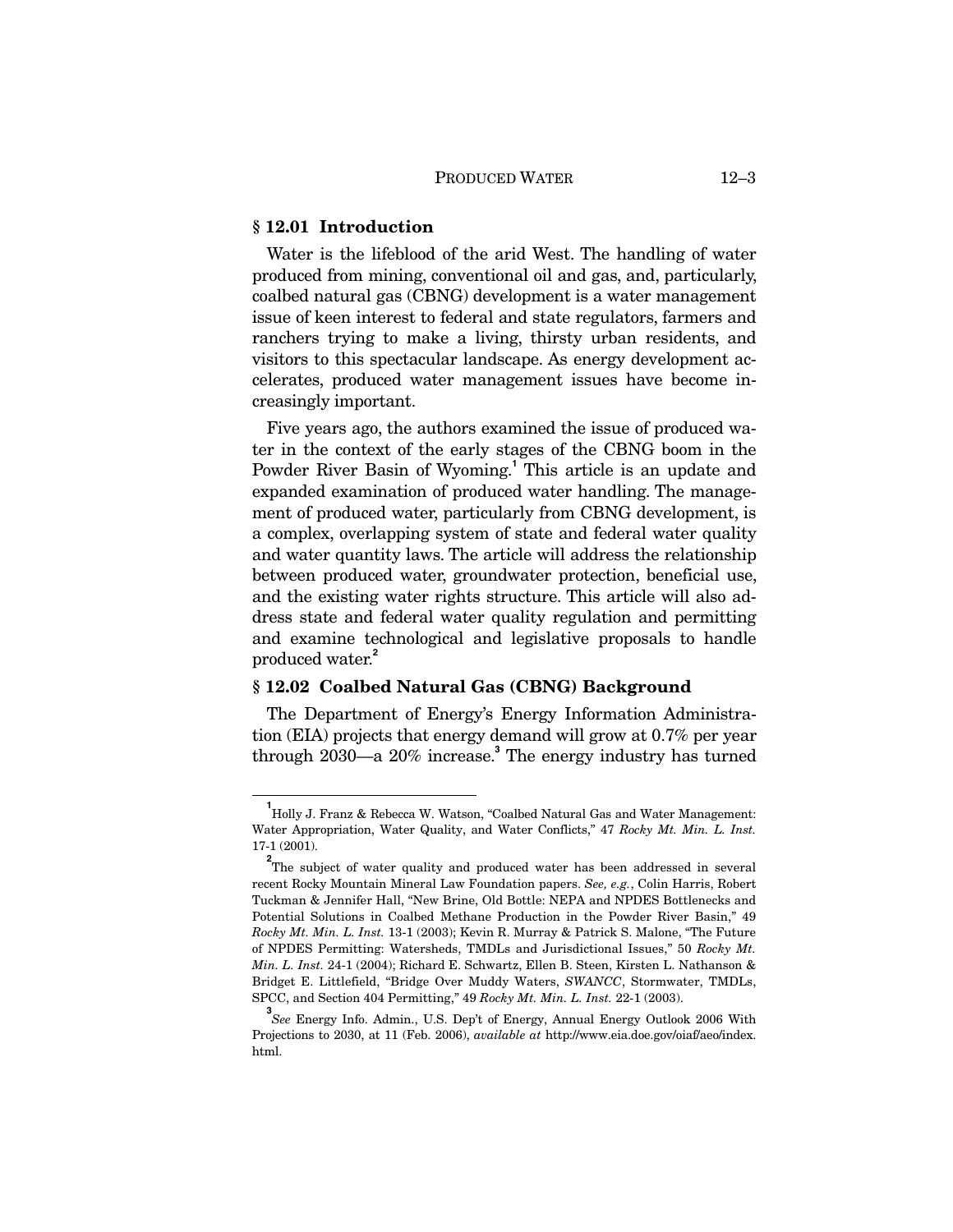to the West for the region's abundant supplies of unconventional natural gas and coal.

The availability and choice of water disposal and management options directly impact the volume of economically-producible CBNG. In Wyoming, "the coalbed methane industry is trailing 20% behind last year's average of 50 rigs . . . [t]he delay is attributed to difficulties in obtaining discharge permits for the produced groundwater. . . ."**<sup>4</sup>** In the last five years, there have been major changes in the regulation of produced water making it more expensive and difficult, if not impossible, to discharge untreated produced water.

## **[1] Physical Properties of CBNG Production**

Methane, a natural gas, is adsorbed into coal micropores and coal cleats and held in place by water pressure. Water pressure is reduced by pumping out the water to allow the CBNG to desorb and flow to the well bore.<sup>5</sup> Fracturing the coal (frac'ing) is used to enhance gas flow. Although basins produce water at different rates and water production slows over the life of a well, as a general rule, CBNG development results in water production in greater quantities than conventional oil and gas development. For example in 2005, Powder River Basin CBNG wells generated 548 million bbl of produced water from 15,200 wells with an average daily per-well production of 1,230 bbl of produced water.**<sup>6</sup>** The Ruckelshaus Report estimated that cumulative CBNG water production in Wyoming from 1987-2004 was more than 2.9 billion barrels—enough to fill Cody's Buffalo Bill Reservoir over half full.**<sup>7</sup>**

**4** Dustin Bleizeffer, "Methane Drilling Lags," *Casper Star Trib.*, June 26, 2006, *available at* http://www.trib.com/articles/2006/06/26/news/wyoming; *see also* Ruckelshaus Inst. of Env't & Natural Resources, Univ. of Wyo., Water Production From Coalbed Methane Development in Wyoming: A Summary of Quantity, Quality and Management Options (Dec. 2005), *available at* http://www.uwyo.edu/enr/ienr/CBMWaterFinalReportDec2005.pdf (prepared for the Office of the Governor, State of Wyoming) [hereinafter Ruckelshaus Report].

**<sup>5</sup>** Michael J. Day & Arthur P. O'Hayre, "Management of Produced Water in Coalbed Methane Operations," *Regulation and Development of Coalbed Methane* 12A-1 (Rocky Mt. Min. L. Fdn. 2002).

**<sup>6</sup>** James K. Otton, U.S. Geological Survey, "Estimated Volume and Quality of Produced Water Associated with Projected Energy Resources in the Western U.S." (Produced Waters Workshop, Ft. Collins, Colo., Apr. 4, 2006).

**<sup>7</sup>** Ruckelshaus Report, *supra* note 4, at v-vi.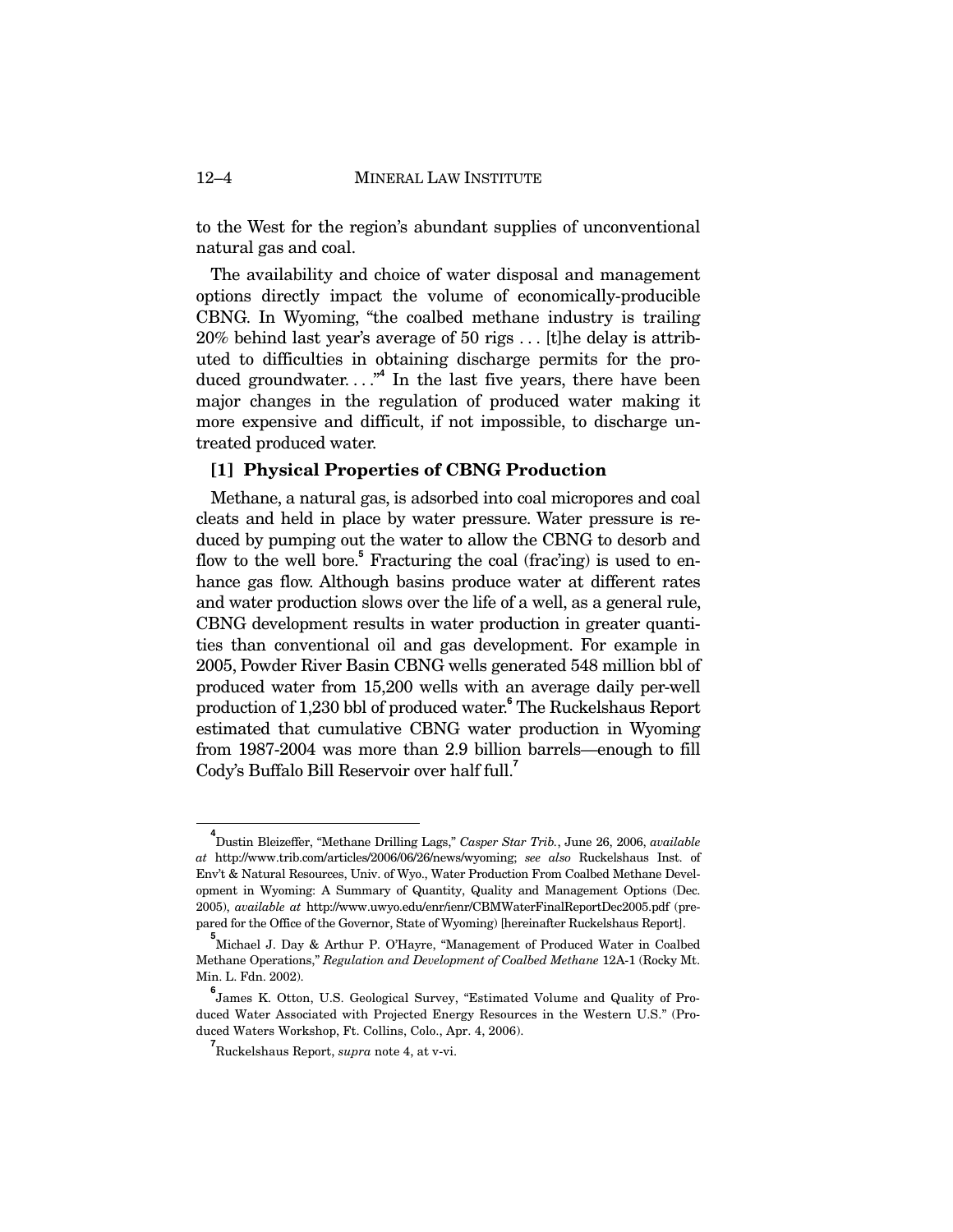## **§ 12.03 Dewatering, Water Rights, and Too Much of a "Good Thing"**

An interesting dichotomy has developed over the last five years. In the ground, the water holding CBNG in place is regulated by the state as a resource for livestock and domestic use. Concerns are raised over the potential for CBNG development to cause aquifer drawdown, loss of springs, wells, and groundwater availability. Once this same water is produced, however, it is regarded by some as both a waste and a potential threat to agriculture. This dichotomy has recently resulted in attempts to use the law of water rights to regulate issues of water quantity—a "meeting of the waters."

Water right issues are largely controlled by state law and regulation.**<sup>8</sup>** The Western states that are experiencing CBNG development generally apply the prior appropriation doctrine to groundwater.**<sup>9</sup>** Under the prior appropriation doctrine, water may be taken and put to a beneficial use by private users. Once water is put to a beneficial use, a water right to that amount of water is established. As between two persons putting water to beneficial use, the senior user with the earliest priority date has the better right. Water that is wasted or used for non-beneficial purposes cannot be protected against impairment by subsequent users.**<sup>10</sup>**

A water right is a property right that protects the owner against impairment by subsequent users. It is more than simply a regulatory permit. Only beneficial uses of water can create a water right. For a use to be beneficial under the prior appropriation doctrine, the user generally must want a continuing supply of water. Since CBNG produced water is generally an unwanted byproduct, the appropriation doctrine has little application to CBNG withdrawals and cannot be relied on to regulate the quantity of diversions and discharges.

When groundwater is appropriated for a beneficial use, a water right or appropriation permit must be obtained from the state

**8** *See* California v. United States, 438 U.S. 645, 675-79 (1978).

**<sup>9</sup>** *See* Michael F. Browning, "Mine Dewatering: Water Right and Water Quality Issues," 38 *Rocky Mt. Min. L. Inst.* 24-1, 24-9 (1992).

**<sup>10</sup>** *See* Gail Gottlieb, "New Mexico's Mine Dewatering Act: The Search for Rehoboth," 20 *Nat. Resources J.* 653, 655-56 (1980).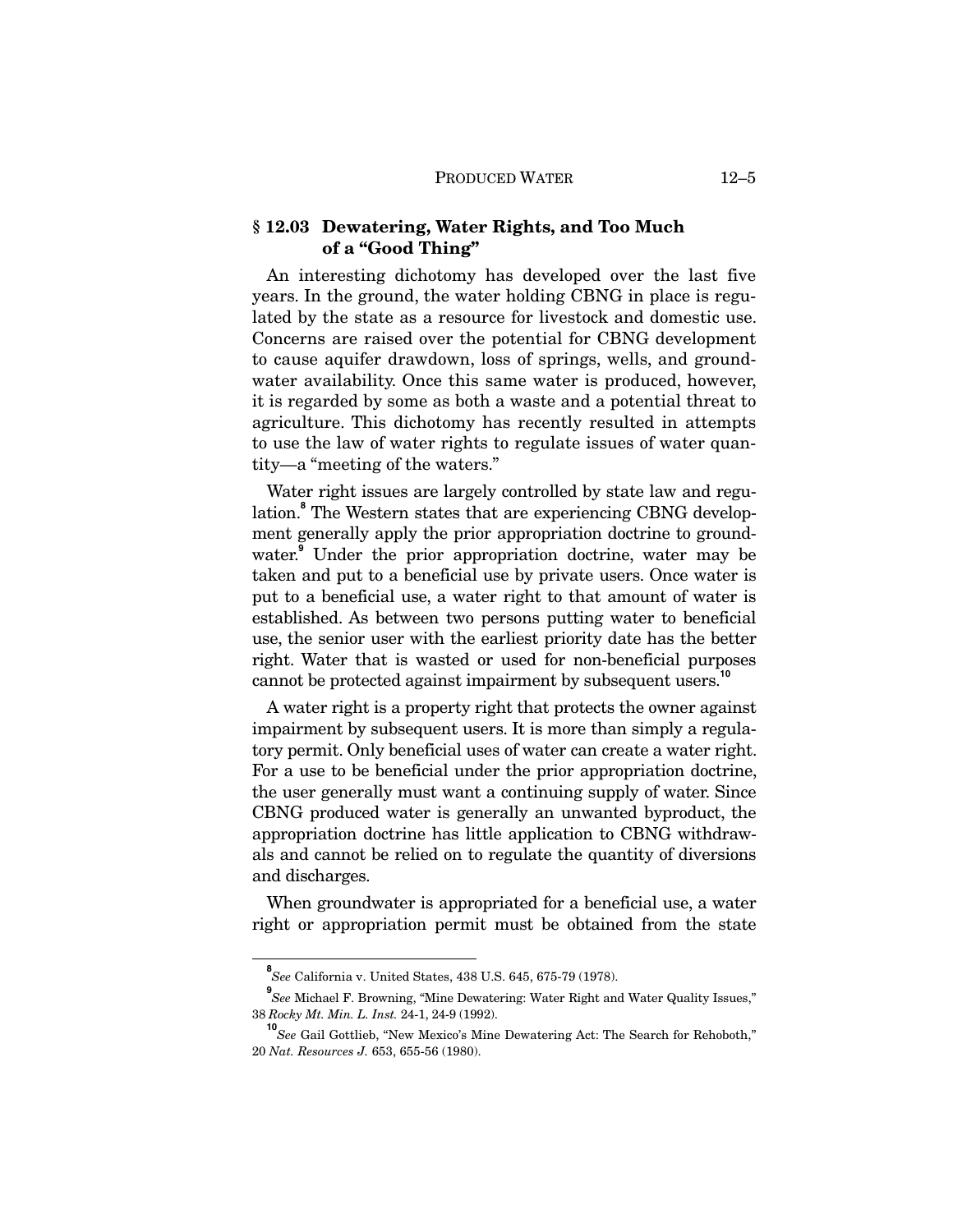engineer or other appropriate state entity.**<sup>11</sup>** A water right is not required, and in fact cannot be issued, if the water is being put to a use that is not considered a beneficial use under the state water statutes. An entity cannot voluntarily subject itself to water right regulation since a water right is a property right as opposed to a regulatory permit.

With the exception of Wyoming, none of the Western states consider groundwater pumping for CBNG production, by itself, to be a beneficial use of water. Instead, most states regulate the withdrawal of CBNG water in the same manner as production water from traditional oil and gas development. Under this regulatory scenario, produced water is treated as a waste product under the control and authority of the oil and gas commission. If, however, withdrawn CBNG water is subsequently put to a beneficial use, such as stock watering or dust abatement, a water right is required from the state engineer or permitting agency.

Even though CBNG dewatering is generally not considered a beneficial use requiring a water right, there may be other state regulatory requirements designed to protect the water rights of others. Montana is the only state to statutorily require the replacement of water rights impacted by CBNG development.**<sup>12</sup>** There are other state remedies available, however, to address negative impacts on water rights owners, including civil suits for damages and injunctive relief.

Certain commentators have suggested that the pumping of groundwater for CBNG production without subsequently putting the water to a beneficial use should be considered a waste of water.<sup>13</sup> Under the prior appropriation doctrine, it is generally unlawful to divert water pursuant to an appropriation if the wa-

**<sup>11</sup>** Colo. Rev. Stat. § 37-90-137 (elec. 2006); Mont. Code Ann. § 85-2-301 (elec. 2006); N.M. Stat. Ann. § 72-12-1 (elec. 2006); Utah Code Ann. § 73-3-8 (elec. 2006); Wyo. Stat. Ann. § 41-3-930 (elec. 2006).

**<sup>12</sup>** Mont. Code Ann. § 82-11-175(3) (elec. 2006).

**<sup>13</sup>***See, e.g.*, Thomas F. Darin, "Waste or Wasted?—Rethinking the Regulation of Coalbed Methane Byproduct Water in the Rocky Mountains: A Comparative Analysis of Approaches to Coalbed Methane Produced Water Quantity Legal Issues in Utah, New Mexico, Colorado, Montana and Wyoming," 17 *J. Envtl. L. & Litig.* 281, 340-41 (2002).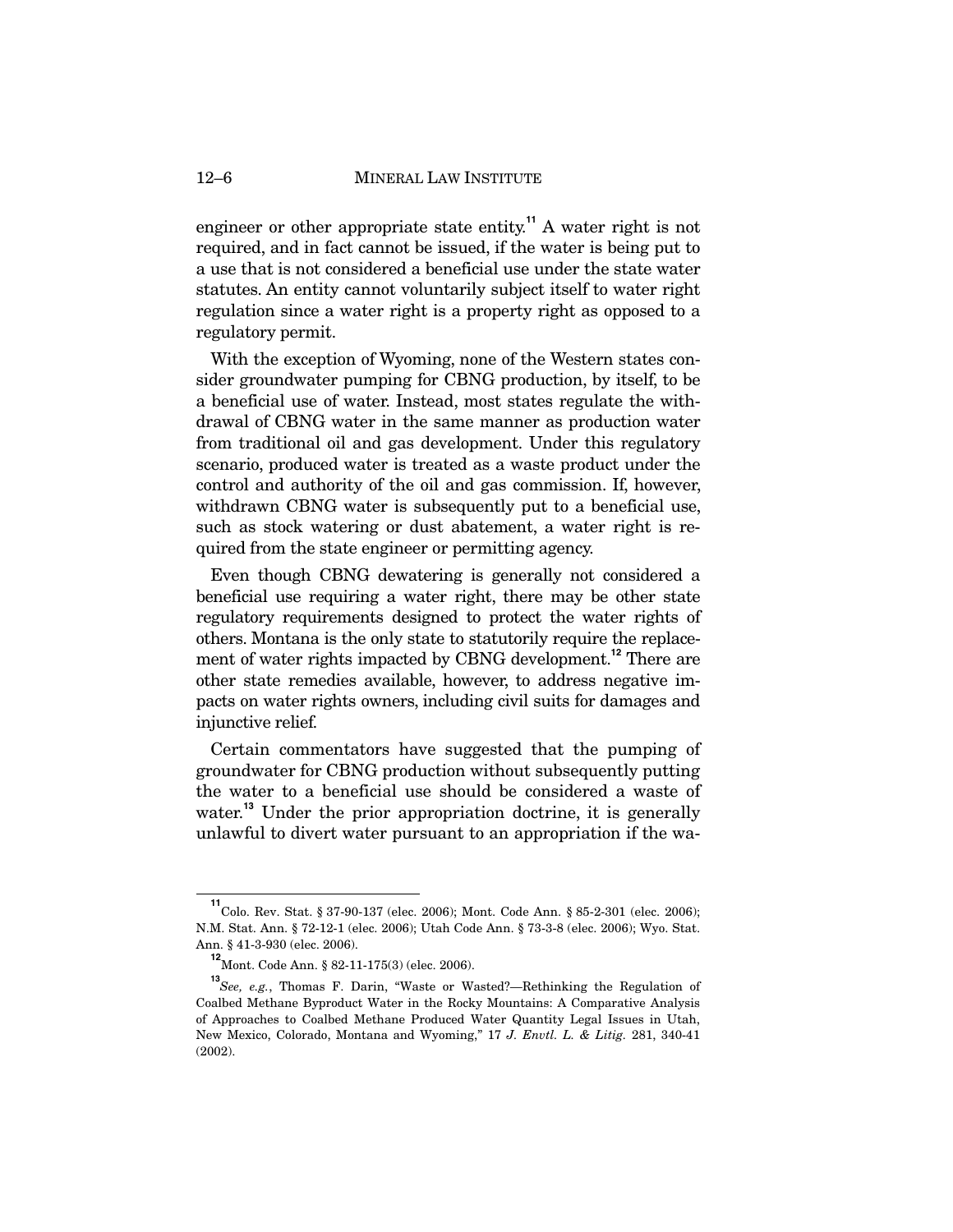ter will be wasted.**<sup>14</sup>** Wasting of water may be enjoined by the state engineer or by private actions for injunctive relief. Most states, however, specifically exclude CBNG production and other dewatering activities from their waste statutes.**<sup>15</sup>**

Other issues include possible allegations of damages, trespass, and nuisance based upon discharges of CBNG produced water.<sup>16</sup> These allegations may be brought by both surface owners and adjacent land owners. The ability of surface owners to recover damages as a result of CBNG operations is generally limited by the common law rule of reasonable use. The rule of reasonable use recognizes the mineral interest as the dominant estate with the right to use as much of the surface as is reasonable to develop the resource.**<sup>17</sup>** Some states have modified this rule through legislative or judicial action.**<sup>18</sup>**

Since requirements differ from state to state, CBNG producers must be familiar with the laws in each state in which they operate. A detailed survey of the impact of each state's water quantity laws on CBNG development is beyond the scope of this article; however, the experience of a few Western states will be reviewed for illustrative purposes.

## **[1] Wyoming**

Unlike the other Western states, Wyoming designates the withdrawal of groundwater solely for CBNG production as a beneficial use of water requiring a permit from the State Engineer's Office (SEO). The SEO considers CBNG production to be different than traditional natural gas production because the production of water

**<sup>14</sup>***See, e.g.*, Colo. Rev. Stat. § 37-90-138 (elec. 2006); Mont. Code Ann. § 85-2-114 (elec. 2006).

**<sup>15</sup>** *See, e.g.*, Mont. Code. Ann. § 85-2-505(1)(a) (elec. 2006); Darin, *supra* note 13, at 305 n.111.

**<sup>16</sup>** A thorough discussion of these causes of action is beyond the scope of this article. For more information, see, e.g., M. Kristeen Hand & Kyle R. Smith, Comment, "The Deluge: Potential Solutions to Emerging Conflicts Regarding On-Lease and Off-Lease Surface Damage Caused by Coal Bed Methane Production," 1 *Wyo. L. Rev.* 661 (2001).

**<sup>17</sup>** *See* Kinney-Coastal Oil Co. v. Kieffer, 277 U.S. 488, 506-07 (1928).

**<sup>18</sup>** Phillip Wm. Lear & Stephanie Barber-Renteria, "Split Estates and Severed Minerals: Rights of Access and Surface Use After the Divorce (And Other Leasehold Access-Related Problems)," 50 *Rocky Mt. Min. L. Inst*. 10-1 (2004); *see, e.g.*, Gerrity Oil & Gas Corp. v. Magness, 946 P.2d 913, 933 (Colo. 1997).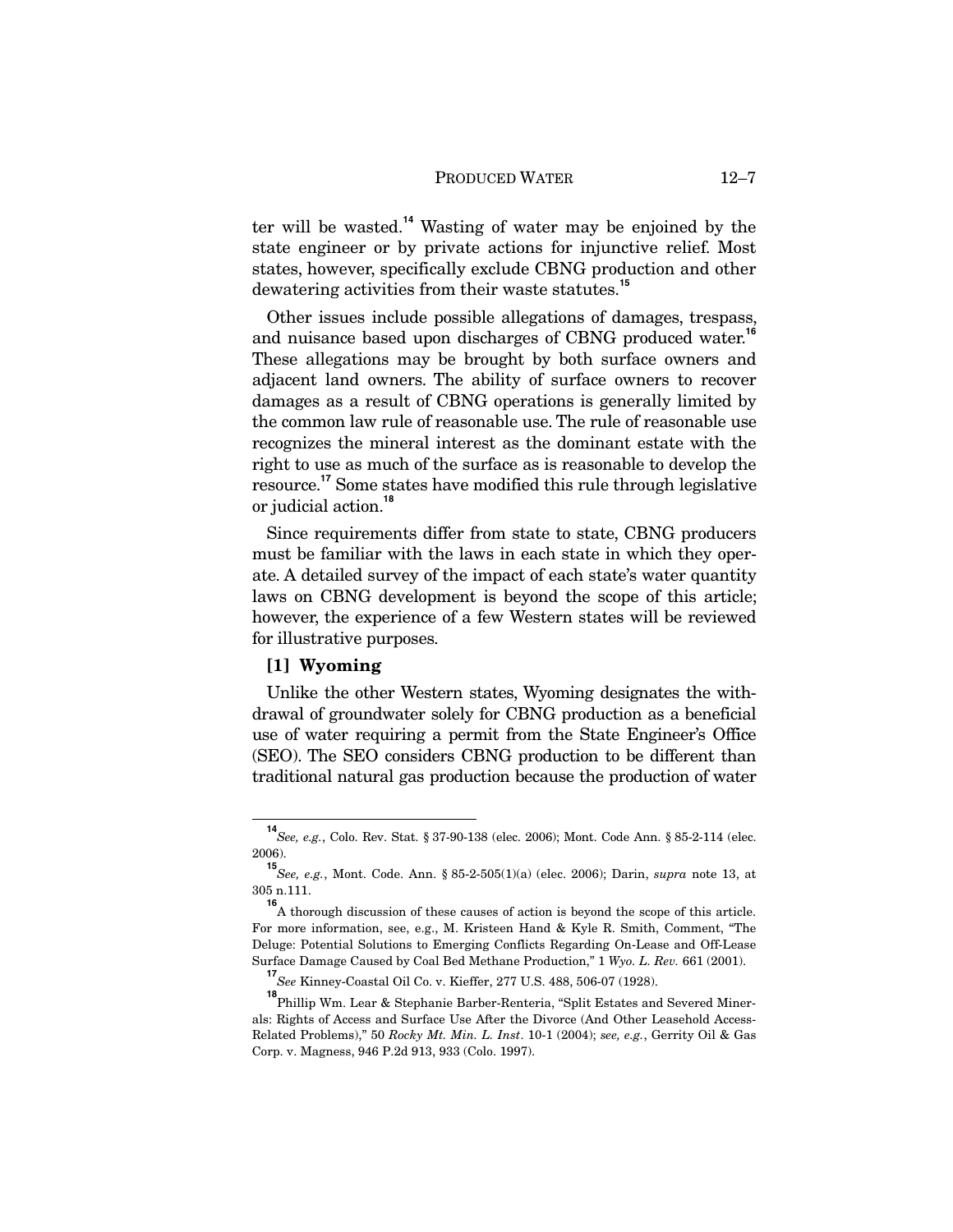is necessary to produce the coal bed gas resource.**<sup>19</sup>** Even though the water is not the object of the production, the intentional withdrawal of water to produce CBNG led to the designation of CBNG as a beneficial use of water. Wyoming has a similar rule requiring water rights for active coal mine dewatering wells.<sup>20</sup>

As required for other beneficial uses, a CBNG producer must apply for the SEO permit prior to commencing construction of the well.<sup>21</sup> The permit is granted as a matter of course as long as the proposed means of diversion and construction are adequate and the well is not within a controlled groundwater area.**<sup>22</sup>** Unlike other Western states, there is no requirement to show an absence of adverse impacts on other water right owners. The SEO can deny a permit if it is not in the public's water interest.**<sup>23</sup>** This authority, however, is rarely exercised.

Despite its permit requirement, Wyoming does not treat CBNG wells identically to other beneficial uses of groundwater. For most other wells, a proof of appropriation must be filed within 30 days of completing the well. The SEO then inspects the well and a certificate of appropriation is issued.**<sup>24</sup>** This process, known as adjudication, is not applied to CBNG wells due to their temporary nature.**<sup>25</sup>** The conditions attached to CBNG well permits specifically state that beneficial use of groundwater for the production of natural gas is assumed as of the well completion date and no proof of appropriation and beneficial use of groundwater form is required.**<sup>26</sup>**

**<sup>19</sup>** Wyo. State Engineer's Office, Guidance: CBM/Ground Water Permits 1 (Mar. 2004), *available at* http://seo.state.wy.us/PDF/GW\_CBM%20Guidance.pdf.

**<sup>20</sup>** Wyo. State Engineer's Office, Guidance: Permitting of Active Mine Dewatering Wells at Permitted Coal Mining Operations 1-2 (Jan. 2005), *available at* http://seo. state.wy.us/docs.aspx (follow "Guidance" hyperlink).

**<sup>21</sup>** *See* Wyo. Stat. Ann. § 41-3-930 (elec. 2006).

**<sup>22</sup>** *See* Wyo. Stat. Ann. § 41-3-931 (elec. 2006).

**<sup>23</sup>** *Id*.

**<sup>24</sup>** Wyo. Stat. Ann. § 41-3-935 (elec. 2006).

**<sup>25</sup>** Telephone Interview with Sue Lowry, Director of Policy, Wyo. SEO (June 2001); Telephone Interview with Lisa Lindemann, Groundwater Administrator, Wyo. SEO (July 2006).

**<sup>26</sup>** Additional Conditions and Limitations attached to CBNG groundwater permits, Wyoming SEO (2001); *see* Guidance: CBM/Ground Water Permits, *supra* note 19, at 1.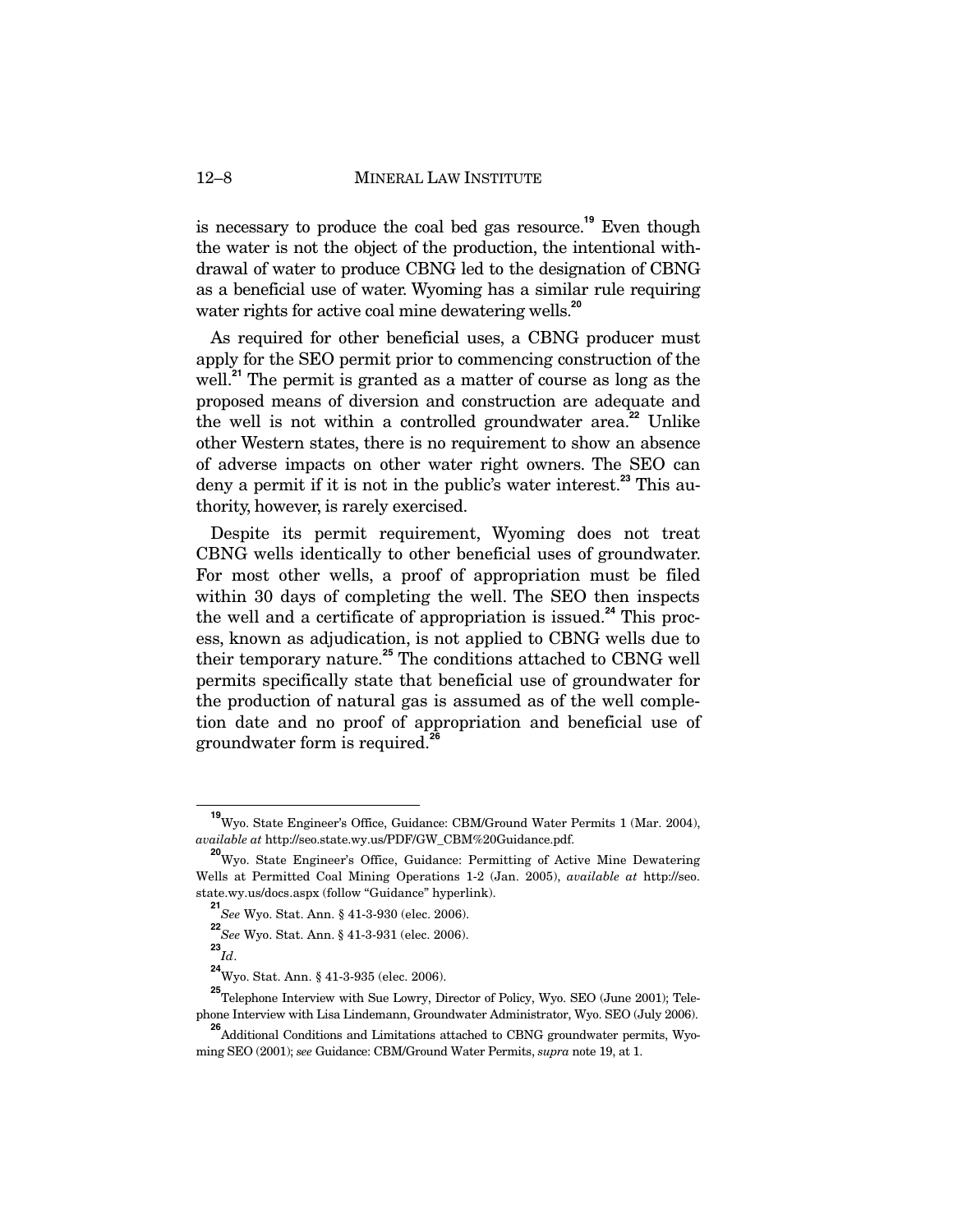By statute, Wyoming treats the appropriation of by-product water the same as groundwater if the by-product water is intercepted before it has commingled with the waters of any live stream, lake, reservoir, or other surface watercourse or any part of any groundwater aquifer, and if the appropriator is the developer of the water or has entered into an agreement with the developer of the water. If these conditions are not met, the by-product water is treated as surface water and is subject to use by appropriators with existing water rights.<sup>27</sup> Wyoming has developed a single groundwater application form for producers that simultaneously apply for both the initial withdrawal of CBNG water and any subsequent beneficial use of the CBNG by-product water.**<sup>28</sup>** Unless specified in the groundwater permit, CBNG by-product water has no other beneficial use and is considered unappropriated waters of the state.**<sup>29</sup>**

Wyoming provides no specific protection against adverse impacts to water rights from CBNG wells. Wyoming statutes do provide, however, general protection against adverse impacts from groundwater diversions.<sup>30</sup> The statute requires the person alleging interference to prove it by a preponderance of the evidence.**<sup>31</sup>**

There have been relatively few complaints to the SEO alleging interference by a CBNG well.**<sup>32</sup>** For example, during fiscal year 2000, the SEO investigated water supply problems in 13 separate wells at the request of nine different groundwater appropriators.<sup>33</sup> While nearly every groundwater supply problem reported to the SEO by appropriators in the area of CBNG development was alleged to be the fault of depletions from CBNG wells, the SEO found the vast majority of the problems were not related to groundwater availability. Instead, most problems were attributable to pump failures, leaking plumbing fixtures, and biological fouling and/or plug-

**<sup>27</sup>**Wyo. Stat. Ann. § 41-3-904 (elec. 2006).

**<sup>28</sup>** *See* State Engineer's Office, Form U.W. 5 (Rev. 7/03), *available at* http://seo.state. wy.us/pdf/UW-5.pdf.

**<sup>29</sup>** Patrick T. Tyrrell, Revised Interim Policy Memo (Apr. 26, 2004), *available at* http:// seo.state.wy.us/pdf/CBMpolicy\_SW\_2.pdf.

**<sup>30</sup>** Wyo. Stat. Ann. § 41-3-911 (elec. 2006).

**<sup>31</sup>** Willadsen v. Christopulos, 731 P.2d 1181, 1184 (Wyo. 1987).

**<sup>32</sup>** Lowry, *supra* note 25.

**<sup>33</sup>** State of Wyo., 2000 Annual Report of the State Engineer 55, *available at* http://seo. state.wy.us/Press/report2000.pdf.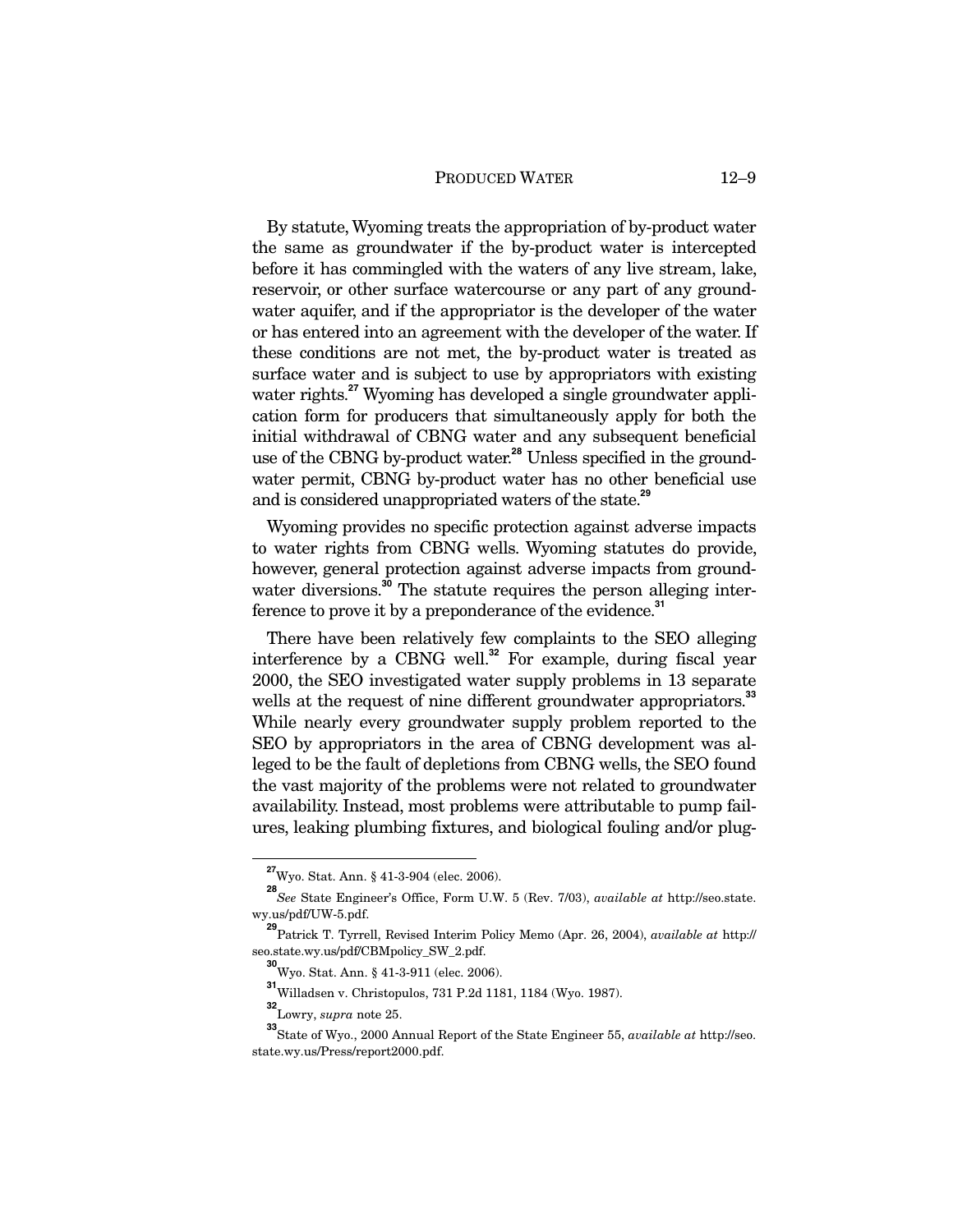ging of well casing perforations.**<sup>34</sup>** The SEO has received anecdotal accounts of water well failures attributable to CBNG activities that have been mitigated by CBNG producers without involving the SEO.**<sup>35</sup>** In fiscal year 2004, the SEO formally investigated one CBNG interference complaint that was settled by the parties prior to the completion of the investigation.**<sup>36</sup>**

While there may be few complaints concerning the withdrawal of groundwater for CBNG production, there has been plenty of legal wrangling over the quantity of CBNG produced water discharged for subsequent beneficial use. On December 7, 2005, 19 ranchers and the Powder River Basin Resource Council filed a petition for rulemaking with the Wyoming Environmental Quality Council, a citizen board with authority to adopt regulations necessary for the implementation of the Environmental Quality Act. The petition seeks to limit the quantity of surface discharges of produced water to only that amount that can be demonstrated to have actually been put to a subsequent beneficial use.**<sup>37</sup>** In response to this petition, Wyoming's Department of Environmental Quality expressed its opinion that the request "exceeds our legal authority and goes well beyond our traditional approach to setting limits on the quantity of discharge;"**<sup>38</sup>** and the Wyoming Attorney General issued a formal opinion determining that the Environmental Quality Act only allows the regulation of water quantity if the quantity has an unacceptable effect on the quality of the water.**<sup>39</sup>** On July 17, 2006, the Environmental Quality Council decided to proceed with the rulemaking process on the citizens' petition as amended to accommodate the concerns articulated by the

 $\frac{34}{1}$ *d.* at 55-56.

**<sup>35</sup>** *Id.* at 56.

**<sup>36</sup>** State of Wyo., 2004 Annual Report of the State Engineer 57-58, *available at* http:// seo.state.wy.us/pdf/2004AnnualReport.pdf.

**<sup>37</sup>**Petition to Amend Wyoming Water Quality Rule, Chapter 2, Appendix H (Envtl. Quality Council, No. 05-3102, filed Dec. 7, 2005), *available at* http://deq.state.wy.us/eqc/ docket.htm (follow "05-3102" hyperlink, then follow "Petition" hyperlink)*.* 

**<sup>38</sup>** Letter from John F. Wagner, Administrator, Water Quality Division, Wyo. Dep't of Envtl. Quality, to Wyo. Envtl. Quality Council (Feb. 3, 2006), *available at* http://deq.state. wy.us/eqc/docket.htm (follow "05-3102" hyperlink, then follow "Comment" hyperlink)*.*

**<sup>39</sup>** Wyo. Op. Att'y Gen., Formal Opinion No. 2006-001 (Apr. 12, 2006), *available at* http://attorneygeneral.state.wy.us/FormalOpinion2006-001.pdf.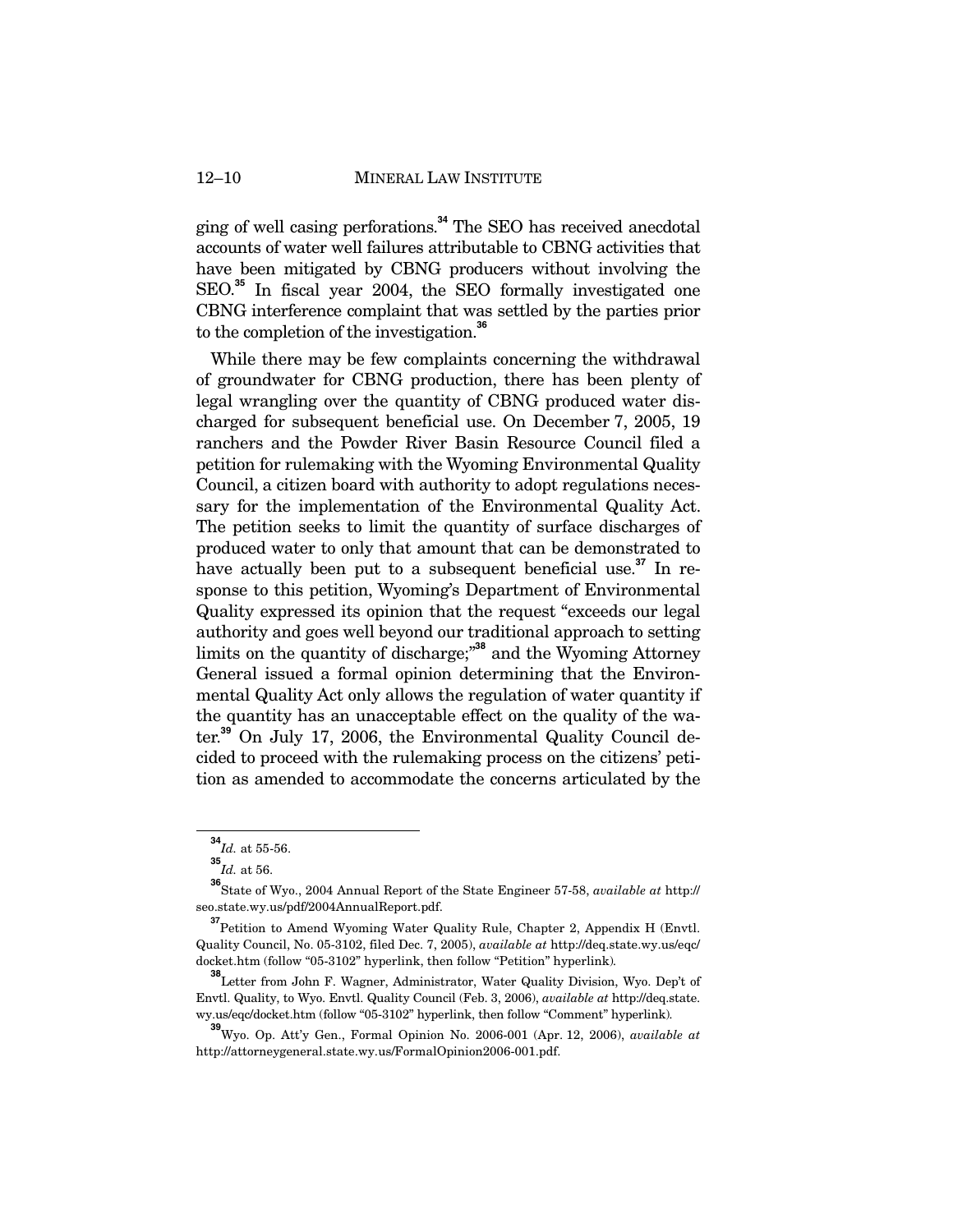Wyoming Attorney General.**<sup>40</sup>** The amended petition seeks to prohibit CBNG discharges that will cause "contamination or other alteration of the physical, chemical or biological properties of any waters of the state" which creates a nuisance, renders the waters harmful, degrades the water for its intended use, or adversely affects the environment.**40.1** No date has been set for the public hearing on these rules.**40.2**

In the judicial arena, a recent Wyoming district court decision limits the disposal alternatives for produced water.**<sup>41</sup>** In Wyoming, any water legally placed in a natural watercourse belongs to the state and benefits from the state's easement allowing water to flow within natural watercourses across private property. In *Williams Production RMT Co. v. Maycock*, **<sup>42</sup>** the district court determined that a drainage that experiences rare, intermittent flows is not a natural watercourse subject to the state's easement. To avoid a trespass claim, the CBNG producer must seek to condemn an easement.

A CBNG producer may pursue condemnation even if an access agreement exists with the landowner. In *Wyoming Resources Corp. v. T-Chair Land Co.*, the Wyoming Supreme Court ruled that allegations that an existing access agreement had been breached, when the CBNG producer allowed a reservoir to overflow, did not preclude a condemnation action.**<sup>43</sup>**

In *Swartz v. Beach*, **<sup>44</sup>** a landowner sued the Wyoming Department of Environmental Quality and a CBNG producer in federal court alleging nuisance, trespass, violation of the federal Clean

**<sup>40</sup>** Letter from Mark Gordon, Chairman, Wyo. Envtl. Quality Council, to Interested Parties (Aug. 8, 2006), *available at* http://deq.state.wy.us/eqc/docket.htm (follow "05- 3102" hyperlink, then follow "Gordon Letter to Mailing List.8-8-06 with attachments" hyperlink).

**<sup>40.1</sup>** Petitioner's First Status Report, app. I (May 8, 2006), *available at* http://deq. state.wy.us/eqc/docket.htm (follow "05-3102" hyperlink, then follow "Petitioner's First Status Report" hyperlink).

**<sup>40.2</sup>** Gordon Letter, *supra* note 40.

**<sup>41</sup>** Williams Production RMT Co. v. Maycock, Civ. A. No. 26099 (Wyo. 8th Jud. Dist.) (Decision Letter filed Mar. 17, 2006).

**<sup>42</sup>** *Id.* 

**<sup>43</sup>** 49 P.3d 999, 1002 (Wyo. 2002).

**<sup>44</sup>**229 F. Supp. 2d 1239, 1274 (D. Wyo. 2002).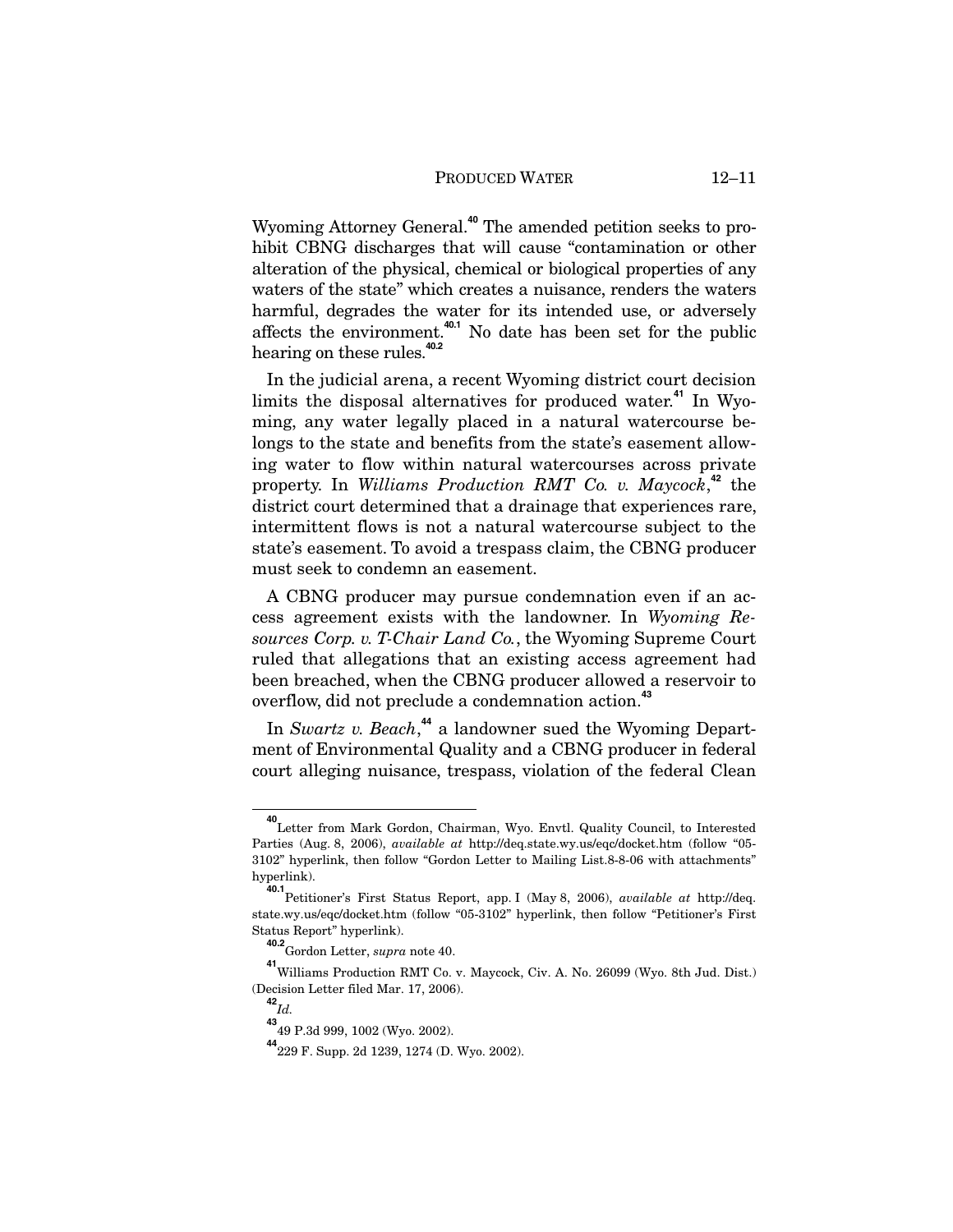Water Act, and other constitutional claims based upon the discharge of CBNG water. In response to defendants' motions to dismiss, the federal district court allowed the various claims to go forward, with the claims against the state agency limited to injunctive relief.

The Ruckelshaus Report, prepared for the Governor of Wyoming, identifies alternative technical, regulatory, and statutory strategies related to CBNG water management.**<sup>45</sup>** The Ruckelshaus Report notes that CBNG production has been largely regulated the same as conventional oil and gas despite major differences in the associated impacts. The Report suggests that the CBNG industry may need to be regulated as a unique kind of development with its own state management act and suggests a number of possible next steps.<sup>46</sup> Whether any of these suggestions, which are disputed by industry, will be taken remains to be seen.

## **[2] Montana**

Montana applies the prior appropriation doctrine to groundwater. Except for small developments, a water use permit must be obtained from the Montana Department of Natural Resources and Conservation (DNRC) prior to appropriating groundwater for a beneficial use.**<sup>47</sup>** Under DNRC policy, the mere dewatering of a water source is not a beneficial use and cannot establish a water right.**<sup>48</sup>** This applies to "water withdrawn from a well for the sole purpose of mining a mineral such as uranium, oil or gas, etc."**<sup>49</sup>** To address potential adverse impacts to other water users, DNRC suggests the use of waiver agreements as a practical device to overcome the legal uncertainties of dewatering.**<sup>50</sup>**

When determining whether groundwater pumping is a beneficial use, DNRC considers the operator's need for legal standing to pro-

**<sup>45</sup>** *See generally* Ruckelshaus Report, *supra* note 4.

**<sup>46</sup>** *Id*. at 52-58.

**<sup>47</sup>** Mont. Code Ann. §§ 85-2-301, 85-2-306(3) (elec. 2006).

**<sup>48</sup>** Mont. DNRC Water Rights Bureau, New Appropriations Program Admin. Policy No. 7, "Dewatering (Drainage) Policy" (1981).

**<sup>49</sup>** *Id.* § 4(b).

 $^{50}$ *Id.* § 5.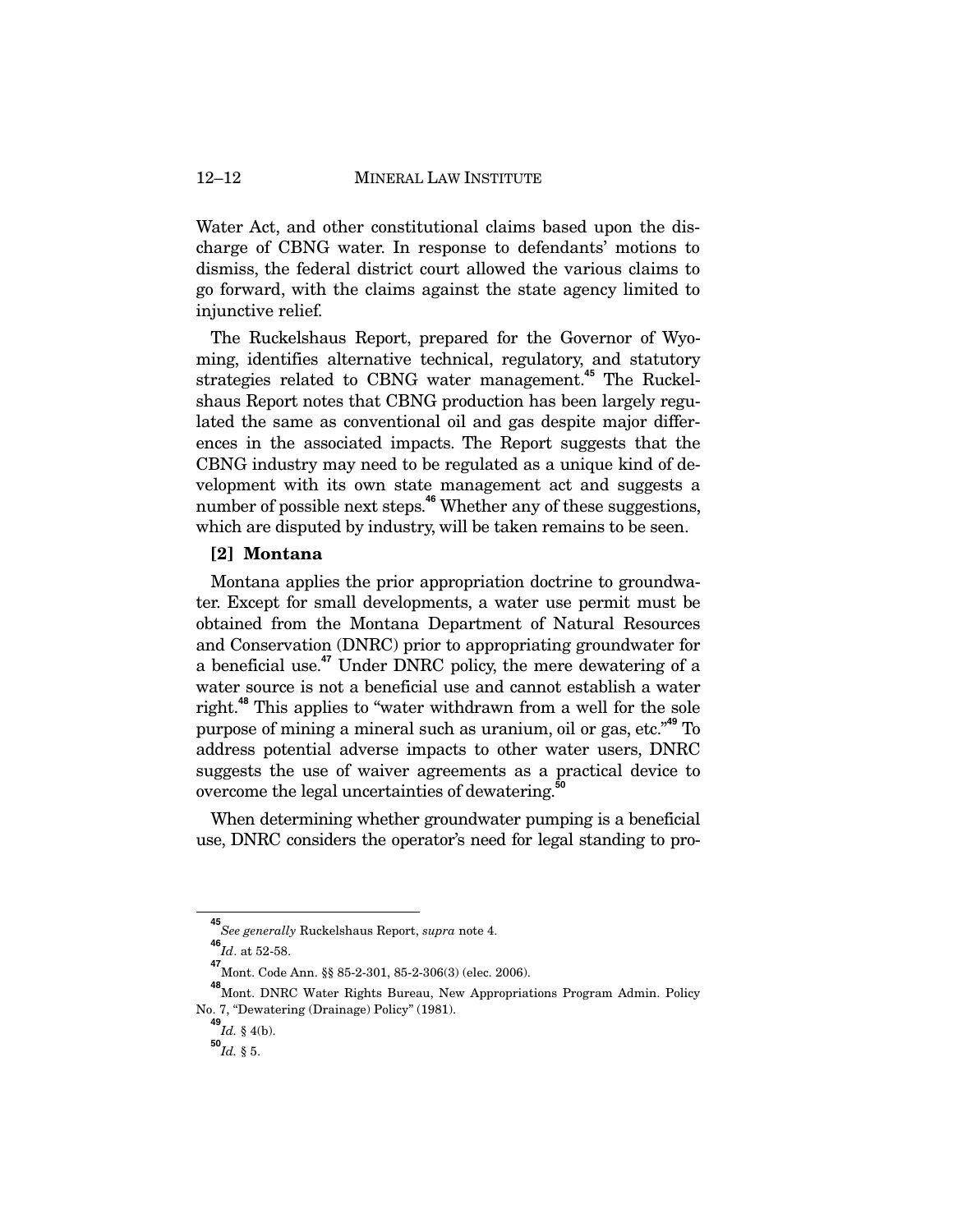tect the water supply from depletion.**<sup>51</sup>** If the operator does not need a continuing supply of water, the withdrawal is not considered a beneficial use. Since water is not a desired product of CBNG operations, DNRC ruled CBNG dewatering is not a beneficial use requiring a water right permit.**<sup>52</sup>** If, however, the produced water is subsequently put to some other beneficial use, such as stock watering or dust abatement, a water right permit is required.

This did not, however, end DNRC's involvement in CBNG water quantity issues. Acting under its authority to designate controlled groundwater areas where extensive withdrawals are likely to occur,**<sup>53</sup>** DNRC established the Powder River Basin Controlled Groundwater Area (PRBCGA). The PRBCGA only applies to CBNG wells in the Powder River Basin. The PRBCGA requires that permits be obtained from the Board of Oil and Gas Conservation prior to drilling all wells. By statute, the Board has jurisdiction over oil and gas produced water within a controlled groundwater area if the volume of produced water is entirely dependent on the oil and gas withdrawals.**<sup>54</sup>**

The PRBCGA also requires CBNG operators to offer water mitigation agreements to owners of water wells or natural springs within one-half mile of a CBNG well or within the area the operator reasonably believes may be impacted by CBNG production, whichever is greater.<sup>55</sup> This area automatically extends one-half mile beyond any well impacted by CBNG. The mitigation agreement must provide for prompt replacement of the water adversely impacted by CBNG operations. The PRBCGA requires CBNG operators to characterize baseline hydrologic conditions and to monitor groundwater levels within and outside the production field during development.**<sup>56</sup>**

**<sup>51</sup>** Opinion on Threshold Issue of Beneficial Use, *In re* Applications for Beneficial Water Use Permits 41T-104524 by CR Kendall Corp. (DNRC 1999).

**<sup>52</sup>** Mont. DNRC, Final Order, *In re* Designation of the Powder River Basin Controlled Groundwater Area (1999).

**<sup>53</sup>** *See* Mont. Code Ann. § 85-2-506 (elec. 2006).

**<sup>54</sup>** Mont. Code Ann. § 85-2-510 (elec. 2006).

**<sup>55</sup>** *See* Final Order, *supra* note 52, at 5.

**<sup>56</sup>***See id.* at 6.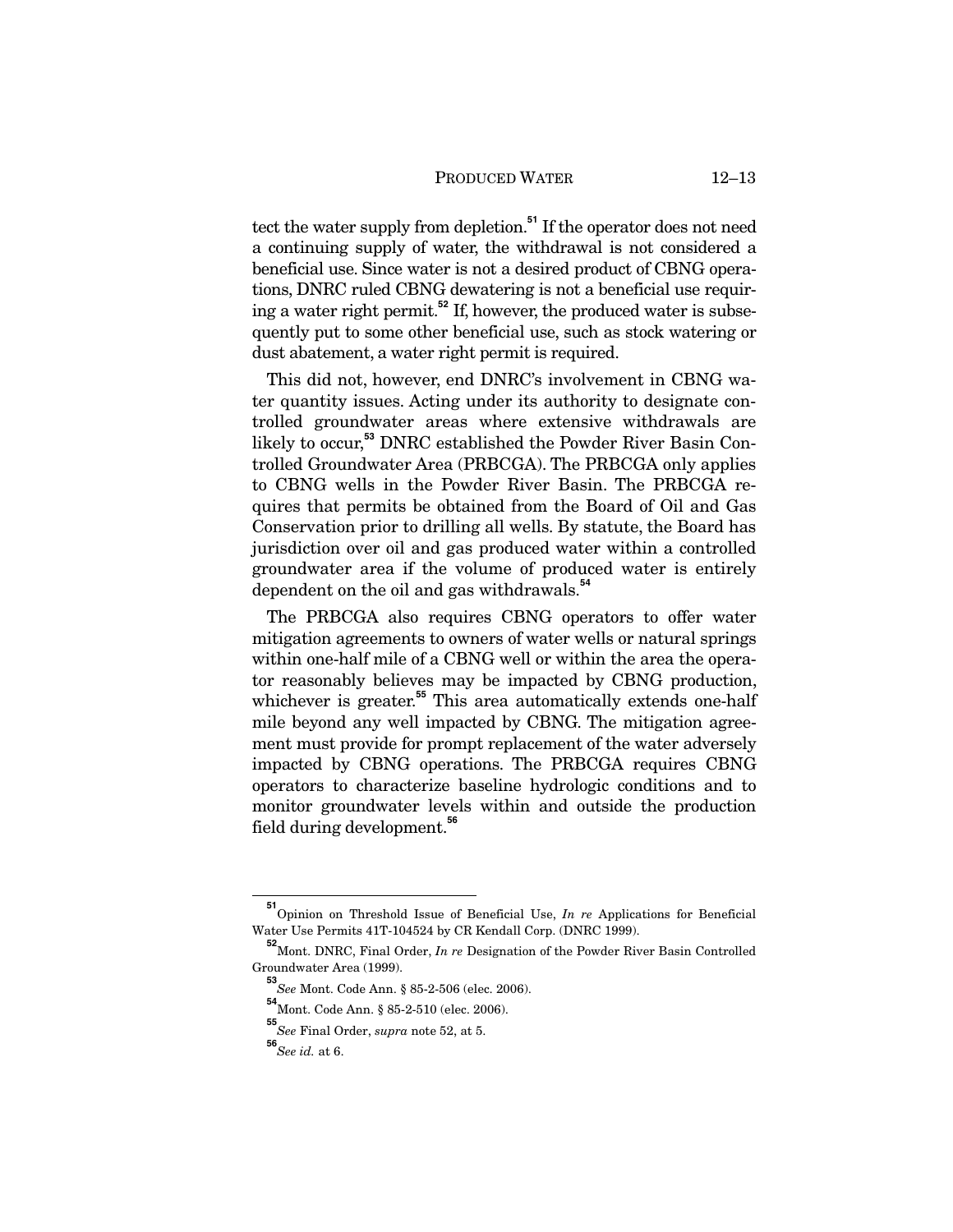### 12–14 MINERAL LAW INSTITUTE

In response to concerns about the impact of CBNG development on groundwater resources, the Board of Oil and Gas Conservation requires the CBNG field development plan to include a description of the existing hydrologic resources, including water wells or springs that may be affected by the project, and a copy of the water mitigation agreement being used or proposed for use in the project area.**<sup>57</sup>** The mitigation agreement may exclude mechanical, electrical, or similar loss of productivity not resulting from a reduction in the amount of available water due to production from CBNG wells. The Board reviews the proposed mitigation agreement and the area covered by the agreement as part of its review of field development proposals. Prior to the Board's hearing on the proposal, the CBNG producer must provide written notice to all record water rights owners within one-half mile of the exterior boundary of the proposed field area.

The Montana legislature adopted on a statewide basis protections modeled after the PRBCGA.**<sup>58</sup>** If a CBNG well will produce groundwater from an aquifer that is the source of supply for water rights, the CBNG producer must notify and offer a mitigation agreement to the owners of all groundwater rights within one mile of a CBNG well or one-half mile of a well adversely affected by a CBNG well.**<sup>59</sup>** The mitigation agreements must address the reduction or loss of water resources and must provide for prompt replacement of water from any natural spring or groundwater well adversely affected by any CBNG well.<sup>60</sup> The mitigation agreement is not required to address losses of water well productivity that are not related to CBNG production.

Montana also amended its waste statute to specifically provide that CBNG groundwater pumping is not a prohibited waste of groundwater.**<sup>61</sup>** CBNG production was added to an existing list of groundwater uses, including the draining of land, mine dewater-

**<sup>57</sup>** *In re* Board's Own Motion for an Order Establishing Coal Bed Methane Operating Practices Within the Powder River Basin Controlled Groundwater Area In Big Horn, Powder River, Rosebud, Treasure and Custer Counties, Mont. Docket 130-99, Order No. 99-99 (1999).

**<sup>58</sup>** Mont. Code Ann. § 82-11-175(3) (elec. 2006).

**<sup>59</sup>** *Id*. § 82-11-175(3)(a).

**<sup>60</sup>** *Id*. § 82-11-175(3)(b).

 $^{\textbf{61}}$   $Id.$  § 85-2-505(1)(e).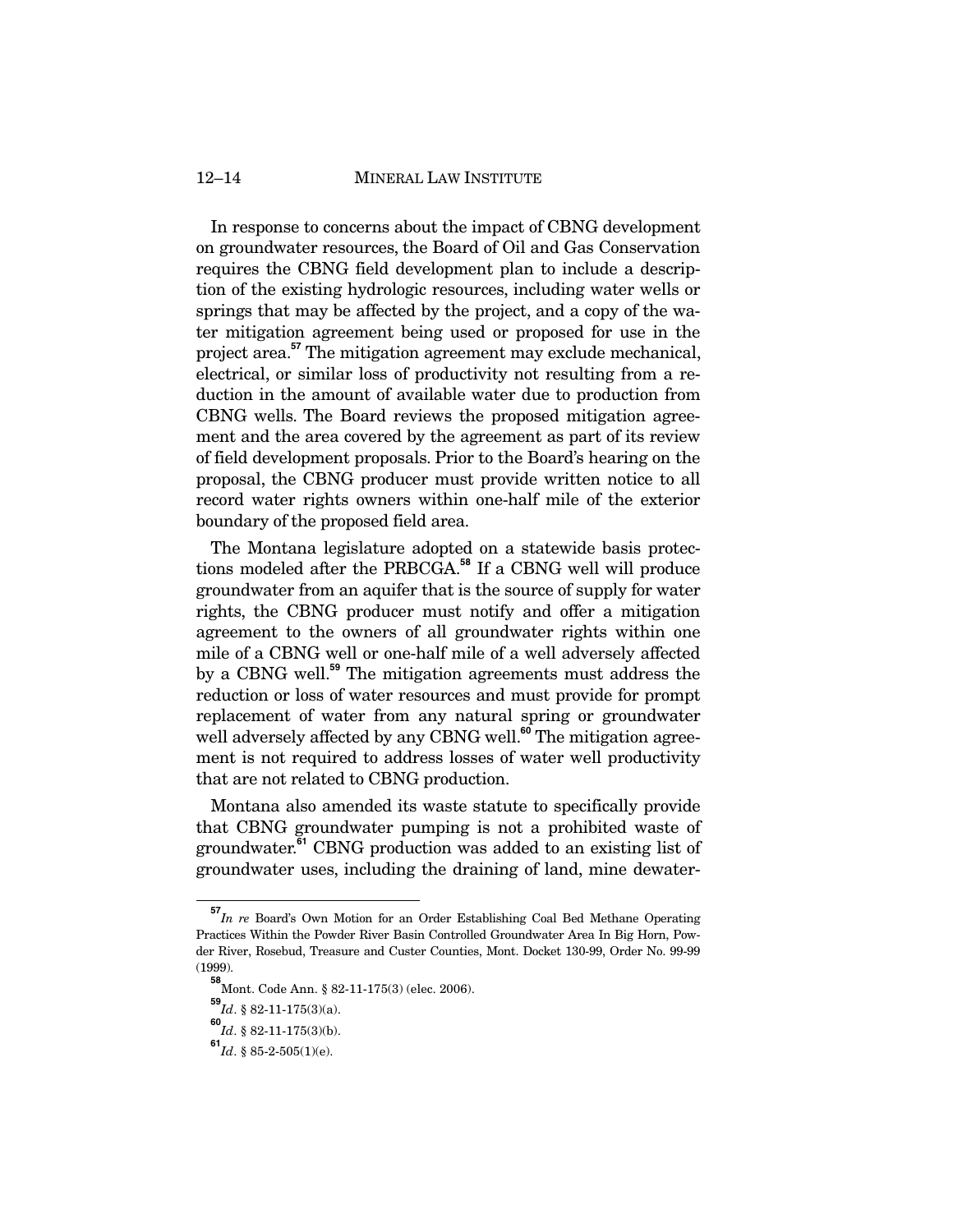ing, and water monitoring, which are not considered an unlawful waste of water. The legislation also contains a non-exclusive list of acceptable CBNG groundwater management techniques, including use as irrigation or stock water or other beneficial uses, reinjection, or discharge to the surface or surface waters in compliance with water quality requirements.**<sup>62</sup>**

Montana has also established a CBNG protection program which sets aside a percentage of CBNG taxes to compensate private landowners or water rights owners for damages caused by CBNG development.**<sup>63</sup>** The program, administered by the local conservation districts, may pay up to \$50,000 for loss of agricultural production, decreased land value, reduction in quantity or quality of water available from a surface water or groundwater source that affects the beneficial use of water, or the contamination of surface water or groundwater that prevents its beneficial use.**<sup>64</sup>** Payments from the fund cannot exceed 75% of the cost of total damages and are not available until June 30, 2011, except for emergency compensation which was available beginning June 30, 2005.**<sup>65</sup>**

Montana has the most comprehensive statutory and administrative requirements for CBNG produced water in the Western states. The requirement of prompt replacement of any natural spring or groundwater well adversely affected by CBNG production provides protection for other groundwater users even though the withdrawal of CBNG water is not considered a beneficial use. Ironically, a lawsuit has recently been filed challenging the constitutionality of this provision and Montana's waste statute.**<sup>66</sup>**

## **[3] Colorado**

Colorado is a prior appropriation state<sup>67</sup> with an elaborate system of groundwater regulation designed to protect senior water rights. A key element of Colorado's groundwater regulation is the requirement for augmentation plans to increase the supply of

 $\frac{62}{1}$ *d*. § 82-11-175(2).

**<sup>63</sup>** *Id*. § 76-15-905(1).

**<sup>64</sup>** *Id*. § 76-15-905(3) & (6).

**<sup>65</sup>** *Id*. § 76-15-905(6).

**<sup>66</sup>** Diamond Cross Properties, LLC v. State, Civ. No. DV-2-2005-70 (Mont. 22d Jud. Dist. 2006).

**<sup>67</sup>**Colo. Const. art. XVI, § 6.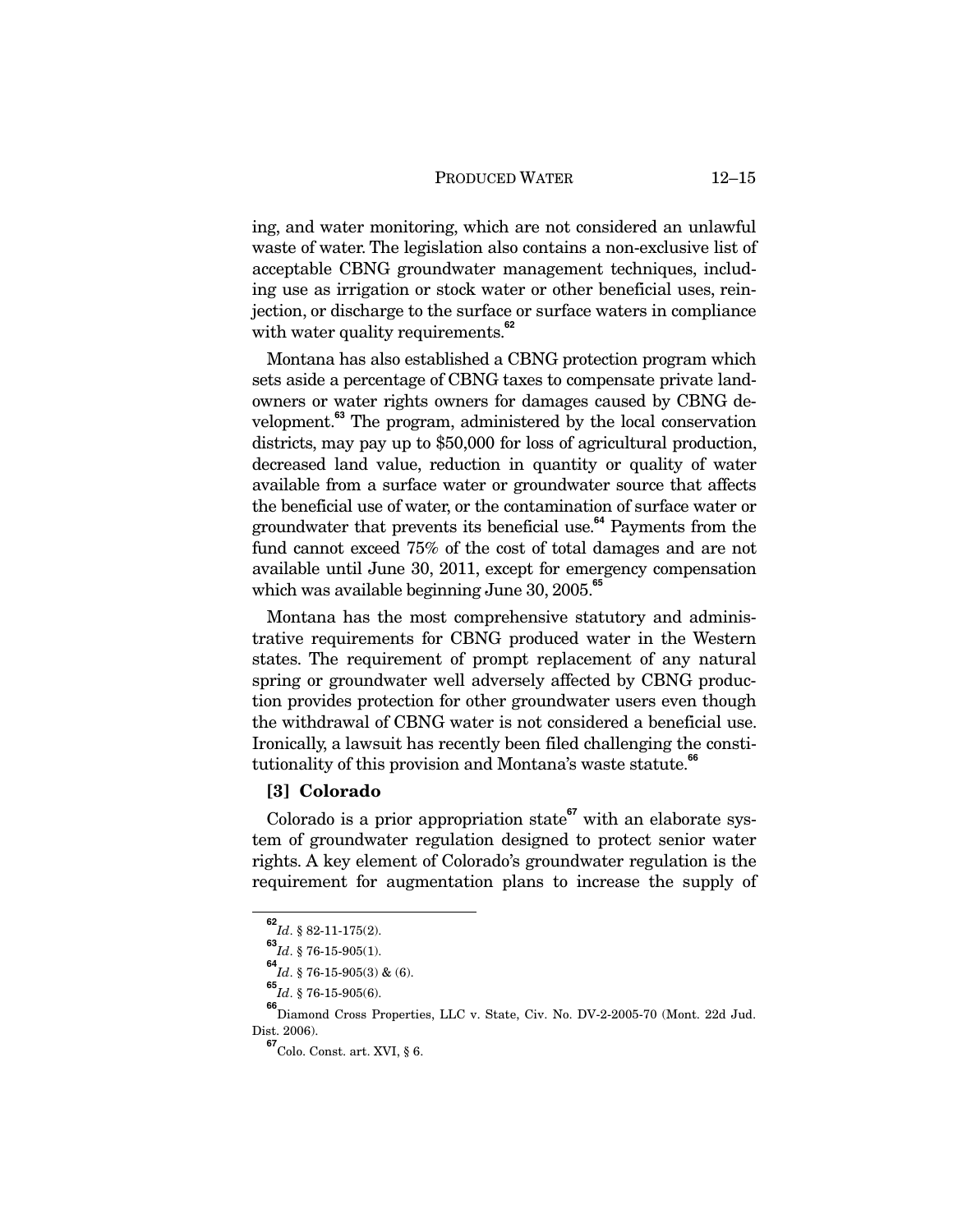available water.**<sup>68</sup>** The Division of Water Resources (State Engineer's Office) permits groundwater appropriations outside of designated groundwater basins.**<sup>69</sup>** In order for a groundwater permit to be issued, unappropriated water must be available and the vested water rights of others must not be materially injured.**<sup>70</sup>** As in other prior appropriation states, a permit can only be issued for beneficial uses of water.

The Colorado Supreme Court's decision in *Three Bells Ranch Associates v. Cache la Poudre Water Users Ass'n***<sup>71</sup>** examined the issue of beneficial use. In *Three Bells*, the operator of a gravel quarry argued that the excavation of recreational ponds for reclamation purposes was not a beneficial use of water. The quarry operator claimed that it was only interested in mining sand and gravel, and the water encountered was simply a nuisance. In rejecting this argument, the court focused on the quarry operator's plan to excavate the pits and reclaim the land by creating ponds.**<sup>72</sup>** Since the quarry operator's intent to reclaim the land required a water source, the court ruled that it was an appropriation of water for a beneficial use. The court also concluded that the applicable Mined Land Reclamation Act did not reflect a legislative intent to preempt the State Engineer's groundwater authority.**<sup>73</sup>**

While the Colorado Supreme Court has not ruled on the issue, the State Engineer does not consider CBNG groundwater pumping to be a beneficial use of water.**<sup>74</sup>** The State Engineer also recognizes the Colorado Oil and Gas Conservation Commission's (Commission) "authority over all oil and gas operations including the generation, transportation, storage, treatment, or disposal of exploration and production wastes," including production water.**<sup>75</sup>** Wells subject to the jurisdiction of the Commission are specifically

**<sup>68</sup>** Colo. Rev. Stat. § 37-90-137(9) (elec. 2006).

**<sup>69</sup>** *Id*. § 37-90-137(1).

**<sup>70</sup>** *Id.* § 37-90-137(2)(b).

**<sup>71</sup>** 758 P.2d 164 (Colo. 1988).

**<sup>72</sup>** *Id.* at 173.

**<sup>73</sup>** *Id.* at 171.

**<sup>74</sup>** Mem. from Dick Wolfe, Off. of the State Engineer, and Ted Kowalski, Off. of the Att'y Gen., to Legislative Interim Committee on Oil & Gas (Sept. 27, 1999) (on file with author) [hereinafter Wolfe & Kowalski Mem.].

**<sup>75</sup>***Id*.; *see also* Colo. Rev. Stat. § 34-60-106(2)(a)-(d) (elec. 2006).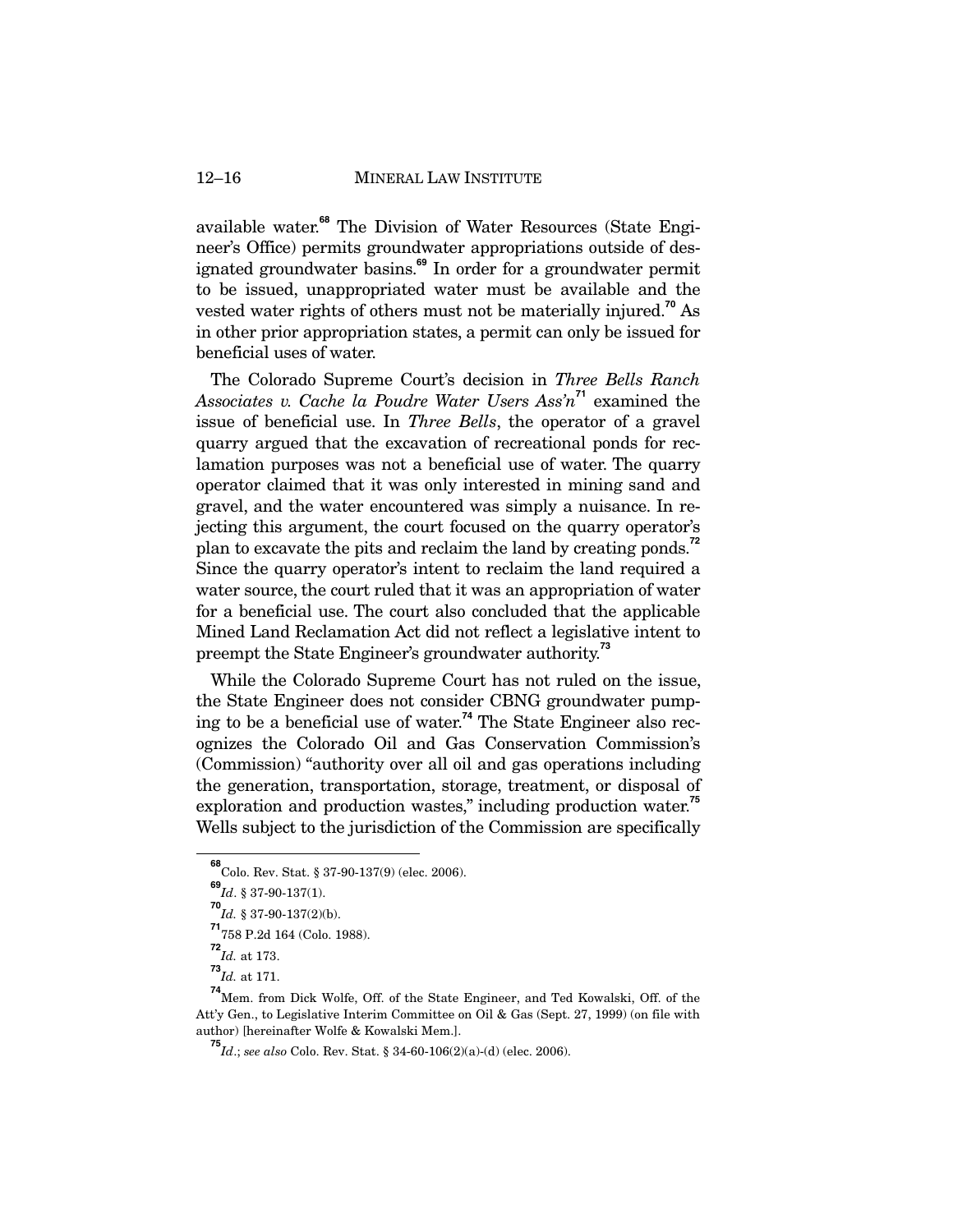excluded from the statutory definition of a well in the water well construction and pump installation contractors provisions.**<sup>76</sup>** Unless the CBNG produced water is put to some other beneficial use, no permit is required from the State Engineer.

The Commission's regulations allow produced CBNG water to be injected in a Safe Drinking Water Act Class II well (*see infra* § 12.06), evaporated or percolated in a permitted lined or unlined pit, disposed of at permitted commercial facilities, discharged into state water in compliance with water quality regulations, or disposed of by road spreading on lease roads outside sensitive areas with the permission of the landowner if the produced water has less than 5,000 mg/l total dissolved solids (TDS).**<sup>77</sup>** CBNG production water may also be used to provide an alternate domestic water supply to surface owners within the oil or gas field.**<sup>78</sup>**

The State Engineer may have jurisdiction if withdrawals from a CBNG well cause injury to a vested water right. Colorado statutes allow the State Engineer to order total or partial discontinuance of any diversion that is causing material injury to a senior water right.**<sup>79</sup>** The Colorado Supreme Court has interpreted this statute to allow the State Engineer "to order a discontinuance of diversions that injure senior water rights, regardless of whether there is a beneficial use. The water user may choose to develop a plan for augmentation rather than discontinuing the diversion."**<sup>80</sup>** Despite this ruling, the State Engineer is not clear whether the Commission's authority over CBNG produced water or the State Engineer's authority to protect vested water rights will prevail.**<sup>81</sup>**

A declaratory judgment action currently pending before the Colorado Water Court, Division 7, challenges the State Engineer's

**<sup>76</sup>** *See* Colo. Rev. Stat. § 37-91-102(16)(b)(I) (elec. 2006), *available at* http://oil-gas. state.co.us/RR\_Docs/Rules\_policies.html (follow "900 Series" hyperlink).

**<sup>77</sup>** Colo. Oil & Gas Conserv. Comm'n Rules & Regs. (Exploration & Production Waste Management) § 907(c)(2) (elec. 2006), *available at* http://oil-gas.state.co.us/RR\_Docs/ Rules\_policies.html (follow "900 Series" hyperlink).

**<sup>78</sup>** *Id*. § 907(c)(4).

**<sup>79</sup>** *See* Colo. Rev. Stat. § 37-92-502(2)(a) (elec. 2006).

**<sup>80</sup>** Zigan Sand & Gravel, Inc. v. Cache la Poudre Water Users Ass'n, 758 P.2d 175, 185 (Colo. 1988).

**<sup>81</sup>**Wolfe & Kowalski Mem., *supra* note 74.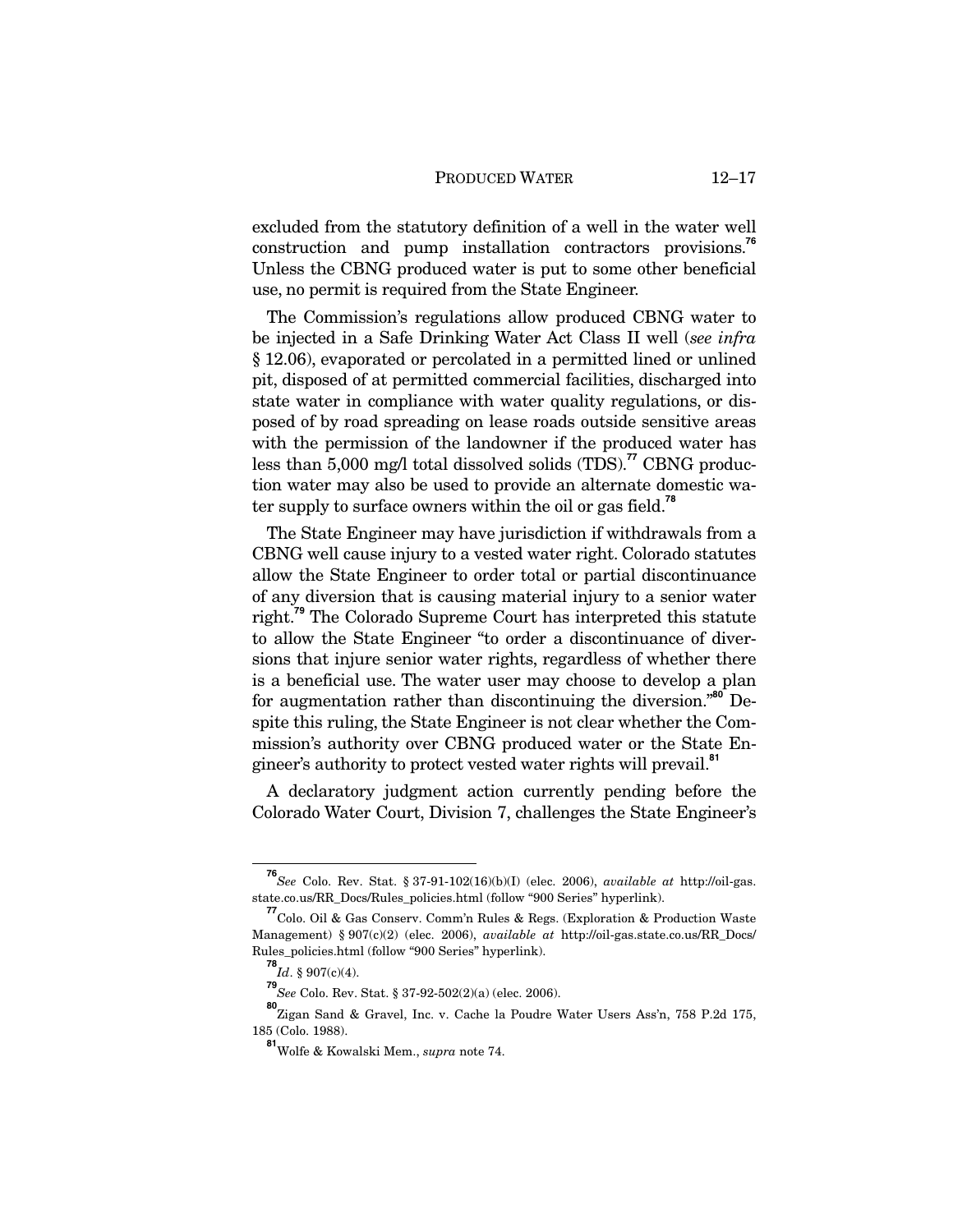treatment of CBNG produced water.**<sup>82</sup>** Among other relief, the action seeks a determination that produced water is subject to the State Engineer's well permitting requirements and that CBNG production is a beneficial use of water.**<sup>83</sup>**

In Colorado's San Juan Basin, the most productive source of CBNG in North America, the majority of produced water is disposed of by reinjection into deep formations. Due to concerns that the removal of groundwater from aquifers that may be tributary to surface streams could result in stream depletions or reduced spring flows sufficient to cause injury to senior water right holders on over-appropriated streams, the Colorado Department of Natural Resources commissioned a CBNG stream depletion assessment study. The study estimated that current CBNG stream depletion in the San Juan Basin is "relatively low," about the same as exempt domestic wells.**<sup>84</sup>** Of the total estimated depletion of 156 acre-feet per year, one-third occurs during active surface administration (i.e., when a senior water right is placing a call on water).**<sup>85</sup>** Public comment has closed and the sponsoring agencies are considering what, if any, further steps should be taken.

## **[4] New Mexico**

The New Mexico Office of the State Engineer also concluded that groundwater pumping for CBNG production is not a beneficial use requiring a water right.**<sup>86</sup>** In 2004, the New Mexico legislature codified this determination, specifically providing that a permit is not required from the Office of the State Engineer for the disposition of produced water.**<sup>87</sup>** Similar to Montana and Colorado, the New Mexico Oil Conservation Division has primary au-

**<sup>82</sup>** Vance v. Simpson, No. 2005CW063 (Colo. Water Ct. Div. 7, filed Nov. 21, 2005).

**<sup>83</sup>** Amended Complaint for Declaratory Judgment, Vance v. Simpson, No. 2005CW063 (filed Mar. 24, 2006).

**<sup>84</sup>** Coalbed Methane Stream Depletion Assessment Study—Northern San Juan Basin, Colorado 2 (Apr. 4, 2006), *available at* http://oil-gas.state.co.us (follow "Coalbed Methane Stream Depletion Assessment Study" hyperlink).

**<sup>85</sup>** *Id.* 

**<sup>86</sup>** Telephone Interview with Mary Young, N.M. Off. of the State Engineer, Water Rights Div. (Apr. 2001); Telephone Interview with Jim Sizemore, N.M. Off. of the State Engineer (June 2006).

**<sup>87</sup>**N.M. Stat. Ann. § 70-2-12.1 (elec. 2006).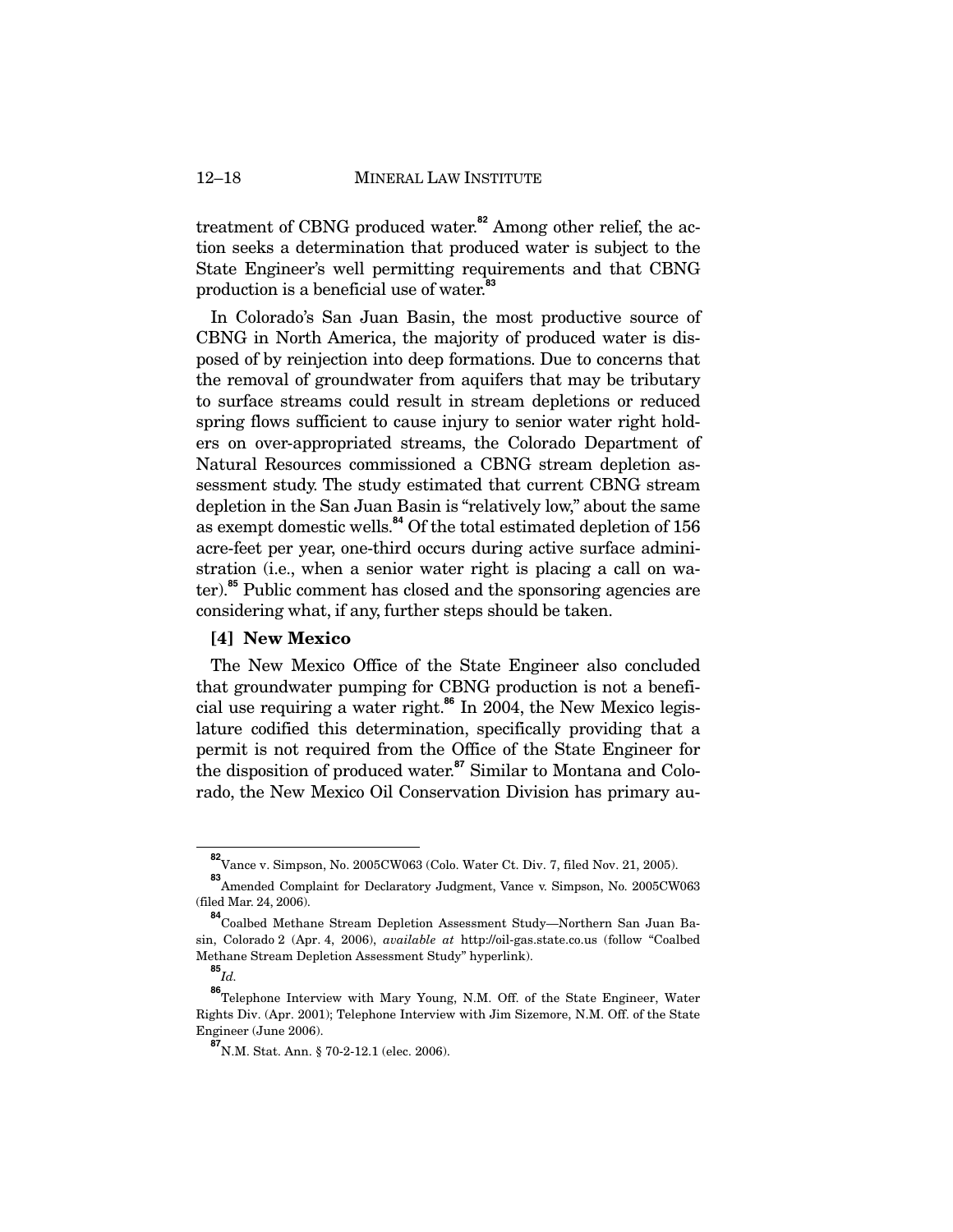thority over CBNG production. By statute, the division regulates the disposition of CBNG produced water.**<sup>88</sup>**

While New Mexico does not have a statutory scheme specifically for CBNG development, its Mine Dewatering Act serves as an interesting model. New Mexico adopted the Mine Dewatering Act in 1980 to address anticipated impacts from open pit uranium mining. Prior to the adoption of the Act, the State Engineer determined that it had no jurisdiction over mine dewatering since it was not a beneficial use of water. As a result, injured water right owners had to seek redress by filing private civil actions to enjoin the mining activity.**<sup>89</sup>** The Act was passed to allow mining to continue while protecting existing water rights.**<sup>90</sup>**

The Act defines mine dewatering as diverting groundwater by "depressurizing wells, mine shaft pumping or by other means necessary to displace water from an area of mining operations."**<sup>91</sup>** Mine dewatering is neither an appropriation of water nor a waste of water.**<sup>92</sup>** If mine dewatering impacts vested water rights, the mine may still operate by offering a substitute water supply, by drilling a new or deeper well for the impaired water right owner, or by negotiating a waiver of protection with the water right owner.**<sup>93</sup>** If the water right owner is unsatisfied with the replacement plan, an appeal may be filed with the State Engineer. The State Engineer also permits mine dewatering in declared underground basins.**<sup>94</sup>** The State Engineer may seek injunctive relief if the Act is being violated; however, no private actions are allowed.**<sup>95</sup>**

Following passage of the Act, one commentator predicted that it "leaves questions which will need to be resolved by both the State Engineer and the courts in coming years."**<sup>96</sup>** This prediction has not been realized since the anticipated growth in the uranium

**<sup>88</sup>** *Id*. § 70-2-12(B)(15).

**<sup>89</sup>** Gottlieb, *supra* note 10, at 659-60.

**<sup>90</sup>** N.M. Stat. Ann. § 72-12A-2(B) (elec. 2006).

**<sup>91</sup>** *Id*. § 72-12A-3(B).

**<sup>92</sup>** *Id*. § 72-12A-5(A).

**<sup>93</sup>** *Id*. § 72-12A-3(D) & -4.

**<sup>94</sup>** *Id*. § 72-12A-7(A), (F).

**<sup>95</sup>** *Id*. § 72-12A-11.

**<sup>96</sup>**Gottlieb, *supra* note 10, at 679.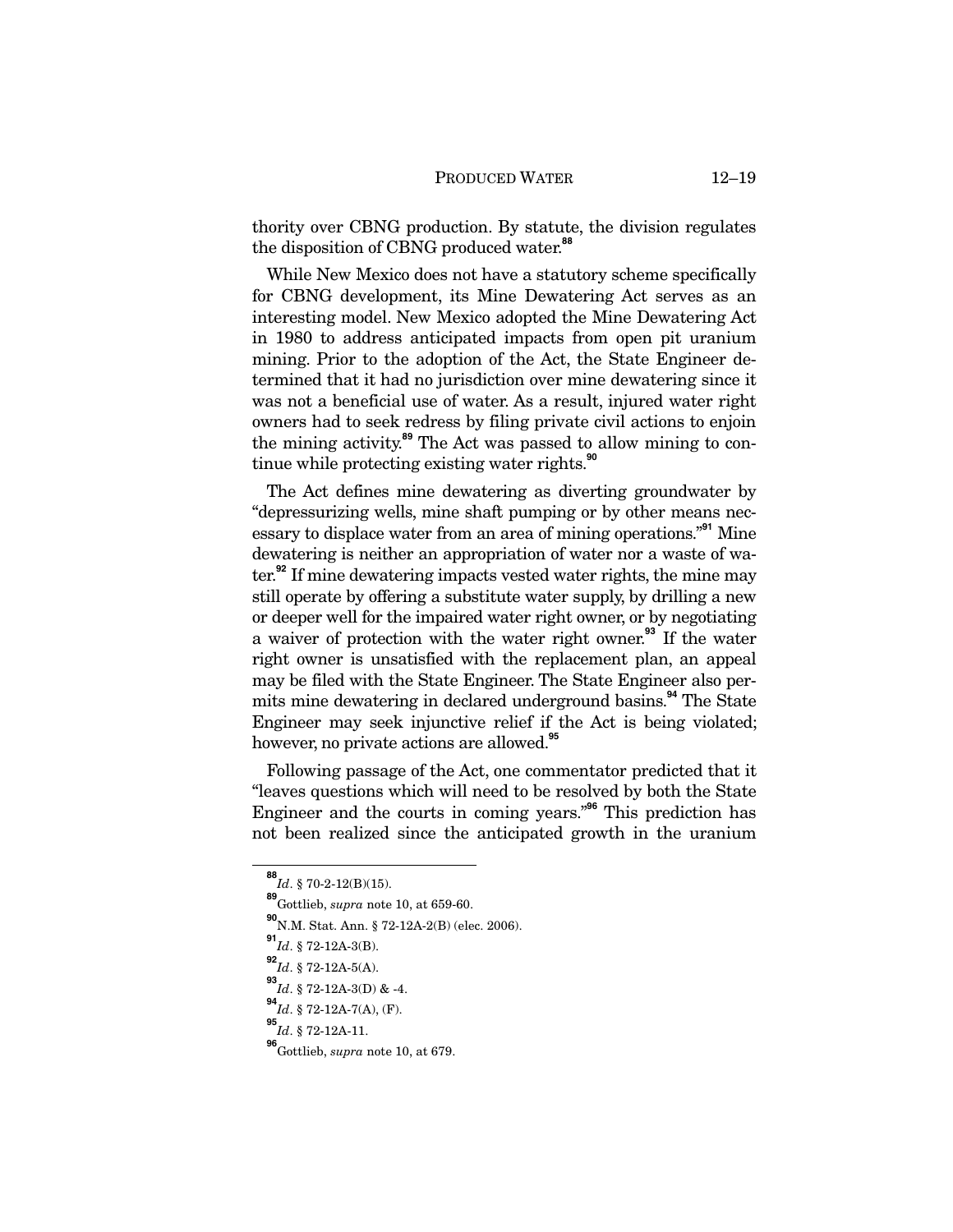### 12–20 MINERAL LAW INSTITUTE

mining industry never materialized and the Act has been seldom, if ever, used.**<sup>97</sup>**

Although the Act does not define mining operations, New Mexico's Mining Act defines "mine" and "mineral" to exclude oil and gas operations.**<sup>98</sup>** While the Act does not apply to CBNG water production, it provides a model of an alternative approach to address water quantity impacts.

## **[5] Conclusion**

The Western states generally treat CBNG produced water as a waste product under the control and authority of the state oil and gas commissions. Wyoming is the only state that considers CBNG production as a beneficial use of water requiring a water right. Wyoming's requirement is largely a reporting matter that does not result in an adjudicated water right.

While there is public concern over adverse impacts on other water right owners from CBNG groundwater withdrawals, the experiences of the state water management agencies, to date, do not substantiate these concerns. Unless significant problems occur, Western states will likely continue to rely on state oil and gas commissions to address impacts.

Montana is the only state that has adopted specific statutory provisions to protect against adverse impacts from CBNG production. With Montana's still-limited CBNG experience, it is too early to reach any conclusion concerning the effectiveness of these provisions. If significant adverse impacts do occur elsewhere, other states may consider adopting legislation tailored to meet the challenges of CBNG development.

### **§ 12.04 Surface Discharge and the Clean Water Act**

In theory, the least expensive way of handling produced water is to surface discharge the water. Doing so can involve the federal Clean Water Act (CWA)**<sup>99</sup>** and several federal and state agencies. Numerous CWA issues are raised by surface discharge of pro-

<sup>&</sup>lt;sup>97</sup><br>Telephone Interview with Paul Saavedra, N.M. Off. of the State Engineer (July 2001); Telephone Interview with Jim Sizemore, N.M. Off. of the State Engineer (June 2006).

**<sup>98</sup>** N.M. Stat. Ann. §§ 69-4-1, 69-36-3(G) (elec. 2006).

**<sup>99</sup>** Federal Water Pollution Control Act Amendments of 1972, Pub. L. No. 92-500, 86 Stat. 816; 33 U.S.C. §§ 1251-1387 (elec. 2006).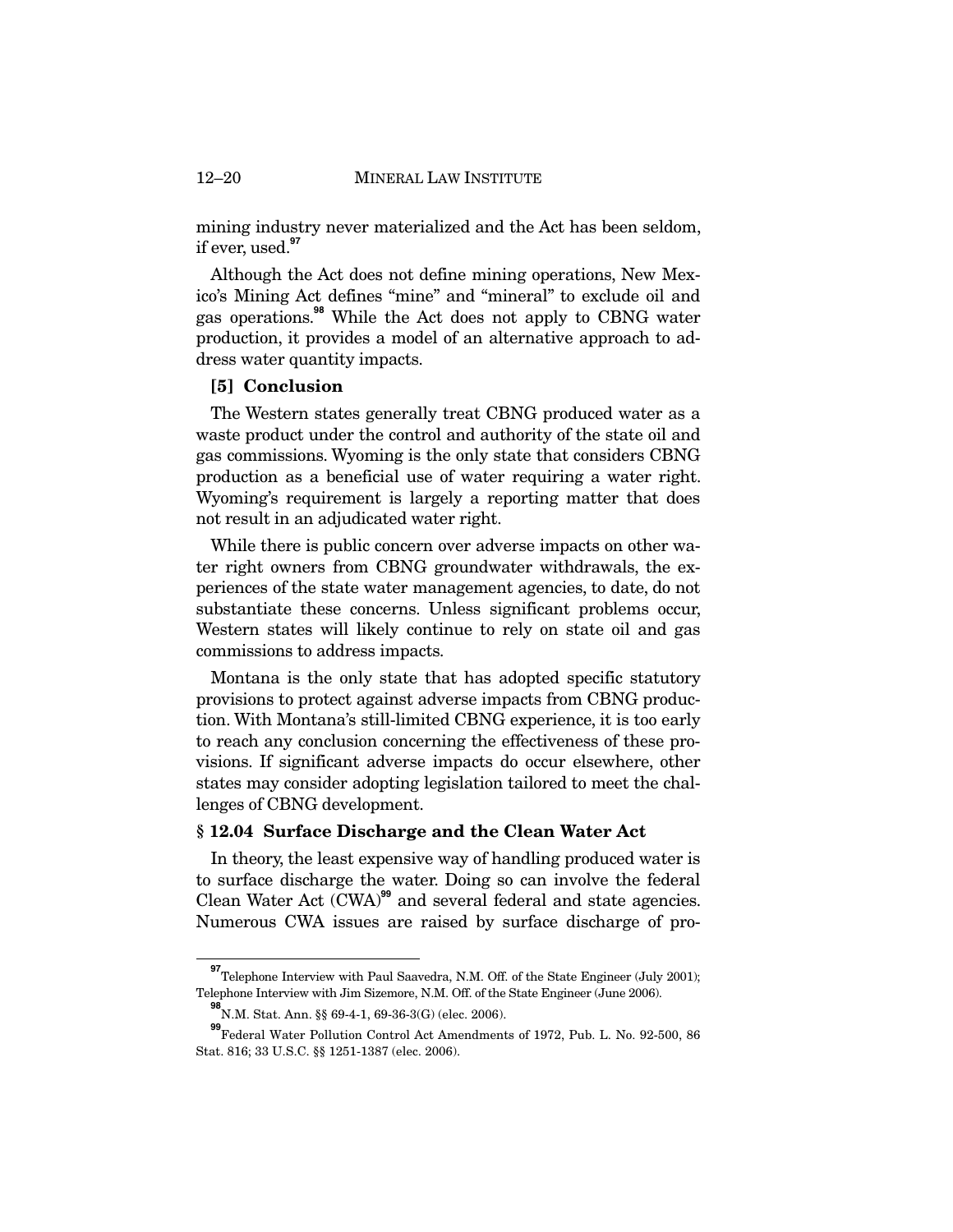duced water: the effect of CBNG produced water on waters used for irrigation; interstate and tribal water quality standards; the assimilative capacity of waters for CBNG produced water; CBNG stormwater runoff; and the impact of CBNG impoundment seepage on groundwater.**<sup>100</sup>** Litigation, legislation, and policymaking have addressed some of these issues, while others remain unclear or under development.

## **[1] NPDES Permits for Produced Water**

The CWA jurisdictional trigger is the discharge *of any pollutant, from a point source, to navigable waters*. **<sup>101</sup>** If produced water meets this regulatory threshold, CWA § 402 National Pollutant Discharge Elimination System (NPDES) permits from the Environmental Protection Agency (EPA), or from a state with a delegated program, must be obtained before discharge.

## **[a] Addition**

The CWA defines "discharge" to include "any addition of any pollutant."**<sup>102</sup>** The EPA and courts have broadly defined "addition." A discharge does not have to be "new" to be a CWA regulated addition. In *Sierra Club v. El Paso Gold Mines, Inc.*, **<sup>103</sup>** the Tenth Circuit concluded, "[t]he better view is that point source owners such as El Paso can be liable for a discharge of pollutants occurring on their land, whether or not they acted in some way to cause the discharge." In *Rybachek v. EPA*, **<sup>104</sup>** the resuspension of stream solids as a result of placer mining was a discharge. More recently, in *Borden Ranch Partnership v. Army Corps of Engineers*, **<sup>105</sup>** deep ripping of wetlands was deemed an addition. But water flowing over dams, to date, has not been found to trigger the need for an NPDES permit.**<sup>106</sup>** In *South Florida Water Management District v.* 

**<sup>100</sup>** Franz & Watson, *supra* note 1, at 17-17.

**<sup>101</sup>** *See* 33 U.S.C. §§ 1311(a), 1342(a)(1), 1362(12) (elec. 2006).

**<sup>102</sup>** 30 U.S.C. § 1362(12) (elec. 2006).

**<sup>103</sup>** 421 F.3d 1133, 1145 (10th Cir. 2005), *as corrected, reh'g granted* Oct. 21, 2005, *cert. denied*, 126 S. Ct. 1653 (Apr. 3, 2006).

**<sup>104</sup>** 904 F.2d 1276, 1285-86 (9th Cir. 1990).

**<sup>105</sup>** 261 F.3d 810, 815 (9th Cir. 2001), *aff'd by an equally divided court*, 537 U.S. 99 (2002).

**<sup>106</sup>***See* Nat'l Wildlife Fed'n v. Gorsuch, 693 F.2d 156 (D.C. Cir. 1982).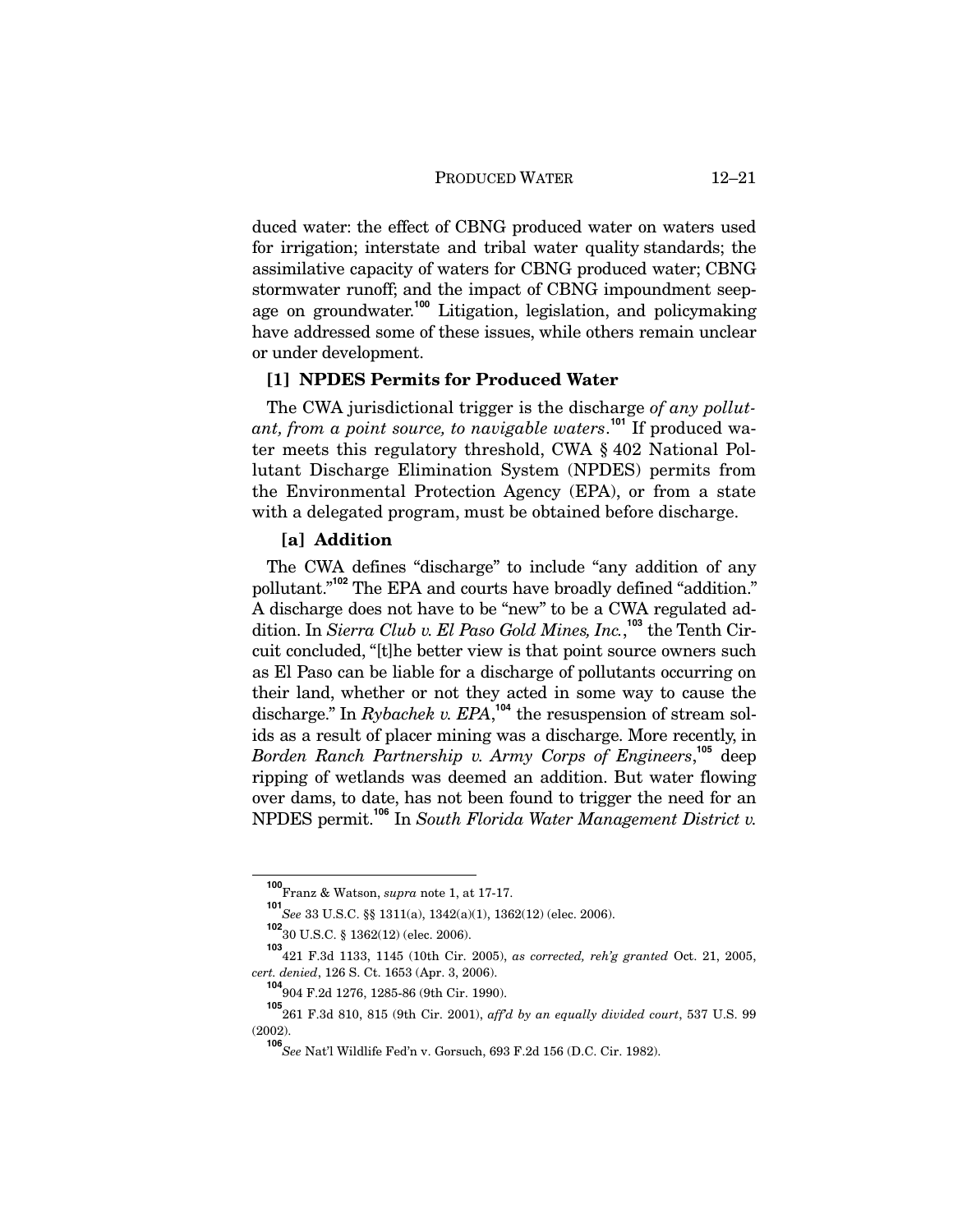### 12–22 MINERAL LAW INSTITUTE

*Miccosukee Tribe*,<sup>107</sup> the Supreme Court left open the question of whether the mere transfer of water between water bodies that may or may not be "meaningfully distinct" constitutes a discharge of a pollutant under CWA § 402. The government, as amicus, argued that all "navigable waters" should be considered unitary "waters of the United States" and, thus, transfers between two such water bodies would not trigger an NPDES permit.**<sup>108</sup>** The Court declined to address this theory without more development by the government. On June 7, 2006, EPA sought to address the *Miccosukee* water transfer issue with a proposed rule that concludes that transfer of water, without subjecting it to intervening industrial, municipal, or commercial use, would not require NPDES permits.**<sup>109</sup>** The EPA notes that this proposed rule codifies "the Agency's longstanding practice" that was described in an August 2005 legal opinion.**<sup>110</sup>**

The EPA's water transfer interpretation has already been challenged and rejected. In *Catskill Mountains Chapter of Trout Unlimited, Inc. v. New York City*, **<sup>111</sup>** the Second Circuit rejected EPA's interpretation of "water transfers," finding that transfers between two distinct "navigable waters" will require an NPDES permit.

## **[b] Pollutants**

The term "pollutants" is broadly defined in CWA to include "dredged spoil, solid waste . . . chemical wastes, biological materials . . . heat . . . rock, sand [and] cellar dirt. . . ."**<sup>112</sup>** In *U.S. PIRG v. Atlantic Salmon of Maine, LLC*, **<sup>113</sup>** the First Circuit found that

**<sup>107</sup>** 541 U.S. 95 (2004) (remand on issue of "unitary water" and transfer of unaltered waters).

**<sup>108</sup>** *Id.* at 96.

**<sup>109</sup>** Proposed Rule, National Pollutant Discharge Elimination System (NPDES) Water Transfers, 71 Fed. Reg. 32,887 (June 7, 2006).

**<sup>110</sup>** *Id.* at 32,889; *see also* Mem. from Ann R. Klee, General Counsel, & Benjamin H. Grumbles, Ass't Admin'r for Water, to the Reg'l Admin'r of EPA (Aug. 5, 2005), *available at* http://www.epa.gov/ogc/documents/water\_transfers.pdf.

**<sup>111</sup>** 451 F.3d 77, 84 (2d Cir. 2006).

**<sup>112</sup>** 33 U.S.C. § 1362(6) (elec. 2006). Uncontaminated stormwater runoff from mining or oil and gas operations must comply with stormwater permit requirements. *See infra* § 12.04[5][b].

**<sup>113</sup>**215 F. Supp. 2d 239, 247 (D. Me. 2002), *aff'd*, 339 F.3d 23, 28 (1st Cir. 2003).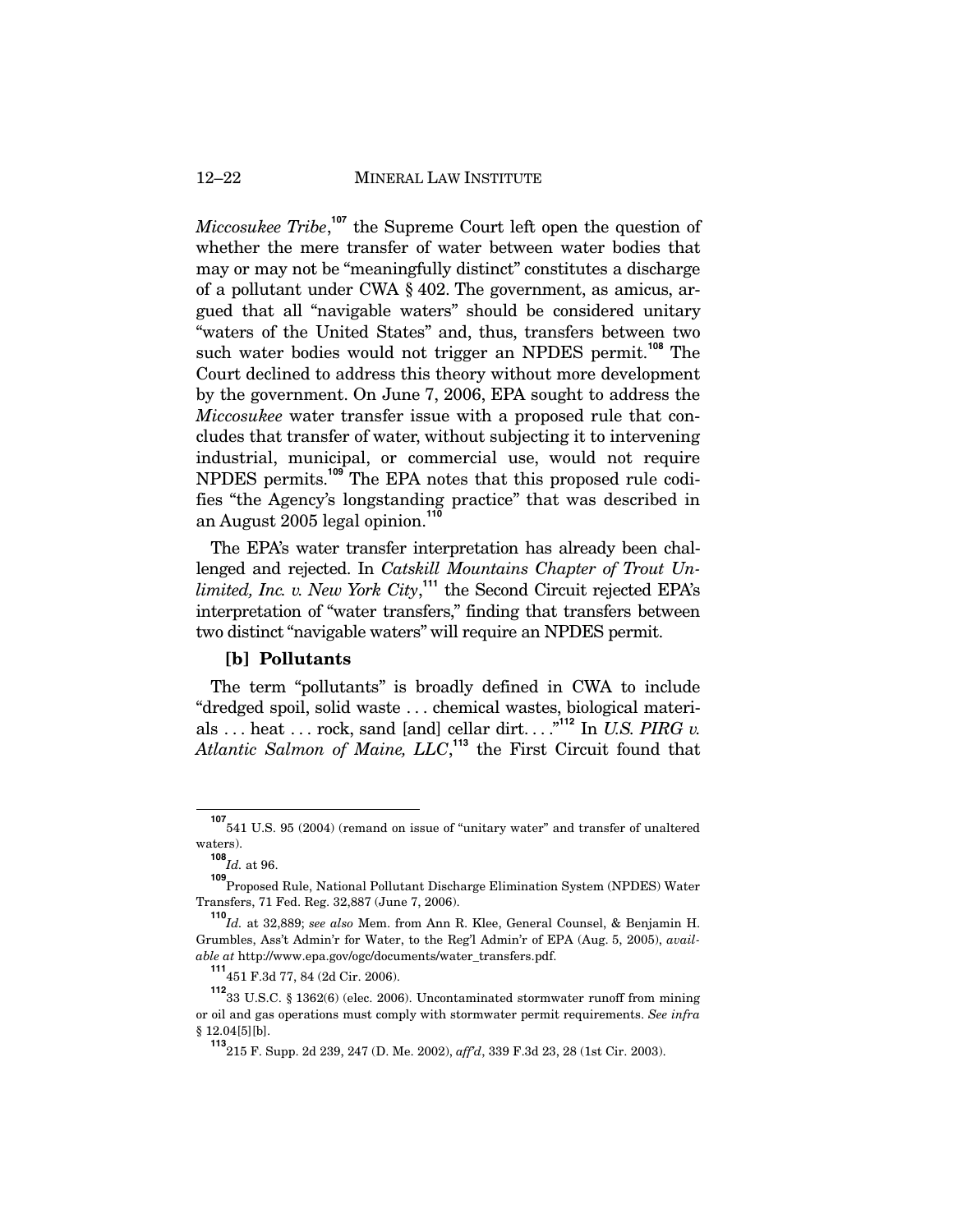escaped fish, their feces, and fish food from a fish farm constitute a pollutant under CWA.

In *Northern Plains Resource Council v. Fidelity Exploration &*  Development Co.,<sup>114</sup> the Ninth Circuit ruled that produced, unaltered groundwater from CBNG wells satisfies the CWA definition of "pollutant" because it is an "industrial waste."**<sup>115</sup>** The Ninth Circuit also struck down the Montana water quality law permitting the discharge of unaltered groundwater, reasoning that states are not authorized to exempt discharges under the CWA.**<sup>116</sup>**

## **[c] Point Source**

The CWA defines a point source as "any discernable, confined and discrete conveyance including ... pipe, ditch ... tunnel, conduit. . . ."**<sup>117</sup>** The Supreme Court in *Miccosukee* addressed the issue of what a point source is and specifically found that actual generation of pollution was not required, a mere conveyance was enough to be found a point source.**<sup>118</sup>** In *United States v. Earth Sciences,*  Inc.,<sup>119</sup> the Tenth Circuit found that a gold leaching system that was capable of overflowing its sumps and ditches was a regulated point source. In *Fishermen Against the Destruction of the Environment, Inc. v. Cloister Farms, Inc.*,<sup>120</sup> the Eleventh Circuit held that an NPDES permit was not required for channelized runoff from otherwise exempt agricultural stormwater and return flows. Unchanneled and uncollected surface waters are excluded from the

**<sup>114</sup>** 325 F.3d 1155, 1160-61 (9th Cir. 2003), *cert. denied*, 540 U.S. 967 (2003).

**<sup>115</sup>** *Id.* "Industrial waste" includes "any useless or worthless byproduct derived from the commercial production and sale of goods and services." *Id.* at 1161 (quoting *Am. Heritage Dictionary* 672 (1979)). The court also found that produced water is consistent with the CWA's definition of pollutants (man-made alteration). *Id.* at 1162; *see* 33 U.S.C. § 1362(19) (elec. 2006).

**<sup>116</sup>** 325 F.3d at 1164-65 (striking down Mont. Code. Ann. § 75-5-41(1)(b) (2001)).

**<sup>117</sup>** 43 U.S.C. § 1362(14) (elec. 2006); *see, e.g.*, Headwaters Inc. v. Talent Irrigation Dist*.*, 243 F.3d 526, 533-34 (9th Cir. 2001) (herbicides in irrigation canal are a discharge from a point source).

**<sup>118</sup>** S. Fla. Water Mgmt. Dist. v. Miccosukee Tribe, 541 U.S. 95, 105 (2004).

**<sup>119</sup>** 599 F.2d 368, 374 (10th Cir. 1979).

**<sup>120</sup>**300 F.3d 1294, 1297 (11th Cir. 2002).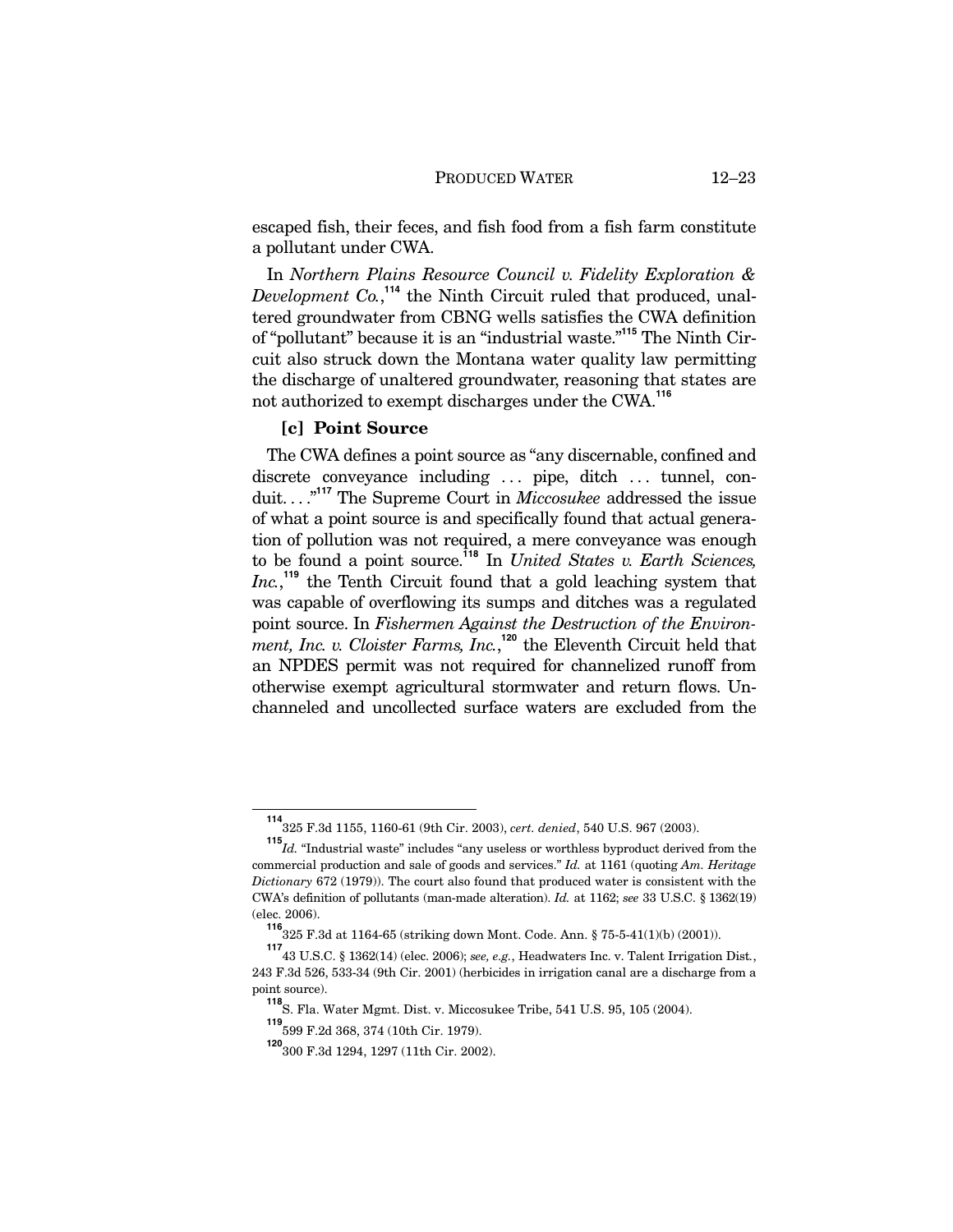### 12–24 MINERAL LAW INSTITUTE

NPDES permitting system as nonpoint source pollution and are addressed by the states under a different section of the Act.**<sup>121</sup>**

### **[d] Navigable Waters**

CWA § 303(d) defines "navigable water" as "the waters of the United States."**<sup>122</sup>** The battleground area has been wetlands. Recent Supreme Court rulings had begun to define some limits, but what is and is not jurisdictional "navigable water" remains unclear.

### **[i] Surface Water**

Surface water is generally covered by the CWA if it meets EPA's broad regulatory definition of waters of the United States. The EPA's definition includes water used in interstate commerce, interstate waters, intrastate lakes, rivers, streams, mudflats, prairie potholes and wetlands, tributaries, and wetlands adjacent to navigable water.**<sup>123</sup>** Litigation has sought to define the limits of federal jurisdiction. In 1985, the Court in *United States v. Riverside Bayview Homes, Inc.* held that CWA jurisdiction extends to wetlands abutting traditional navigable waters.<sup>124</sup> In 2001, in *Solid Waste Agency of Northern Cook County v. U.S. Army Corps of Engineers* (*SWANCC*),<sup>125</sup> the Court rejected the Corps's "migratory bird" rule as enough of an interstate commerce hook to bring an isolated intrastate water body under CWA jurisdiction.**<sup>126</sup>** Citing *Riverside Bayview*, the *SWANCC* Court observed that a "significant nexus" between the subject water and navigable water is sufficient to establish jurisdiction.<sup>127</sup> The Court cautioned, however, that "Congress' separate definitional use of the phrase 'waters of the United States,' [does not] constitute a basis for reading the term 'navigable waters' out of the statute."**127.1** Courts prior to *SWANCC* had found that non-navigability was not a hindrance to

**<sup>121</sup>** *See infra* § 12.04[5][a]; NRDC v. Train, 396 F. Supp. 1393 (D.D.C. 1975), *aff'd*, 568 F.2d 1369 (D.C. Cir. 1977) (unchanneled and uncollected runoff is not a point source).

**<sup>122</sup>** 33 U.S.C. § 1362(7) (elec. 2006); *see also* 33 C.F.R. § 328.3; 40 C.F.R. §§ 110.1, 122.1(b)(1), 230.3 (elec. 2006); *see also infra* at note 194.

**<sup>123</sup>** 40 C.F.R. § 122.2 (elec. 2006).

**<sup>124</sup>** 474 U.S. 121, 131 (1985).

**<sup>125</sup>** 531 U.S. 159, 172 (2001).

**<sup>126</sup>** *Id*. at 171-72.

**<sup>127</sup>** *See id.* at 167.

**<sup>127.1</sup>***Id*. at 172.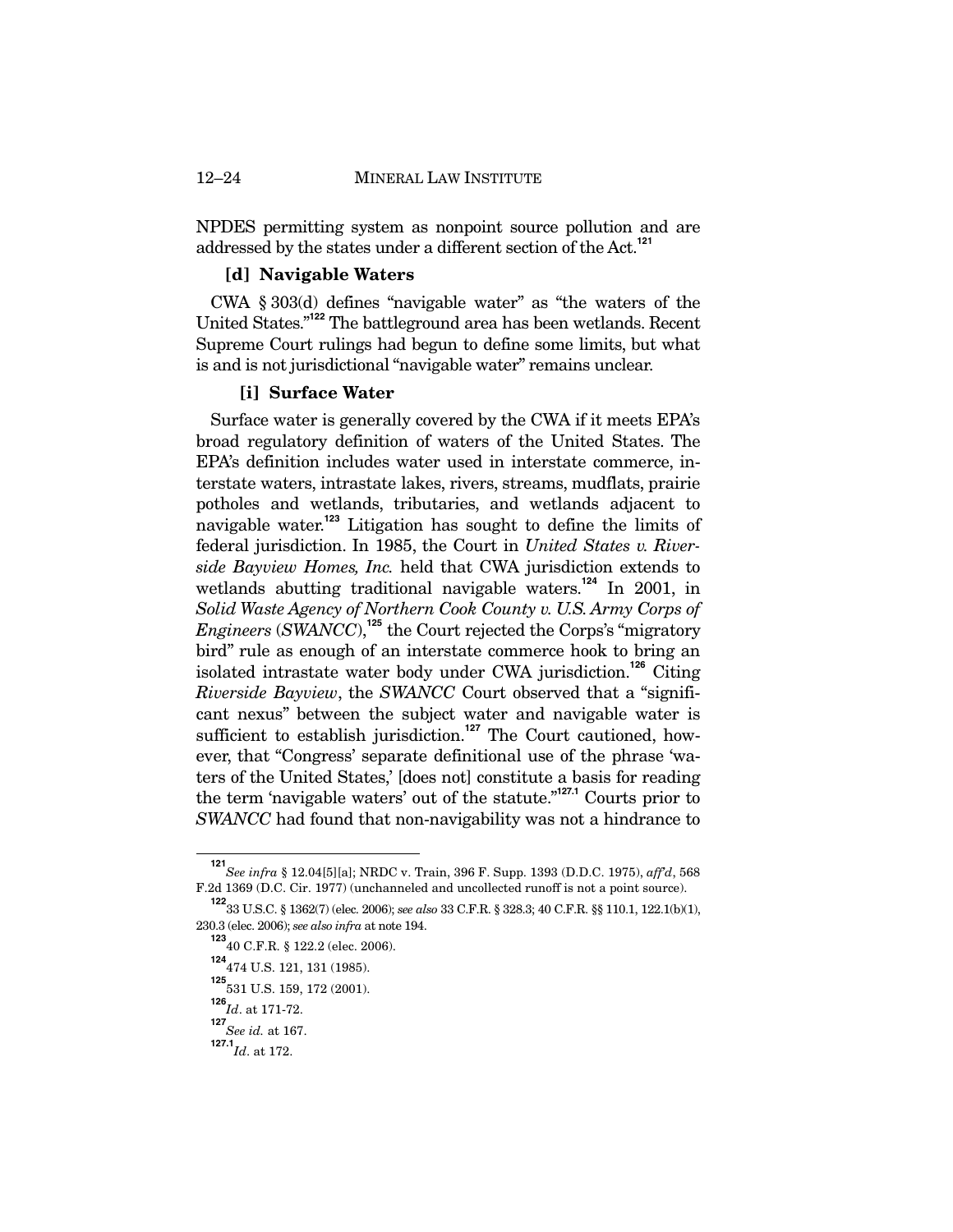finding CWA jurisdiction. For example, the Tenth Circuit, in *Quivira Mining Co. v. EPA*, **<sup>128</sup>** found the discharge into a dry arroyo was into "waters of the United States."

Despite the language in *SWANCC*, somewhat encouraging to industry, a majority of the courts post-*SWANCC* have continued to apply a broad definition of "waters of the United States" to include non-navigable tributaries to navigable waters.**<sup>129</sup>** In *United States v. Gerke Excavating, Inc.*, **<sup>130</sup>** fill and water connected to a tributary of navigable water by a ditch through a non-navigable creek and non-navigable river was found to be covered by the CWA. The Fifth Circuit has been the lone exception to narrow the application of the CWA after *SWANCC*. **<sup>131</sup>** In *United States v. Hubenka*, **<sup>132</sup>** the Tenth Circuit examined the Corps's "tributary rule" in a criminal case involving installation of dikes on tributaries of the Wind River. The court explicitly rejected the reasoning of the Fifth Circuit and followed the majority of courts post-*SWANCC*. **133**

In 2003, EPA announced a proposed rule and guidance to define the scope of "waters of the United States" post-*SWANCC*, but the pushback on the proposed rule resulted in a halt to the rulemaking.**<sup>134</sup>**

**<sup>128</sup>** 765 F.2d 126, 129-30 (10th Cir. 1985).

**<sup>129</sup>** *See, e.g.*, United States v. Deaton, 332 F.3d 698 (4th Cir. 2003), *cert. denied*, 541 U.S. 972 (2004) (wetland adjacent to road ditch eight miles from navigable water); Baccarat Fremont Developers, LLC v. Army Corps of Engineers, 425 F.3d 1150 (9th Cir. 2005) (wetland separated by a berm from navigable flood channel); United States v. Johnson, 437 F.3d 157 (1st Cir. 2006).

**<sup>130</sup>**412 F.3d 804, 807 (7th Cir. 2005), *cert. granted & judgment vacated*, 126 S. Ct. 2964 (2006), in light of the Supreme Court's ruling in *Rapanos v. United States*, 126 S. Ct. 2208 (2006); see *infra* notes 135-142 and accompanying text.

**<sup>131</sup>** *In re* Needham, 354 F.3d 340, 347 n.12 (5th Cir. 2003) (requiring navigability or a "significant measure of proximity"); Rice v. Harken Exploration Co*.*, 250 F.3d 264 (5th Cir. 2001), *reh'g en banc denied*, 263 F.3d 167 (5th Cir. 2001).

**<sup>132</sup>** 438 F.3d 1026 (10th Cir. 2006).

**<sup>133</sup>** *Id*. at 1033-34.

**<sup>134</sup>** Advanced Notice of Proposed Rulemaking and Guidance on Clean Water Act Regulatory Definition of "Waters of the United States," 68 Fed. Reg. 1991 (Jan. 15, 2003), rulemaking halted, 68 Fed. Reg. 72,821 (Dec. 22, 2003). On May 18, 2006, the House attached a rider to the 2007 Appropriations Bill to prevent EPA from implementing the proposed rule. H. Rep. 109-402.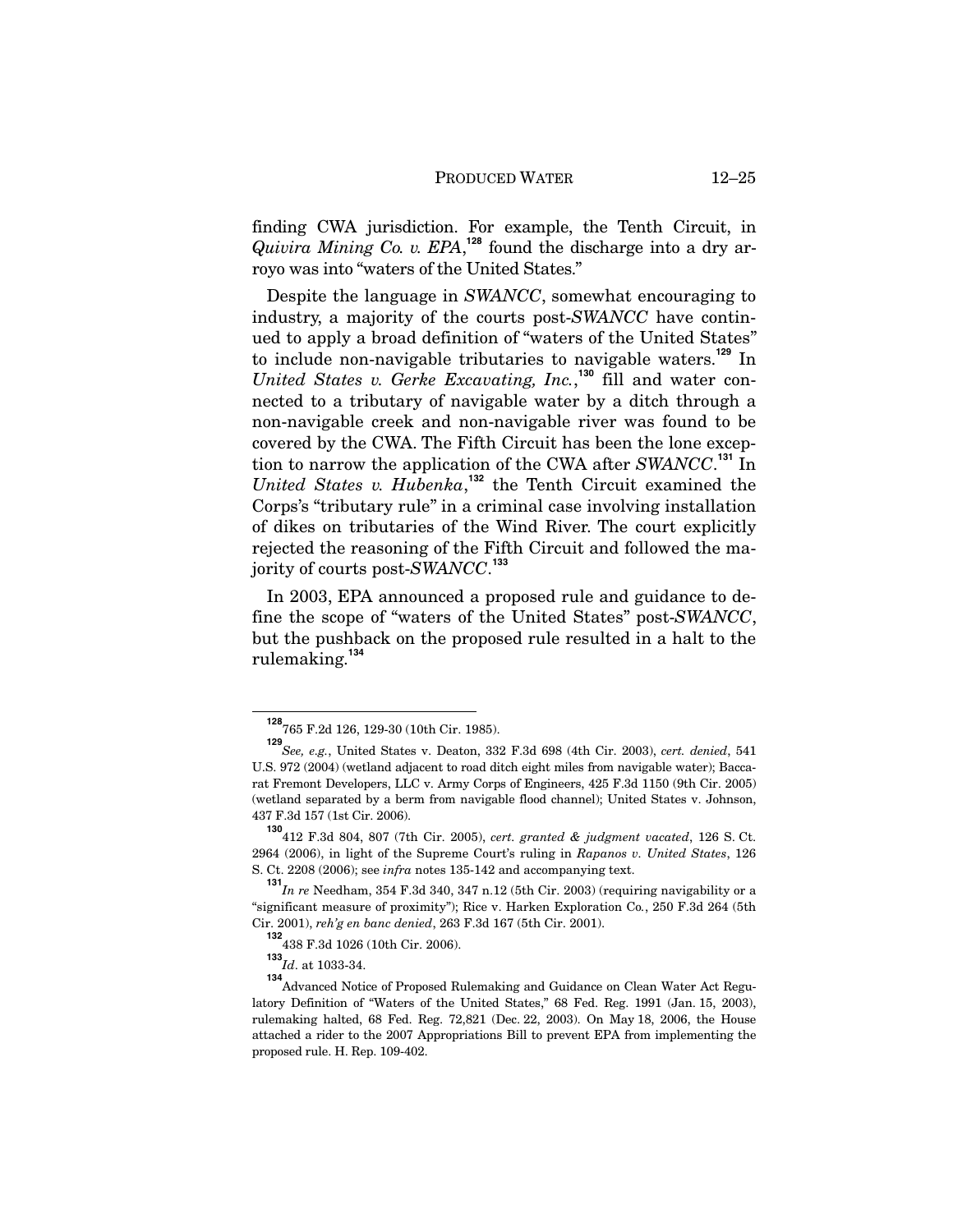12–26 MINERAL LAW INSTITUTE

In 2006, the Supreme Court took up the issue in a consolidated appeal from *United States v. Rapanos***<sup>135</sup>** and *Carabell v. U.S. Army Corps of Engineers*. **<sup>136</sup>** On June 19, 2006, the U.S. Supreme Court issued *Rapanos v. United States*, **<sup>137</sup>** a splintered decision ultimately remanding the cases to the Sixth Circuit without clear guidance. Justice Scalia wrote the plurality opinion for the Chief Justice and Justices Alito and Thomas. He set out a two-part test: (1) wetlands must be adjacent to a "relatively permanent, standing or continuously flowing" body of water; and (2) wetlands must have a continuous physical surface connection to that water and not merely a hydrologic connection.**<sup>138</sup>** Justice Stevens writing for the dissent (Justices Souter, Ginsberg, and Breyer) would have deferred to the Corps's broad "hydrologic connection" interpretation of its rules.**<sup>139</sup>** Justice Kennedy wrote the concurring opinion and called for the Corps, in the absence of a rule, to conduct a case-by-case analysis to determine if a wetland adjacent to a tributary has a "significant nexus."**<sup>140</sup>** Chief Justice Roberts (and Justice Breyer) lamented the failure of the Corps and EPA to promulgate rules. "Rather than refining its view of its authority in light of our decision in *SWANCC*, and providing guidance meriting deference under our generous standards, the Corps chose to adhere to its essentially boundless view of the scope of its power. The upshot today is another defeat for the agency."**<sup>141</sup>** On June 26, 2006, the Supreme Court vacated and remanded *Gerke Excavating, Inc. v. United States***<sup>142</sup>** to the Seventh Circuit in light of the Court's ruling in *Rapanos*. It is expected that either the agencies will begin rulemaking or Congress will act to define this difficult

<sup>&</sup>lt;sup>135</sup><sub>339</sub> F.3d 447 (6th Cir. 2003) (a wetland adjacent to a drain connected to a nonnavigable water 11 miles downstream of navigable water).

**<sup>136</sup>** 391 F.3d 704 (6th Cir. 2004) (wetland adjacent to navigable water but separated by a berm).

**<sup>137</sup>** 126 S. Ct. 2208 (2006).

**<sup>138</sup>** *Id.* at 2225.

**<sup>139</sup>** *Id.* at 2252.

**<sup>140</sup>** *Id.* at 2246. In *United States v. Chevron Pipeline Co.*, No. 5:05-CV-0293-C (N.D. Tex. filed June 28, 2006), the first case to apply *Rapanos*, the court decided, without clear guidance from the Supreme Court, that it would use the Fifth Circuit test and found dry channels and creek beds that seldom flow are not "waters of the U.S." Slip op. at 14.

**<sup>141</sup>** *Rapanos*, 126 S. Ct. at 2236.

**<sup>142</sup>**126 S. Ct. 2964 (2006).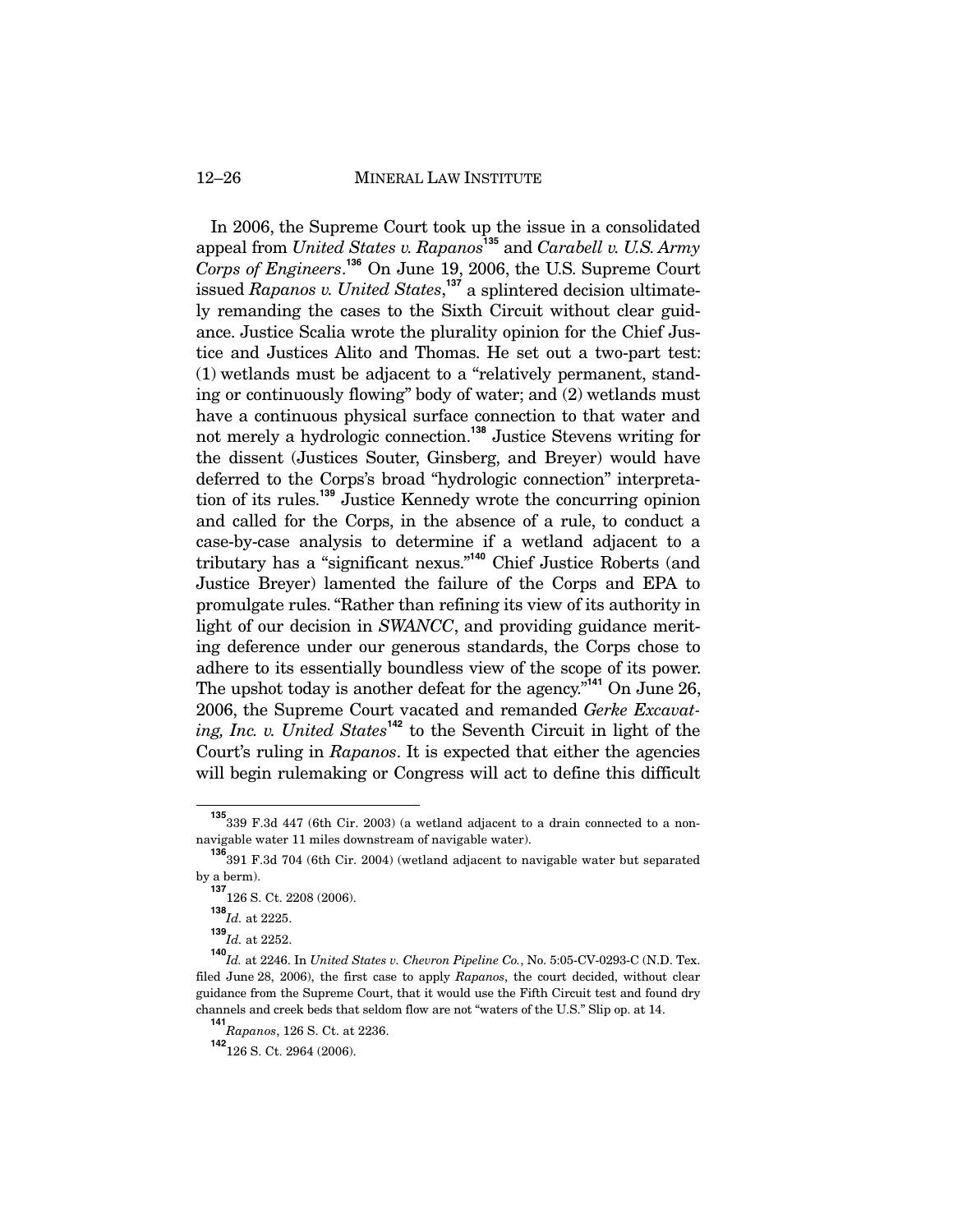jurisdictional issue. In the meantime, EPA and the Corps are preparing guidance on how to implement the *Rapanos* decision.

### **[ii] Groundwater**

Groundwater quality is generally not regulated by the CWA and regulation is left largely to the states.**<sup>143</sup>** A still unsettled issue, particularly post-*Rapanos*, is whether groundwater that is hydrologically connected or tributary to surface waters is under CWA jurisdiction.

In *Sierra Club v. Colorado Refining Co.*, **<sup>144</sup>** the court addressed the issue of whether a refinery that discharged pollutants onto the ground and into groundwater that eventually made it to Sand Creek implicates the CWA. The court reviewed the case law in several jurisdictions, concluded that case law conflicts, but found tributary groundwater regulated by the CWA,**<sup>145</sup>** relying on *United States v. Earth Sciences, Inc.***<sup>146</sup>** and *Quivira Mining Co. v. EPA*, **147** where the Tenth Circuit chose to "interpret the terminology of CWA broadly."

The Seventh Circuit in *Village of Oconomowoc Lake v. Dayton Hudson Corp*., **<sup>148</sup>** the First Circuit in *Town of Norfolk v. U.S. Army Corps of Engineers*, **<sup>149</sup>** and the Fifth Circuit in *Rice v. Harken Exploration Co.***<sup>150</sup>** have explicitly rejected the hydrologic connection to surface water as a basis for CWA authority over discharges to groundwater.

**<sup>143</sup>** CWA § 319; 33 U.S.C. § 1329 (elec. 2006); *see* Exxon Corp. v. Train, 554 F.2d 1310, 1325- 29 (5th Cir. 1977); *see, e.g.*, Mont. Code Ann. § 75-5-103(29) (elec. 2006); Wyo. Stat. Ann. § 35- 11-103(c)(vi) (elec. 2006); Colo. Rev. Stat. § 25-8-103(19) (elec. 2006).

**<sup>144</sup>** 838 F. Supp. 1428 (D. Colo. 1993).

**<sup>145</sup>** *Id*. at 1434; *see also* Friends of Santa Fe County v. LAC Minerals, Inc., 892 F. Supp. 1333, 1357-58 (D. N.M. 1995) (jurisdiction found even though it could take "centuries" for groundwater to discharge).

**<sup>146</sup>** 599 F.2d 368 (10th Cir. 1979).

**<sup>147</sup>** 765 F.2d 126 (10th Cir. 1985).

**<sup>148</sup>** 24 F.3d 962, 965 (7th Cir. 1994).

**<sup>149</sup>** 968 F.2d 1438, 1451 (1st Cir. 1992).

**<sup>150</sup>**250 F.3d 264, 271 (5th Cir. 2001).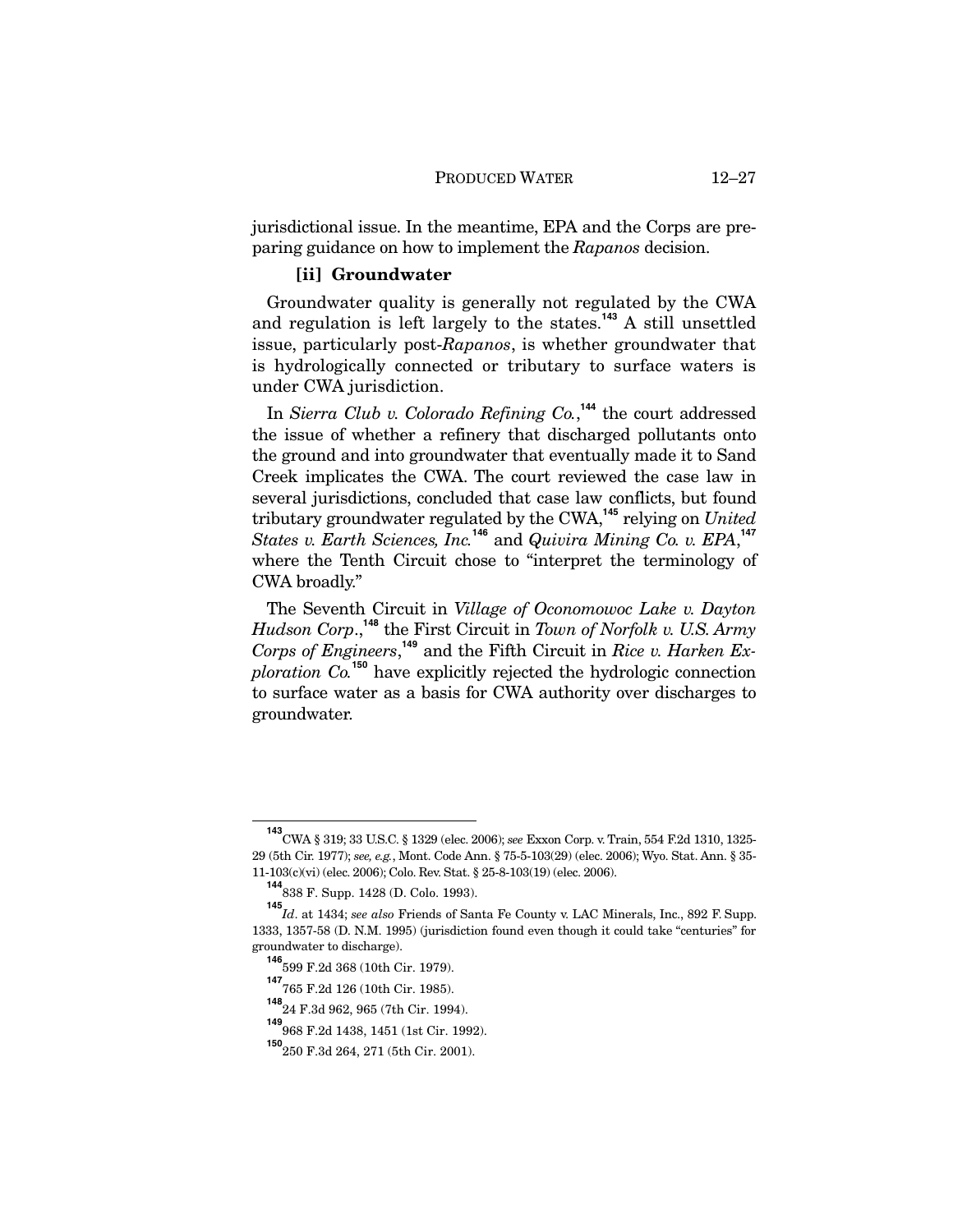### **[iii] Surface Impoundments**

NPDES permits are not required for "[d]ischarges into a privately owned treatment works."**<sup>151</sup>** The EPA's definition of "waters of the United States" specifically excludes "[w]aste treatment systems, including treatment ponds or lagoons designed to meet the requirements of CWA."**<sup>152</sup>** This exclusion is limited to manmade waters that do not discharge into surface waters. As will be discussed, *infra* § 12.05, the states regulate storage impoundments for oil and gas produced water in various ways.

## **[2] CWA Permits and Water Quality Standards**

The CWA imposes a requirement that point sources meet certain levels of technology-based controls and requires each state to adopt water quality standards to protect designated uses of the water.<sup>153</sup> A water quality standard consists of: (1) identification of the designated uses (e.g., agricultural, fisheries, recreational) of the water; (2) water quality criteria to protect those uses; and (3) an anti-degradation policy.**<sup>154</sup>** The anti-degradation requirement is designed to maintain current levels of water quality. The CWA requires the permitting authority to consider effluent limits based on the technology available to treat pollutants (technologybased limits) and on the protection of designated uses (water quality based limits).<sup>155</sup> An NPDES permit will limit the produced water discharge to protect designated beneficial uses of the particular receiving water. The CWA requires EPA to develop technology-based "effluent limitation guidelines" (ELGs) for industrial categories.**<sup>156</sup>** The EPA has provided national technology-based ELGs for more than 56 industrial categories.**<sup>157</sup>** In *Citizens Coal* 

**<sup>151</sup>** 40 C.F.R. § 122.3(g) (elec. 2006).

**<sup>152</sup>** 40 C.F.R. § 122.2 (elec. 2006).

**<sup>153</sup>** 33 U.S.C. § 1313 (elec. 2006); 40 C.F.R. § 131.10 (elec. 2006).

**<sup>154</sup>** *See* 40 C.F.R. § 131.6 (elec. 2006).

**<sup>155</sup>** 33 U.S.C. § 1311 (elec. 2006).

**<sup>156</sup>** 33 U.S.C. § 1314(b) (elec. 2006).

**<sup>157</sup>** *See, e.g.*, Coal Mining Point Source Category, 40 C.F.R. pt. 434 (elec. 2006) (drainage from coal mines) and Oil and Gas Extraction Point Source Category, 40 C.F.R. pt. 435 (elec. 2006).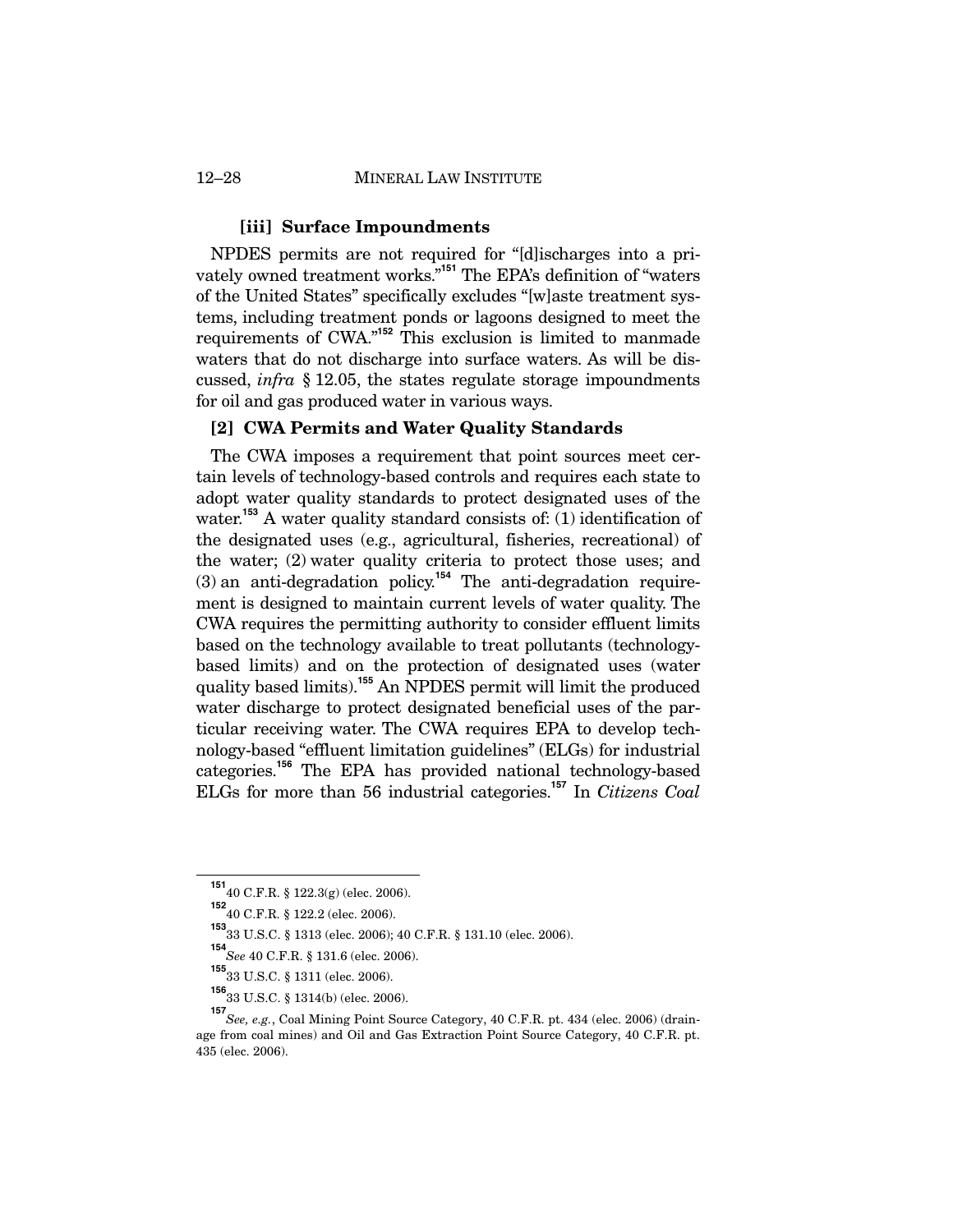*Council v. EPA*, **<sup>158</sup>** the Sixth Circuit ruled *en banc* (8-5) upholding EPA's 2002 coal mine remining ELG rule.

In the absence of an ELG, limitations can be developed on a case-by-case basis using "best professional judgment (BPJ)."**<sup>159</sup>** In 2001, EPA Region 8 took the position that existing ELGs do not cover CBNG water and undertook the preparation of a BPJ technical guidance for CBNG produced water, ostensibly to assist the tribes in preparation of their own water quality standards.**<sup>160</sup>** The Northern Plains Resource Council (NPRC) prepared a report, based on information in the draft BPJ guidance, arguing for technology-based standards that would support "zero discharge" and require injection and/or reinjection or water treatment in the Powder River Basin.<sup>161</sup> The Department of Energy and industry responded with their own studies that took issue with both the BPJ and NPRC report.<sup>162</sup> The BPJ was never finalized.

## **[a] CBNG Water Quality Issues**

The key water quality issues that regulators of CBNG produced water focus on are the salinity or amount of total dissolved salts in the water (TDS) and sodicity or sodium adsorption ratio (SAR). If the TDS, or its surrogate electrical conductivity (EC), is too high, the water can be harmful to plants. If the SAR is high, it can create problems for plant production by limiting the permeability of soils. In 2003, the Montana Department of Environmental Quality (DEQ) adopted numeric water quality criteria for EC and SAR.**<sup>163</sup>** Industry has filed litigation against EPA for its approval

**<sup>158</sup>** 447 F.3d 879 (6th Cir. 2006).

**<sup>159</sup>** 40 C.F.R. § 125.3 (elec. 2006).

**<sup>160</sup>** EPA Region 8, "Best Professional Judgment" A Coalbed Methane BPJ (Feb. 2003) (unpublished interagency draft) [hereinafter EPA BPJ].

**<sup>161</sup>** Kuipers & Assocs., "Draft Technology Based Effluent Limitations for Coal Bed Methane Produced Wastewater Discharges in the Powder River Basin of Montana and Wyoming" (Aug. 2004) (prepared for NPRC).

**<sup>162</sup>** U.S. Dep't of Energy, Powder River Basin Coalbed Methane Development and Produced Water Management Study (DOE/NETL-2003/1184, Nov. 2002, *available at* http:// fossil.energy.gov/programs/oilgas/publications/coalbed\_methane/PowderRiverBasin2.pdf; CDM, Inc., Technical Review and Analysis of Kuipers'/NPRC Documents Related to the Management of CBNG Produced Water on the Powder River Basin, prepared for Petroleum Association of Wyoming (Dec. 21, 2004), *available at* http://deq.state.wy.us/wqd/ WYPDES\_Permitting.

**<sup>163</sup>**Mont. Admin. R. 17.30.670 (elec. 2006).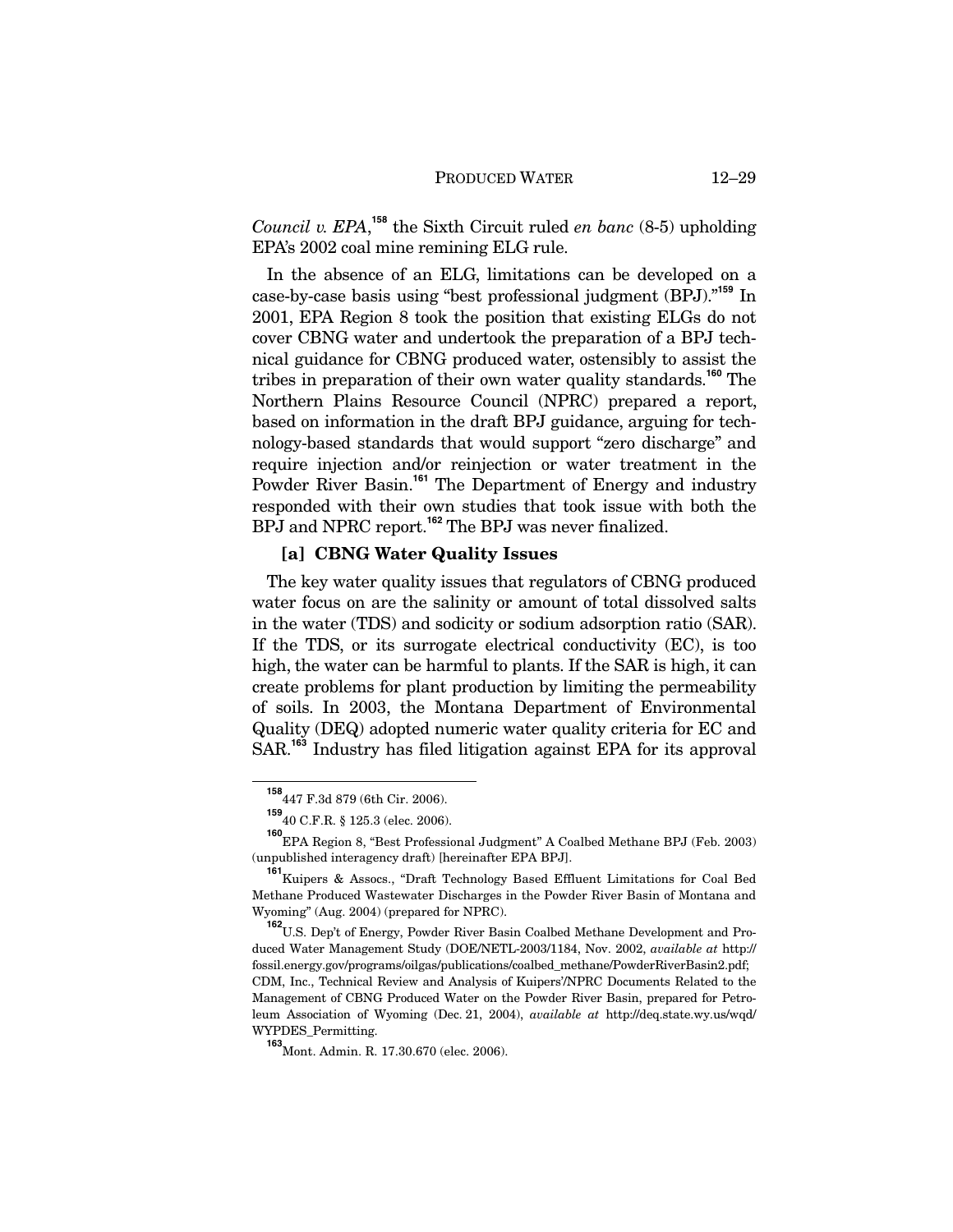of Montana's EC and SAR water quality standards, *Pennaco En*ergy Inc. v. EPA,<sup>164</sup> and the states of Wyoming and Montana have moved to intervene in the litigation.

In March 2006, the Montana Board of Environmental Review (Board) revised its anti-degradation policy, prohibiting discharges into state waters that exceed 10% of its numeric water quality criteria for EC and SAR.**<sup>165</sup>** The Board found that EC and SAR are "harmful parameters," triggering the need to obtain an "authorization to degrade." The Board rejected the portions of the proposed rule that would have required reinjection of produced water.**<sup>166</sup>** Although the Board's explanation of its action indicates that treatment of produced water prior to discharge is not required, that may be the only way to avoid the need for a state "authorization to degrade."**<sup>167</sup>**

The proposed adoption of the March 2006 rule has created interstate warfare. Wyoming is challenging the revised rule which it argues would severely hamper its CBNG industry.**<sup>168</sup>** The EPA is currently reviewing the revised rule under its CWA authority and Wyoming has asked EPA to mediate the dispute between the two states. In May 2006, EPA pledged to develop a suite of options to help the two states resolve the dispute.**<sup>169</sup>**

In Wyoming, the state has not adopted numeric standards for constituents in CBNG produced water. Recently, however, the state's water quality advisory board recommended an "agricul-

**<sup>164</sup>** No. 06-CV-0100-B (D. Wyo. filed Apr. 25, 2006).

**<sup>165</sup>** Mont. Dep't of Envtl. Quality, Coalbed Methane Rule Update, *available at* http:// www.deq.mt.gov/ber/doc/cbmsummary.pdf (last visited June 15, 2006) (summarizing the revisions to Mont. Admin. R. 17-30-670 & 17.30.1202).

**<sup>166</sup>** *Id*.

**<sup>167</sup>** *See, e.g.*, Mont. Envtl. Info. Ctr. v. Dep't of Envtl. Quality, 988 P.2d 1236, 1249 (Mont. 1999) (interpreting the environmental provisions of the Montana Constitution, "[i]n doing so, we conclude that the [constitutional] delegates' intention was to provide . . . protections which are both anticipatory and preventative").

**<sup>168</sup>** *See* Letter from Dave Freudenthal, Wyo. Gov., to Steven L. Johnson, EPA Adm'r (Apr. 5, 2006), *available at* http://Wyoming.gov/governor ("Montana's avowed purpose in adopting these rules is to impose stringent limits on discharges of produced water from coalbed natural gas operations in Wyoming . . . [which] could visit serious economic harm to Wyoming.").

**<sup>169</sup>** Daily News, EPA Pledges "Options" to Resolve Interstate Coalbed Methane Dispute (May 19, 2006), *available at* http://InsideEpa.com.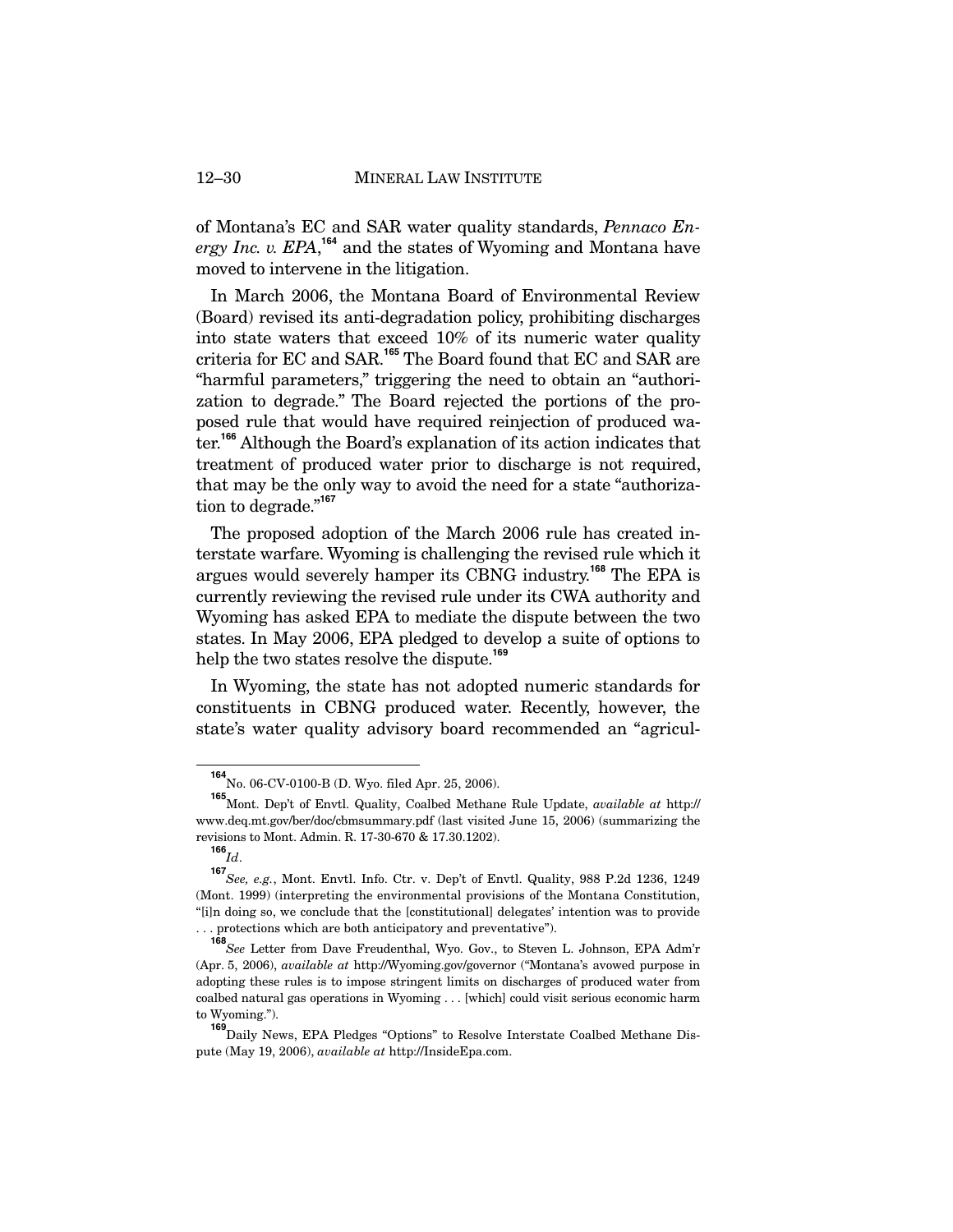tural use policy" that would establish EC and SAR limits on water that may reach a certain category of agricultural lands.**<sup>170</sup>** Wyoming has also proposed an "assimilative capacity allocation and control process" and a watershed-based permitting and trading program to achieve compliance with stringent standards downstream in Montana.**<sup>171</sup>**

## **[3] CWA § 401—State Certification**

An applicant for a federal license or permit to conduct an activity that may result in a CWA discharge must also provide certification from the state to the federal permitting agency that the discharge complies with the CWA and the state may impose "appropriate requirements" on permit issuance.**<sup>172</sup>** The EPA must review the CWA § 401 state certification and the federal permit application to determine whether the water quality standards of any other state are affected.**<sup>173</sup>** There has been continued litigation interest in CWA § 401 as a means to take another "bite at the apple" at the issuance of a federal permit.**<sup>174</sup>** In 2006, the U.S. Supreme Court defined the reach of CWA § 401. The Court, in *S.D.*  Warren Co. v. Maine Board of Environmental Protection,<sup>175</sup> held unanimously that the use of the term "discharge" in CWA § 401 differs from the term as it is used in CWA § 402 (NPDES permits).

**<sup>170</sup>** Wyo. Dep't of Envtl. Quality, Agricultural Use Protection Policy 4-5 (5th draft, June 30, 2006), *available at* http://deq.state.wy.us.

**<sup>171</sup>** Wyo. Dep't of Envtl. Quality, Mem. by John Wagner, Wyoming Pollutant Discharge Elimination System (WYPDES) Program, Assimilative Capacity Allocation and Control Process (June 23, 2006), *available at* http://deq.state.wy.us; WYPDES Watershed Permitting Approach for Coalbed Methane Development, *available at* http://deq.state.wy.us/ wqd/WYPDES\_Permitting/WYPDES\_cbm/Pages/CBM\_Watershed\_Permitting/Clear\_ Creek/wypdes\_cbm\_wsperm-ClearCk.asp (last visited June 10, 2006); Wyo. DEQ, Mem. by John Wagner, Updated Approach to CBM Watershed Based Permitting (Jan. 4, 2005), *available at* http://deq.state.wy.us/wqd/WYPDES\_Permitting/WYPDES\_cbm/Pages/CBM \_Watershed\_Permitting/Downloads/Wagner\_Memo\_01\_05195.pdf; Daily News, Wyoming Eyes Coalbed Methane Water Quality Trading Program (Mar. 20, 2006), *available at* http:// InsideEPA.com.

**<sup>172</sup>** 33 U.S.C. § 1341(a)(d) (elec. 2006); *see* PUD No. 1 v. Wash. Dep't of Ecology, 511 U.S. 700 (1994) (imposing state minimum flow requirements on a federal dam).

**<sup>173</sup>** 33 U.S.C. § 1341(a)(2) (elec. 2006); 40 C.F.R. §§ 121.11 - 121.16 (elec. 2006).

**<sup>174</sup>** *See, e.g.*, N. Plains Res. Council, Inc. v. Norton, No. CV-01-96-BLG-RWA (D. Mont. filed June 13, 2001) (CBNG operator and BLM failed to obtain a CWA § 401 certification) (issue settled); Wyo. Outdoor Council v. U.S. Army Corps of Eng'rs, 351 F. Supp. 2d 1232 (D. Wyo. 2005).

**<sup>175</sup>**126 S. Ct. 1843 (2006).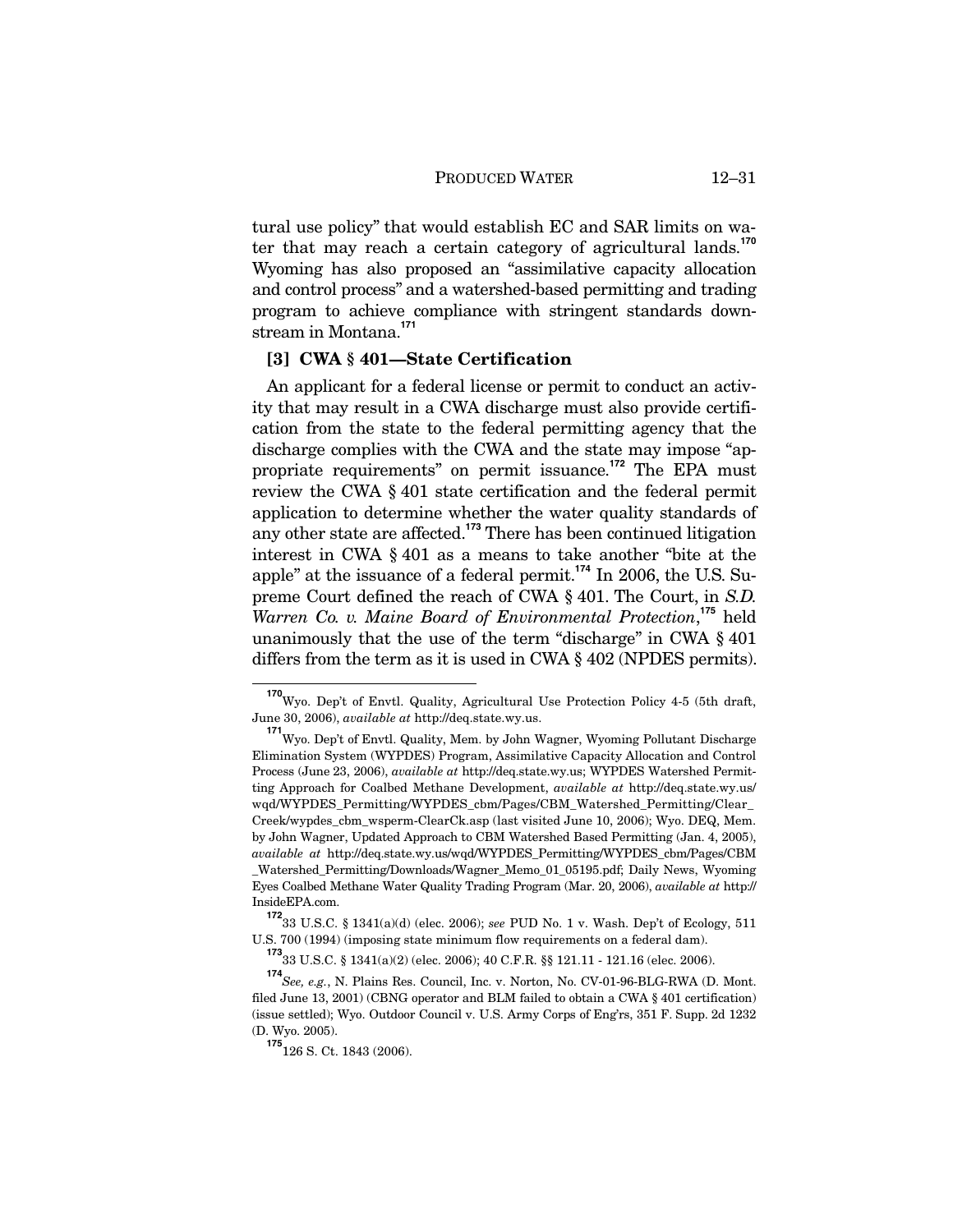The Court distinguished CWA § 401 from CWA § 402 by noting that "the triggering statutory term [in § 402] is not the word 'discharge' alone, but 'discharge of a pollutant,' a phrase made narrower by its specific definition requiring an 'addition' of a pollutant to the water."**<sup>176</sup>**

The Court held that in the case of CWA § 401, where "discharge" is unmodified and undefined by the CWA, its common sense meaning as "flowing or issuing out" should be employed and thus would apply to the relicensing of a dam.**<sup>177</sup>**

## **[4] BLM Management of Produced Oil and Gas Water**

On federal lands, BLM Onshore Order No. 7 directs that oil and gas produced water be disposed of in one of three ways: (1) injection (the preferred method); (2) discharge into pits (lined or unlined); or (3) other methods approved by the authorized officers (pursuant to NPDES permits). For example, in the Wyoming portion of the Powder River Basin (PRB), BLM's PRB Plan Amendment approves direct surface discharge, treatment and direct discharge, infiltration, containment, and injection into disposal wells, with infiltration as the preferred method.**<sup>178</sup>** In *Pennaco Energy, Inc. v. U.S. Department of the Interior*, **<sup>179</sup>** the Tenth Circuit upheld an Interior Board of Land Appeals (IBLA) decision that PRB CBNG water production presents unique problems requiring pre-lease analysis. Litigants have not been entirely successful in transferring the reasoning of *Pennaco* to other basins. In 2005, in *Western Slope Environmental Resource*  Council,<sup>180</sup> the IBLA found that the Piceance Basin production of coalbed natural gas did not present the same issues as the Powder River Basin, and it upheld the leases.

 $\frac{176}{Id}$ . at 1850.

**<sup>177</sup>** *Id*. at 1848, 1853.

**<sup>178</sup>** Record of Decision, Powder River Basin Environmental Impact Statement and Proposed Plan Amendment (2003) Wyoming 6. The Plan has been challenged in *W. Org. of Research Councils v. Bureau of Land Mgmt.*, No. CV-04-00018-ABJ (D. Wyo. 2003) and in *Am. Lands Alliance v. Bureau of Land Mgmt.*, No. CV-04-00019-ABJ (D. Wyo. 2003).

**<sup>179</sup>** 377 F.3d 1147, 1159 (10th Cir. 2004).

**<sup>180</sup>**164 IBLA 329, 340, GFS(O&G) 11(2005).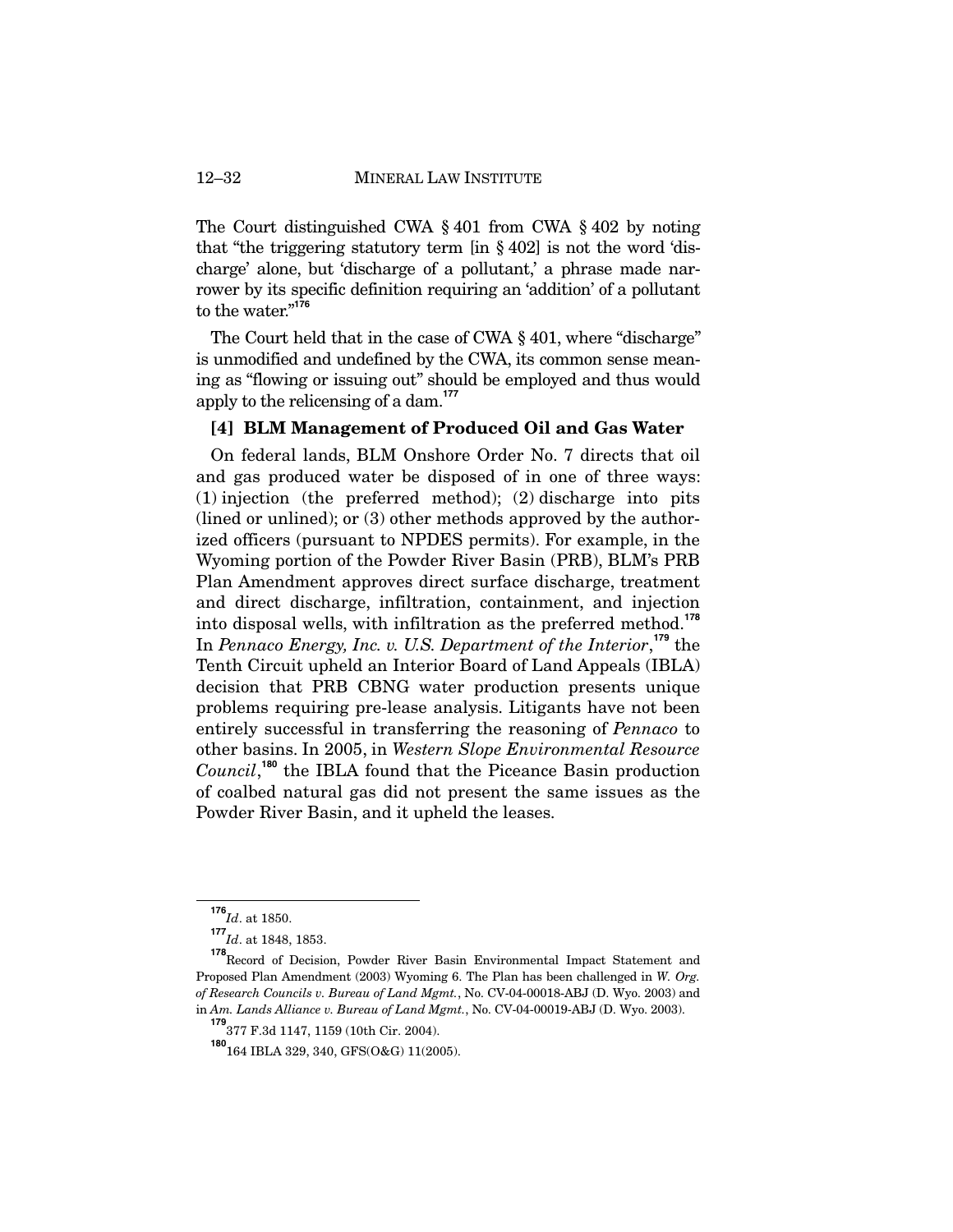## **[5] Other CWA Permitting Challenges [a] CWA § 303(d) (TMDL)**

Section 303(d) of CWA<sup>181</sup> addresses nonpoint source pollution. This section requires states to: first, list water quality limited segments (waters not meeting water quality standards); and second, develop a pollution load allocation for background, point, and nonpoint sources to allow the water segment to achieve standards—a total maximum daily load (TMDL). Issues for produced water dischargers include whether their NPDES permits will be curtailed because the assimilative capacity of listed water segments is not adequate to accept produced water. For example, in Montana, work continues on the development of a TMDL for the Tongue and Powder Rivers incorporating the state's new TDS and SAR water quality standards which could further limit Wyoming CBNG discharges.**<sup>182</sup>**

### **[b] Stormwater**

Regulation of stormwater is governed by the issuance of a state or federal CWA § 402 general permit or an individual NPDES permit.**<sup>183</sup>** Stormwater that comes into contact with overburden, waste, or other products is typically regulated by Best Management Practices and a Storm Water Pollution Prevention Plan (SWPPP).**<sup>184</sup>** However, the CWA contains an exemption for discharges of stormwater runoff from "mining operations or oil and gas exploration, production, processing, or treatment operations. . . ." that do not contact such materials.**<sup>185</sup>** In a long-running dispute, EPA as early as 1982 asserted that Phase II stormwater regulation could apply

**<sup>181</sup>** 33 U.S.C. § 1313(d)(1)(A) (elec. 2006); *see also* 40 C.F.R. § 130.7 (elec. 2006); Am. Wildlands v. Browner, 260 F.3d 1192, 1194 (10th Cir. 2001) (discussing EPA and states' roles with respect to nonpoint source discharges).

**<sup>182</sup>** *See* Tetra Tech, Inc. TMDL Status Report: Powder River TMDL Planning Area 1 (Mar. 14, 2003), *available at* http://deq.mt.gov/wqinfo/TMDL/TPR/TPRModelingofFrame workRpt.pdf; Friends of the Wild Swan, Inc. v. EPA, 130 F. Supp. 2d 1207, 1209 (D. Mont. 2000) (no issuance of new or revised NPDES permits on 1996 303(d) listed waters until "all necessary TMDLs" are developed); *see also* Daily News, *supra* note 169.

**<sup>183</sup>** 33 U.S.C. § 1342(p) (elec. 2006).

**<sup>184</sup>** 40 C.F.R. § 122.26(b)(14)(iii) (elec. 2006).

**<sup>185</sup>**33 U.S.C. § 1342(*l*)(2) (elec. 2006), 40 C.F.R. § 122.26(a)(2) (elec. 2006).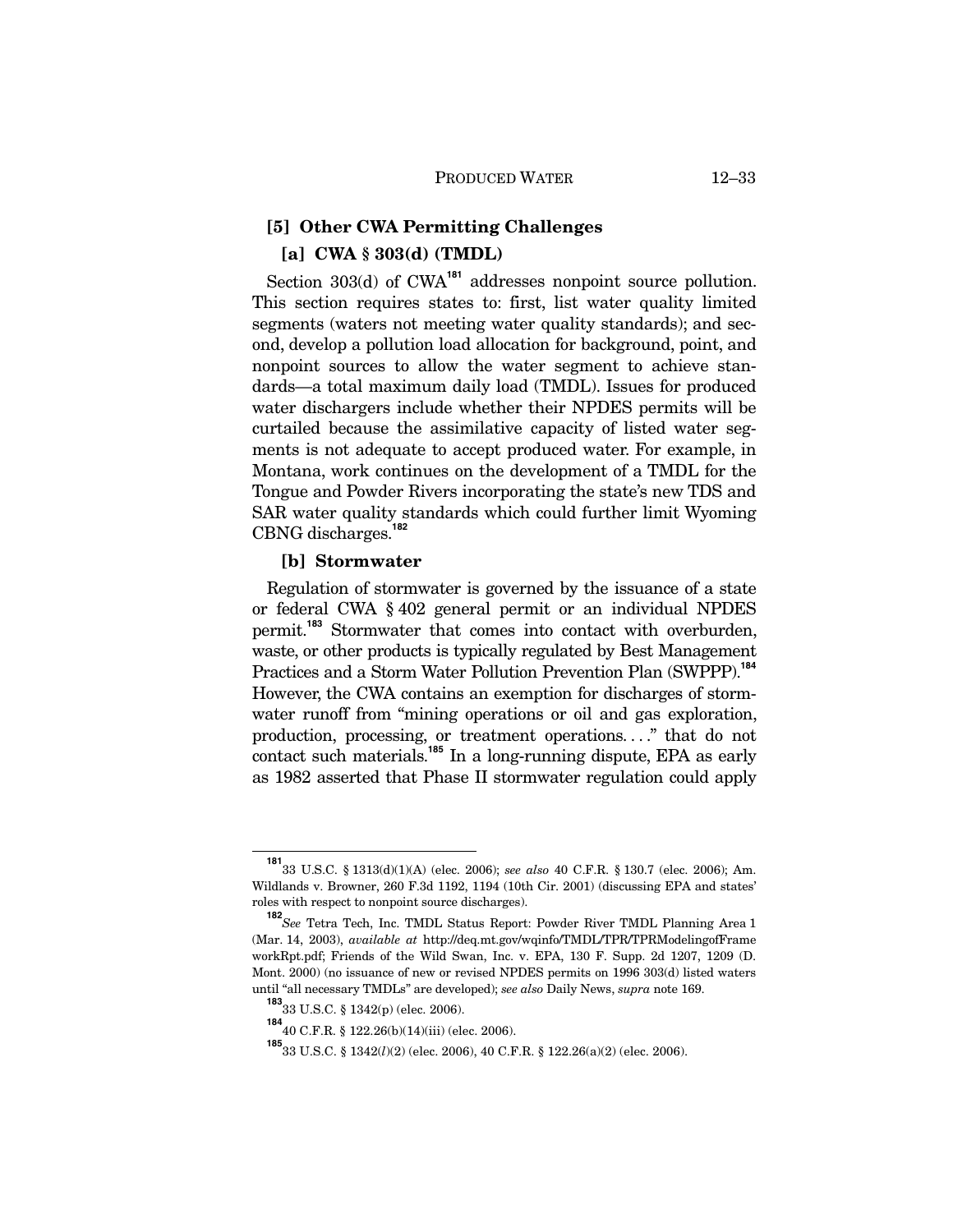### 12–34 MINERAL LAW INSTITUTE

to small (1-5 acres) oil and gas construction activities.**<sup>186</sup>** In 1999, the Phase II rule was issued under EPA's assumption that it would apply to few oil and gas construction sites.**<sup>187</sup>** Industry pointed out that the rule could cover approximately 30,000 oil and gas construction sites annually and would have a significant economic impact on the industry. In response, EPA deferred until 2006 the Phase II stormwater rule for small (1-5 acres) oil and gas construction activities.**<sup>188</sup>** In the Energy Policy Act of 2005, Congress put an end to the dispute by providing that exempt oil and gas construction activities would include "activities necessary to prepare a site for drilling and for the movement and placement of drilling equipment, whether or not such field activities or operations may be considered construction activities."**<sup>189</sup>** On June 12, 2006, EPA issued amendments to its stormwater regulations exempting oil and gas construction activities unless the stormwater discharges contain pollutants other than non-contaminated sediment.**<sup>190</sup>** Some environmental groups and states have objected to EPA's rule. Colorado, for example, has elected to continue to regulate stormwater discharges from construction activities for oil and gas sites that disturb between one and five acres, as well as sites over five acres.**<sup>191</sup>**

Litigation has challenged the use of stormwater general permits without numeric discharge limits and the opportunity for the public to comment.**<sup>192</sup>**

**<sup>186</sup>** *See* Appalachian Energy Group v. EPA, 33 F.3d 319, 321 (4th Cir. 1994) (EPA 1982 memorandum to Region 8 challenged; case dismissed).

**<sup>187</sup>** 64 Fed. Reg. 68,722 (Dec. 8, 1999).

**<sup>188</sup>** 68 Fed. Reg. 11,327 (Mar. 10, 2003); Tex. Indep. Producers & Royalty Owners Ass'n v. EPA, 413 F.3d 479 (5th Cir. 2005) (challenge to Phase II rule dismissed as unripe).

**<sup>189</sup>** Energy Policy Act of 2005, § 323, Pub. L. No. 109-58, 119 Stat. 594 (2005).

**<sup>190</sup>** Final Rule, Amendments to the NPDES Regulations for Storm Water Discharges Associated with Oil and Gas Exploration, Production, Processing, or Treatment Operations or Transmission Facilities, 71 Fed. Reg. 33,628 (June 12, 2006).

**<sup>191</sup>** Colo. Water Quality Control Comm'n, Colo. Dep't of Health Order No. IR-99; Rules & Regs. of Colo. Oil & Gas Conservation Comm'n, Cause No.-IR (provisions added to Rule 1002 to implement BMPs to control stormwater runoff) (Feb. 2006); *see also* Daily News, EPA Oil and Gas Stormwater Rule Faces Likely Suit Over Legal Authority (June 16, 2006), *available at* http://InsideEPA.com.

**<sup>192</sup>***See, e.g.*, Friends of the Earth v. EPA Region III, NPDES 06-07, No. DC-0000221 (Envtl. Appeals Bd. 2006, appeal pending); Tex. Indep. Producers & Royalty Owners Ass'n v. EPA, 410 F.3d 964, 978 (7th Cir. 2005) (general permit upheld). *But see* Envtl.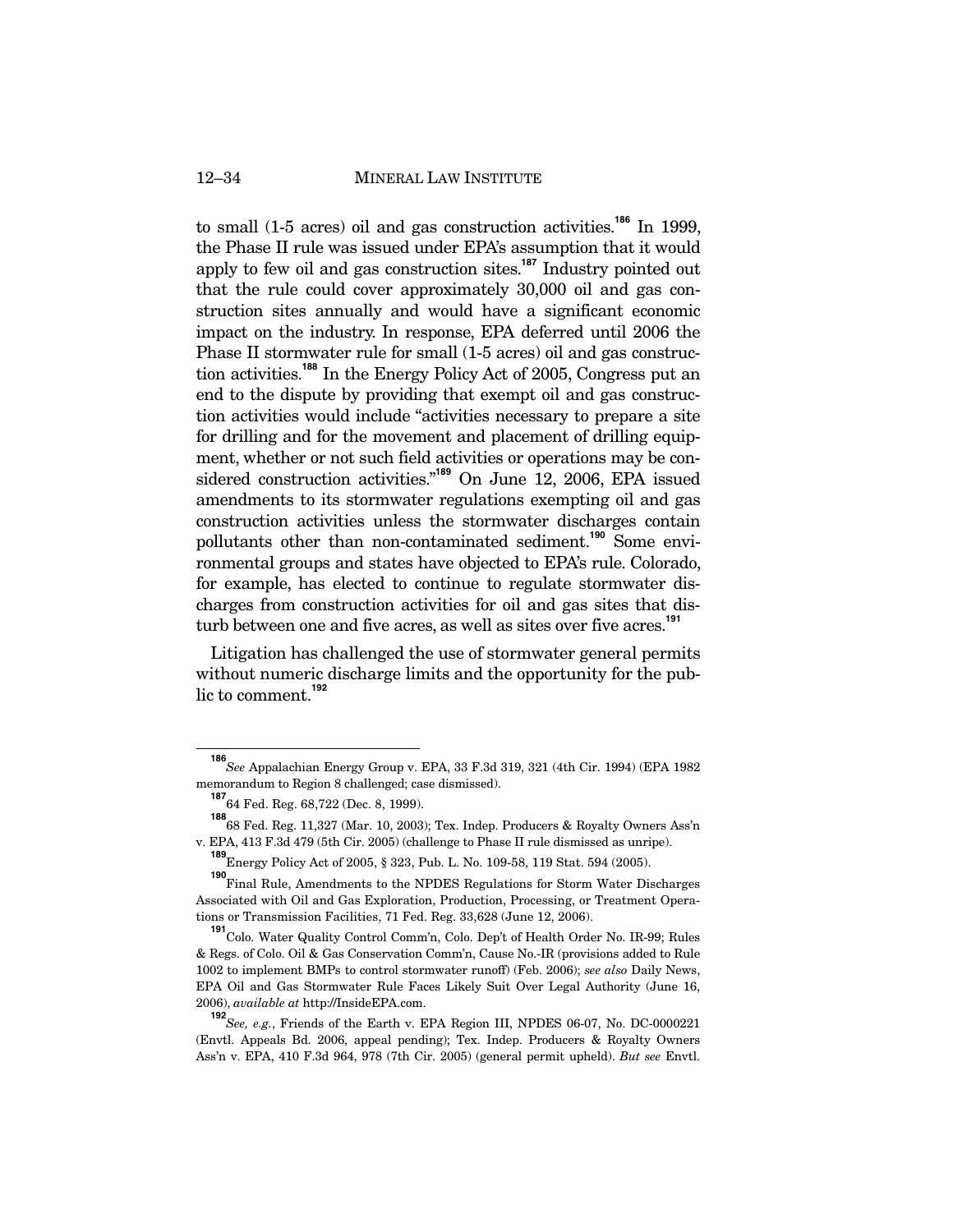### **[c] Tribal Water Quality Standards**

Under the CWA, tribes may obtain "treatment as a state" (TAS) status which allows tribes to adopt their own water quality standards.**192.1** A tribe can propose its own water quality criteria, subject to EPA approval, which can be more stringent than the state's and protect unique cultural uses of water.<sup>193</sup> For example, Montana tribes on the border with Wyoming have been working with EPA for several years to obtain TAS status to issue water quality criteria.

## **[d] Wetlands—CWA § 404**

Construction activities for storage ponds, pipelines, or stream diversions to manage the discharge of produced water may result in impacts to wetlands. CWA § 404 prohibits the discharge of dredged or fill material into navigable waters without a permit from the Corps.**<sup>194</sup>** The Corps implements this program with EPA retaining veto authority over Corps permit issuance and other wetlands decision making. As discussed in § 12.04[1][d][i], this provision has been at the core of many disputes concerning the limits of the reach of the CWA. The Corps's regulations define what is a jurisdictional "water of the U.S.," and largely exclude ephemeral water bodies that do not demonstrate an ordinary high water mark, a channel clear of vegetation, or other physical evidence of the presence of water.<sup>195</sup> The Corps may issue individual CWA § 404 or general permits for categories of actions that "will cause only minimal adverse environmental effects."**<sup>196</sup>** In Wyoming, the Corps issued a

-

Defense Center, Inc. v. EPA, 344 F.3d 832, 856 (9th Cir. 2003) (Notice of Intent requires notice and public hearing).

**<sup>192.1</sup>***See* Kevin Gover, "Environmental Regulation in Indian Country," 20-1 in these *Proceedings*.

**<sup>193</sup>** *See* City of Albuquerque v. Browner, 97 F.3d 415, 423-24 (10th Cir. 1996) (more stringent standards may be approved by EPA without scientific support for their necessity if the water is used for cultural purposes).

**<sup>194</sup>** 33 U.S.C. § 1344(e) (elec. 2006). As the *Rapanos* plurality pointed out, there is an important jurisdictional distinction for "navigable waters" under CWA §§ 402 & 404. Rapanos v. United States, 126 S. Ct. 2208, 2222-23 (2006).

**<sup>195</sup>** 33 C.F.R. § 328.3 (elec. 2006).

**<sup>196</sup>** 33 U.S.C. § 1344(e)(1) (elec. 2006). The Corps established 43 nationwide permits in 2002 and can establish regional- or state-based general permits, 67 Fed. Reg. 2020 (Jan. 15, 2002); s*ee* Nat'l Ass'n of Home Builders v. Army Corps of Engineers, 417 F.3d 1272, 1275-76 (D.C. Cir. 2005).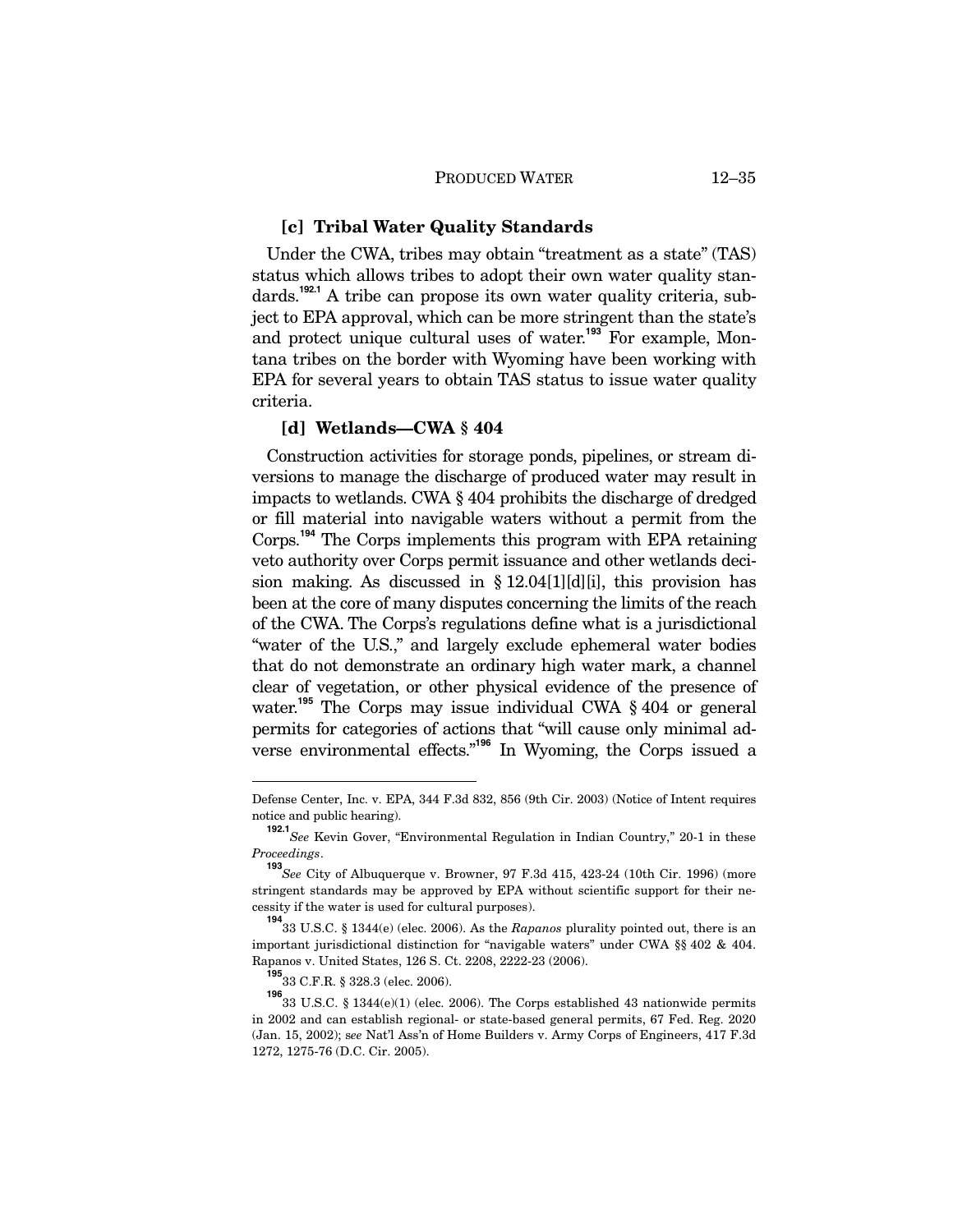general permit in 2000 to allow the construction of dams, reservoirs, pipelines, and related facilities for CBNG produced water. In *Wyoming Outdoor Council v. Army Corps of Engineers*, **<sup>197</sup>** the general permit was successfully challenged as having more than minimal impact and covering activities too dissimilar to be covered by a general permit.

Surface coal mining has spawned a series of cases examining the interplay between CWA § 402 and CWA § 404. In 1998, in *National Mining Ass'n v. Army Corps of Engineers*, **<sup>198</sup>** the D.C. Circuit invalidated the so-called *Tulloch* rule, which held that incidental fallback from dredging or drainage activities would be considered a prohibited discharge of dredged or fill material. After several years of rulemaking and litigation, in 2002 EPA and the Corps issued a joint regulation on the definitions of "fill material" and "discharge of fill material."**<sup>199</sup>** The rule codifies the long-standing practice of permitting mountaintop mining overburden (excess spoil) disposal (so-called valley fills) under CWA § 404 rather than under the NPDES permitting program. In *Bragg v. West Virginia*  Coal Ass'n,<sup>200</sup> the Fourth Circuit reversed a lower court's decision that found excess spoil was "waste" and not CWA § 404 fill. The plaintiffs argued that the agency's stream buffer zone rule prohibits the placement of excess spoil in intermittent or perennial streams. The case was settled in 1998 when the Corps agreed to participate in a programmatic environmental impact statement (PEIS) addressing the impact of mountaintop removal mining and the use of valley fills. In *Kentuckians for the Commonwealth, Inc. v. Rivenburgh*, **<sup>201</sup>** the district court declared the 2002 EPA/Corps rule invalid, but the Fourth Circuit, in a split decision, reversed, vacated, and remanded.**<sup>202</sup>** In *Ohio Valley Environmental Coalition v. Bulen*, **<sup>203</sup>** an invalidation of a CWA § 404 nationwide permit (NWP21) authorizing discharges of fill associated with mountain-

**<sup>197</sup>** 351 F. Supp. 2d 1232, 1260 (D. Wyo. 2005).

**<sup>198</sup>** 145 F.3d 1399, 1407 (D.C. Cir. 1998).

**<sup>199</sup>** 67 Fed. Reg. 31,129 (May 9, 2002).

**<sup>200</sup>** 248 F.3d 275 (4th Cir. 2001).

**<sup>201</sup>** 204 F. Supp. 2d 927 (S.D. W.Va. 2002).

**<sup>202</sup>** Kentuckians for the Commonwealth, Inc. v. Rivenburgh, 317 F.3d 425 (4th Cir. 2003).

**<sup>203</sup>** 429 F.3d 493 (4th Cir. 2005) (reversing invalidation of NWP 21), *reh'g en banc denied*, 437 F.3d 421 (4th Cir. 2006).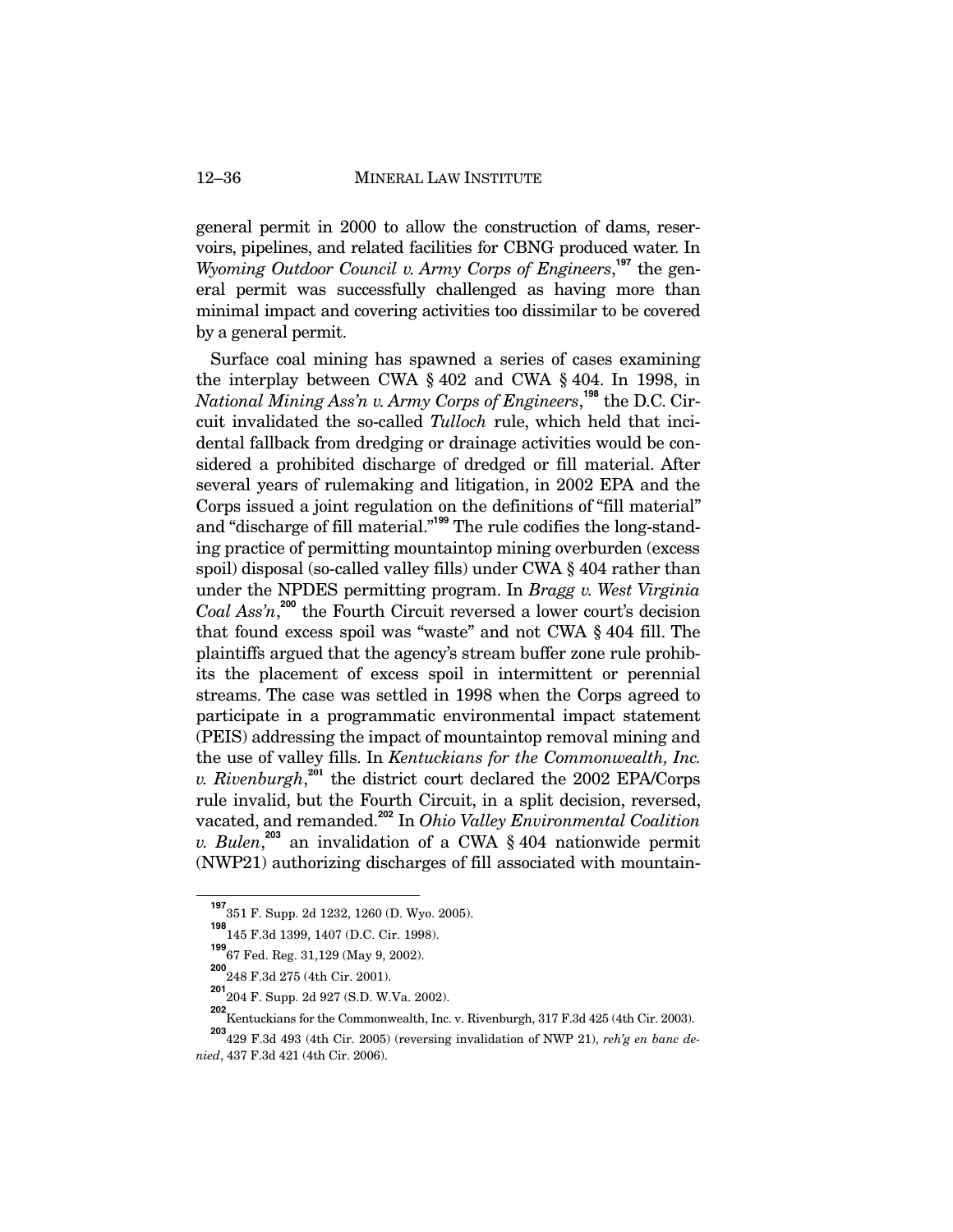top coal mining was reversed by the Fourth Circuit. In 2004, the Office of Surface Mining of the Department of the Interior issued a revised stream buffer zone rule.**<sup>204</sup>** In October 2005, EPA Region 3 issued the final PEIS for mountaintop mining/valley fills in Appalachia.**<sup>205</sup>**

## **[e] Migratory Bird Treaty Act**

The Migratory Bird Treaty Act prohibits, among other things, the take, capture, or killing "by any means or in any manner" of migratory birds.**<sup>206</sup>** This Act can be implicated by produced water stored in pits or CBNG evaporation reservoirs. For example, in comments submitted by the New Mexico Department of Game and Fish, on a state-proposed pit rule, the Department noted the discovery of bird and wildlife mortality at "reserve pits, flare pits, and open top tanks as well as centralized disposal and evaporation ponds."**<sup>207</sup>** The mining and oil and gas industries use noise devices, netting, and other physical or audio deterrents to birds landing in produced water storage facilities.

## **§ 12.05 Water Management Through Storage, Infiltration, Treatment, and Beneficial Uses**

Produced water must be disposed of, used, treated, stored, or somehow managed. The fact that different basins have different geology, hydrology, and environmental and economic considerations has resulted in implementation of a flexible menu of options for water management.**<sup>208</sup>**

Since 2001, states, federal agencies, and non-governmental organizations have conducted numerous studies to examine the han-

<sup>&</sup>lt;sup>204</sup><br>Proposed Rule, Surface Coal Mining and Reclamation Operations; Excess Spoil; Stream Buffer Zones; Diversions, 69 Fed. Reg. 1036 (Jan. 7, 2004) ("We intend to revise rule language that is evidently confusing . . . has led to litigation. . . . ").

**<sup>205</sup>** Mountaintop Mining/Valley Fills in Appalachia Final Programmatic Environmental Impact Statement (Oct. 2005), *available at* http://www.epa.gov/region3/mtntop/ pdf/mtm-vf\_fpeis\_full-document.pdf.

**<sup>206</sup>** 16 U.S.C. §§ 703-711 (elec. 2006) *see id.* § 703; 50 C.F.R. subpt. B (elec. 2006).

**<sup>207</sup>** Comments of N.M. Dep't of Game and Fish on proposed revisions to N.M. O.C.D. Rule 19.15.2.50, Pits and Below-Grade Tanks (Mar. 4, 2006).

**<sup>208</sup>** Gary C. Bryner, "Coalbed Methane Development: The Costs and Benefits of an Emerging Energy Resource," 43 *Nat. Resources J.* 519, 539 (2003); *see* Ruckelshaus Report, *supra* note 4, at 23-25 (Table 3).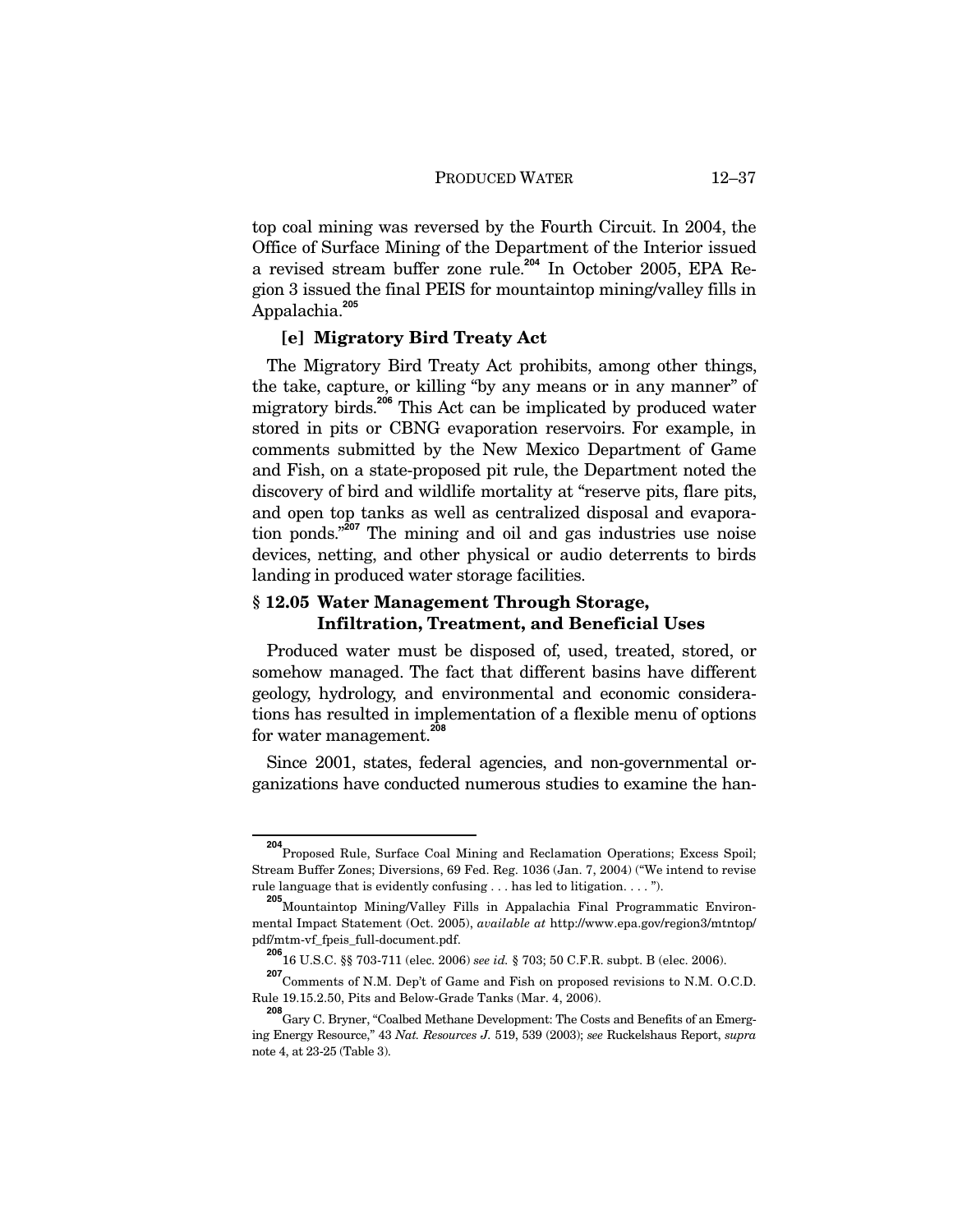dling of produced water.**<sup>209</sup>** The Energy Policy Act of 2005 required the Department of Energy (DOE) to have the National Academy of Sciences (NAS) investigate produced water management.**<sup>210</sup>** The NAS is expected to complete its study in August 2006.

This brief summary and  $\S 12.06$  explore the menu of water handling options used by CBNG dischargers.

## **[1] Impoundments**

CBNG producers may store water in impoundments as a method of managing produced water. Impoundments are manmade water bodies that vary in size (from less than an acre to hundreds of acres in size) and depth. Impoundments are used for storing, infiltrating, and evaporating produced water.**<sup>211</sup>**

Impoundments can be lined or unlined, and the design generally depends on the quality of the produced water. Unlined impoundments allow the impounded water to infiltrate the subsurface and seep into the groundwater. In contrast, lined impoundments reduce or completely prevent water seepage into the subsurface and groundwater. Because most Powder River Basin (PRB)-produced water initially meets water quality standards, many Wyoming PRB producers use unlined impoundments in combination with surface discharge.**<sup>212</sup>**

 States and regulatory agencies have set requirements for the design and location of impoundments. To protect groundwater, Wyoming requires unlined off-channel impoundments to be located 500 feet from any surface waters, alluviums, and floodplains.**<sup>213</sup>** Colorado requires the lining of impoundments whenever

**<sup>209</sup>** *See, e.g.*, ALL Consulting, Handbook on Coal Bed Methane Produced Water: Management and Beneficial Use Alternatives (July 2003) (prepared for Groundwater Protection Research Foundation, U.S. Dep't of Energy, Nat'l Petroleum Tech. Off. & Bureau of Land Management) [hereinafter ALL Handbook], *available at* http://www.all-llc.com/CBM/BU/ Index.htm; EPA BPJ, *supra* note 160; Advanced Resources Int'l, The Economics of the Powder River Basin Coalbed Methane Development (Jan. 2006) (prepared for the U.S. Dep't of Energy), *available at* http://www.fossil.energy.gov/programs/ oilgas/publications/coalbed\_ methane/PRB\_Coalbed\_Methane\_Development.html; Kuipers & Assocs., *supra* note 161; CDM, Inc., *supra* note 162.

**<sup>210</sup>** Pub. L. No. 109-58, § 1811, 119 Stat. 594 (2005).

**<sup>211</sup>** ALL Handbook, *supra* note 209, at 39.

**<sup>212</sup>** Bryner*, supra* note 208, at 540.

**<sup>213</sup>**Wyo. Dep't of Envtl. Quality, Mem. by Kevin Frederick, State Ground Water Program Supervisor, Revision: Off-Channel Unlined CBM Produced Water Pit Siting Guidelines for the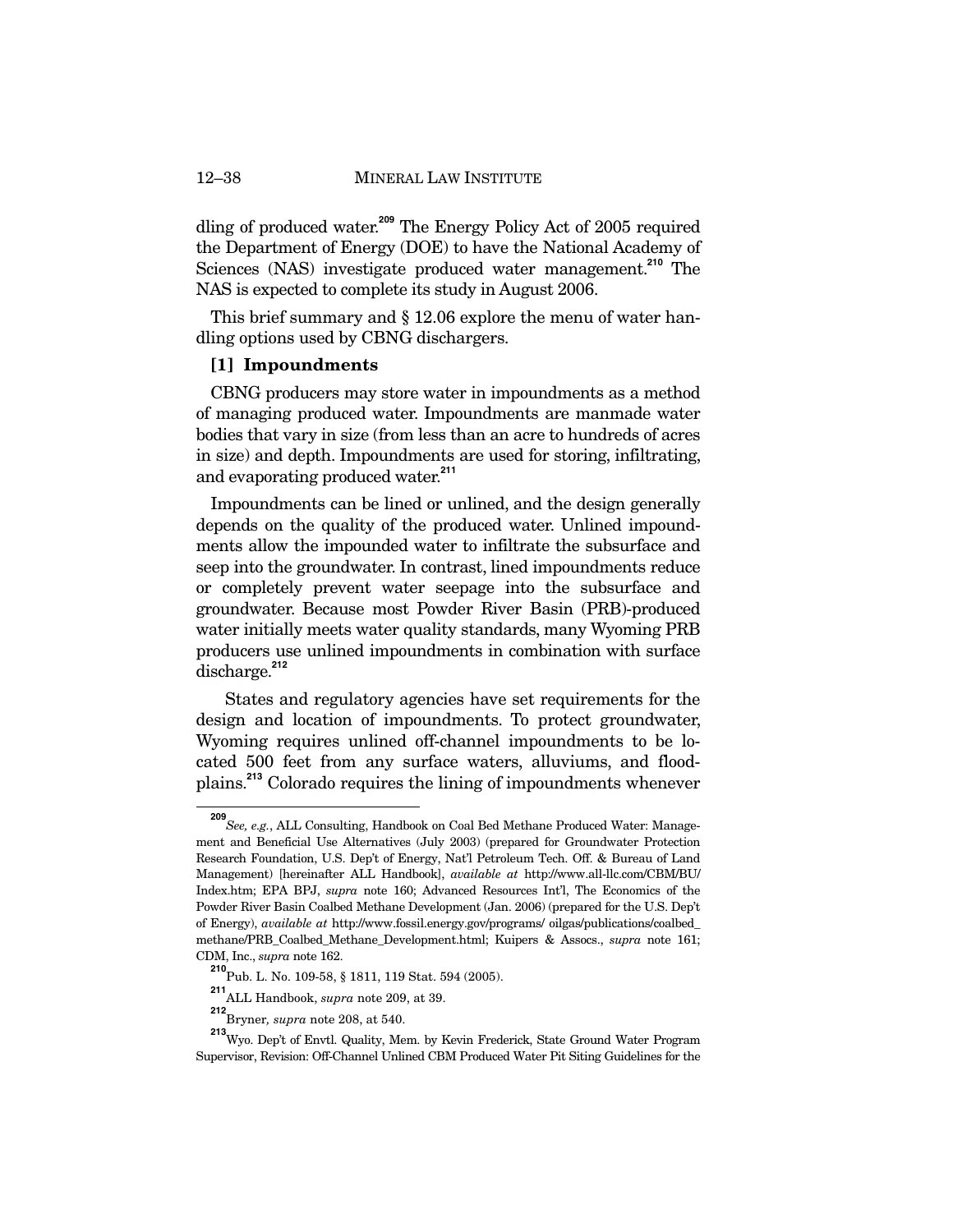there is a "potential impact on an environmentally sensitive water area" (an area where the introduction of produced water will degrade the water to unacceptable levels).**<sup>214</sup>** New Mexico has recently proposed stringent revisions to its pit rule to require linings for all pits.**<sup>215</sup>**

Impoundments can provide a supplemental water supply for wildlife and livestock.<sup>216</sup> There are environmental concerns about the effect of impoundments on land surface, water quality, and water rights.**<sup>217</sup>** Produced water can contain higher TDS and SAR levels and can pick up additional constituents during infiltration. When this produced water flows from impoundments into surface waters or infiltrates into groundwater, it can degrade the quality of the existing water supply. Concern over reclamation of impoundments has caused some states, for example, Wyoming, to raise impoundment bond requirements.

### **[2] Water Atomization**

CBNG producers use atomization in conjunction with impoundments or managed irrigation to reduce the volume of produced water. The atomization process utilizes a sprayer to disperse fine mists of water into the air so that the droplets can evaporate. If atomized water reaches CWA jurisdiction water, it could create water quality concerns. Atomization may also cause a concentration of contaminants on the ground beneath the atomizer.**<sup>218</sup>**

-

Powder River Basin, Wyoming, August 6, 2002 (June 14, 2005), *available at* http://deq.state. wy.us/wqd/groundwater/downloads/CBM/PitGuidanceRevisionMemo\_june14\_%2005.DOC.

**<sup>214</sup>** ALL Handbook, *supra* note 209, at 41.

**<sup>215</sup>** N.M. Energy, Minerals & Natural Resources Dep't, Oil Conserv. Div., Proposed Pit Rule (Oct. 26, 2005), *available at* http://www.emnrd.state.nm.us/emnrd/ocd/documents/ ProposedPitRule\_001.pdf.

**<sup>216</sup>** Bryner, *supra* note 208, at 540 ("In . . . some parts of the Raton Basin, CBM companies and land owners have negotiated agreements to provide produced water for stock.").

**<sup>217</sup>** ALL Handbook, *supra* note 209, at 39.

 $^{218}$ *Id.*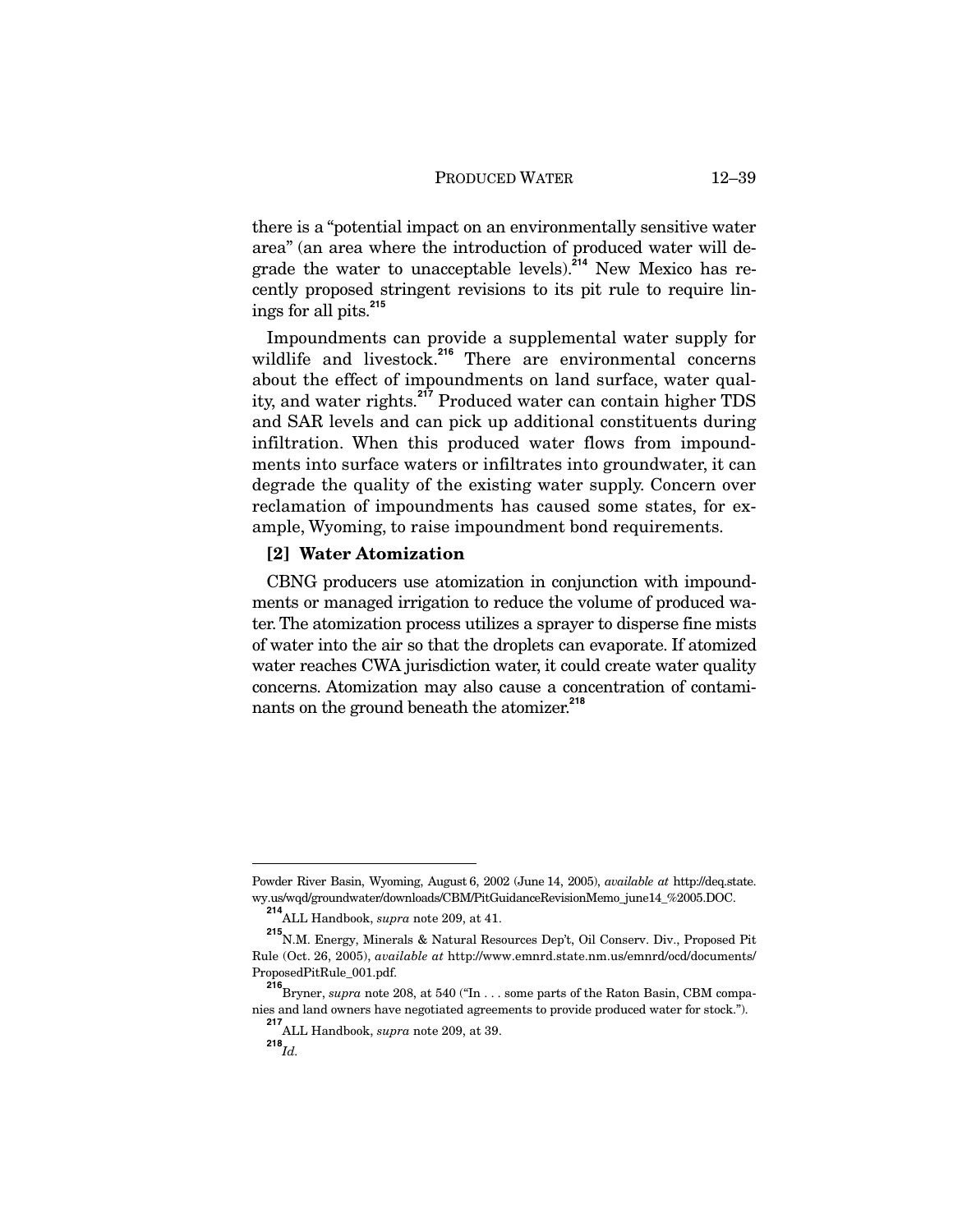## **[3] Managed Irrigation**

CBNG producers also use managed irrigation as a method for managing produced water. It is one of the most common water management options in the PRB.**<sup>219</sup>**

If produced water contains higher TDS or SAR levels, several options are available to address the water quality challenges. These include soil flushing, irrigation of salt tolerant crops, and soil amendments. Farmers who irrigate with produced water can annually flush the soil (during the non-growing season) with higher quality water.<sup>220</sup> Producers can also choose to grow salt-tolerant crops such as barley, sugar beets, and sunflowers. Finally, producers can add minerals such as magnesium and calcium to the soil to maintain soil permeability.**<sup>221</sup>**

## **[4] Water Treatment**

Produced water can be treated through a variety of techniques such as reverse osmosis, freeze-thaw evaporation, ion exchange, and distillation**<sup>222</sup>** to raise water quality for beneficial uses or for discharge into surface waters. Reverse osmosis, also referred to as hyperfiltration, reduces the salinity levels in produced water by 95-99%. This process is expensive due to the technology required and the large amount of energy necessary to apply pressure to the water.<sup>223</sup> Reverse osmosis, freeze-thaw evaporation, distillation, and ion exchange all present a difficult environmental, technical, and economic issue—the disposal of the brine that is the result of these processes.**<sup>224</sup>** There are a variety of treatment options being analyzed, but the cost of treatment and the management of the waste have been deterrents to widespread use.

<sup>&</sup>lt;sup>219</sup> CDM, Inc., *supra* note 162, § 6.3 (managed irrigation yields two, and even three, crops a season).

**<sup>220</sup>** ALL Handbook, *supra* note 209, at 111.

**<sup>221</sup>** *Id.*

**<sup>222</sup>** U.S. DOE, Office of Fossil Energy, Eye on Environment: Coalbed Natural Gas Resources and Produced Water Management Issues, 5-7 (Fall 2003), *available at* http://www. netl.doe.gov/technologies/oil-gas/publications/newsletters/eoe/EyeFall03.pdf [hereinafter Eye on Environment].

**<sup>223</sup>** Advanced Resources, Int'l, *supra* note 209.

**<sup>224</sup>**CDM, Inc., *supra* note 162.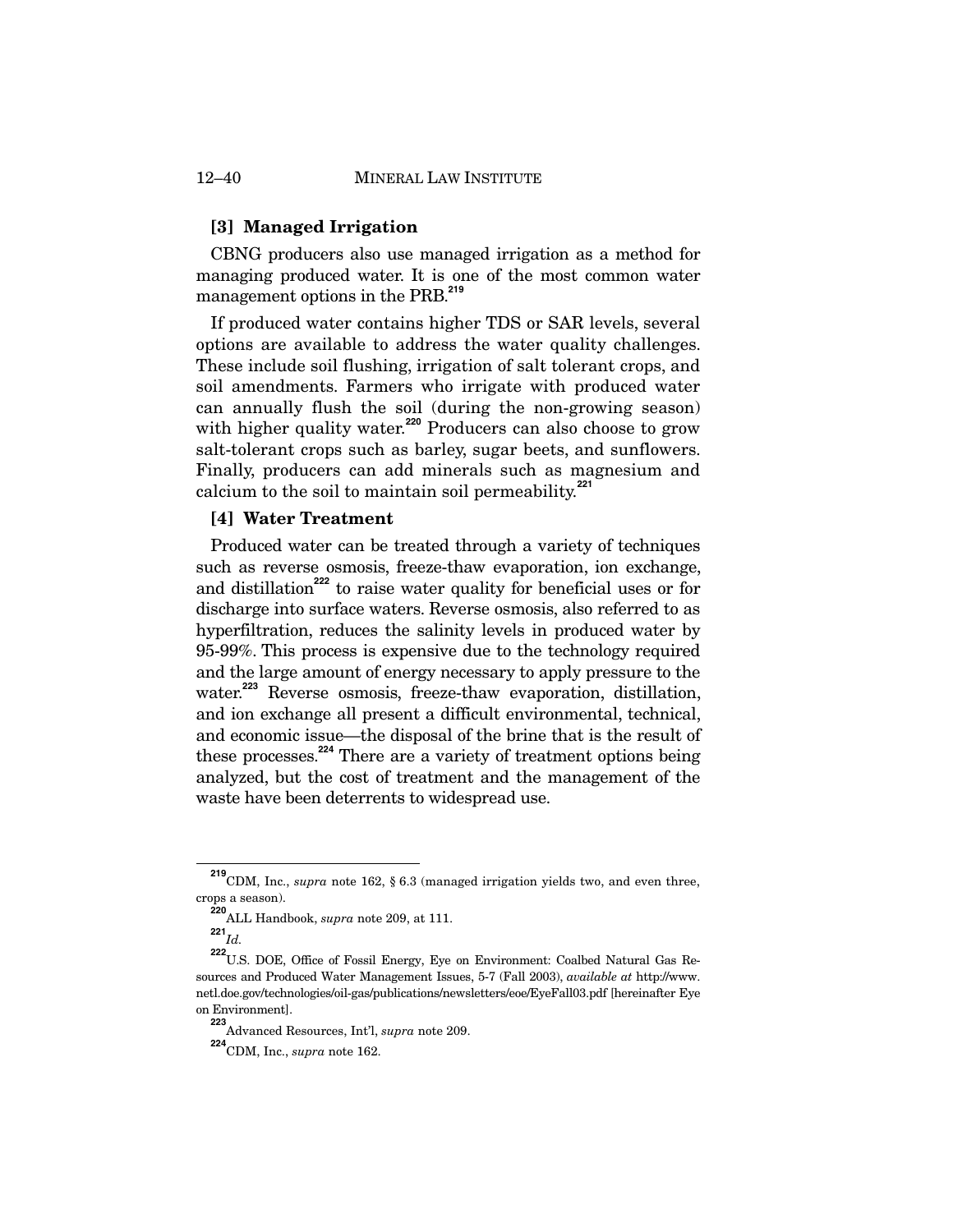### **[5] Commercial/Industrial Uses**

Produced water can be used for commercial or industrial applications. For example, mining operations use produced water in numerous ways: to suppress road and coal dust, to wash coal, in drilling operations, to replenish aquifers depleted due to mining activities, and to keep operations cool to prevent spontaneous combustion.**<sup>225</sup>**

Produced water of any quality may be used to enhance oil recovery. For example, Anadarko has announced a plan to build a pipeline in the PRB to move produced water to the Salt Creek Field.

Produced water has been used to recharge depleted or partially depleted aquifers.**<sup>226</sup>** Produced water can also be used for firefighting as it was in Durango, Colorado.**<sup>227</sup>** Produced water with low TDS can be used in cooling towers for thermal exchange at industrial and chemical plants.**<sup>228</sup>**

## **§ 12.06 Water Disposal Through Injection and Reinjection**

Injection and reinjection are used by oil and gas producers and the waste-management industry to dispose of water or other liquids in the ground via a well. Water that is "reinjected" is replaced into its location of origin, while "injected" liquids infuse new subterranean space.

While injection of produced water, particularly poor quality water, can be environmentally desirable, there are economic, technical, and regulatory obstacles that can make injection or reinjection economically or physically infeasible in certain areas.

Injection can be expensive depending on the difficulty of penetrating the formation. Injection sites must be analyzed for technical engineering and physical feasibility. Reinjection can interfere with ongoing CBNG production. Formation suitability depends on the porosity and permeability of the rocks, the storage capacity of

**<sup>225</sup>** ALL Handbook, *supra* note 209, at 37.

**<sup>226</sup>** Eye on Environment, *supra* note 222.

**<sup>227</sup>** Jim Greenhill, "BP Accounts for 55% of Coal-Bed Gas Production," *Durango Herald*, Feb. 23, 2003.

**<sup>228</sup>**ALL Handbook, *supra* note 209, at 142.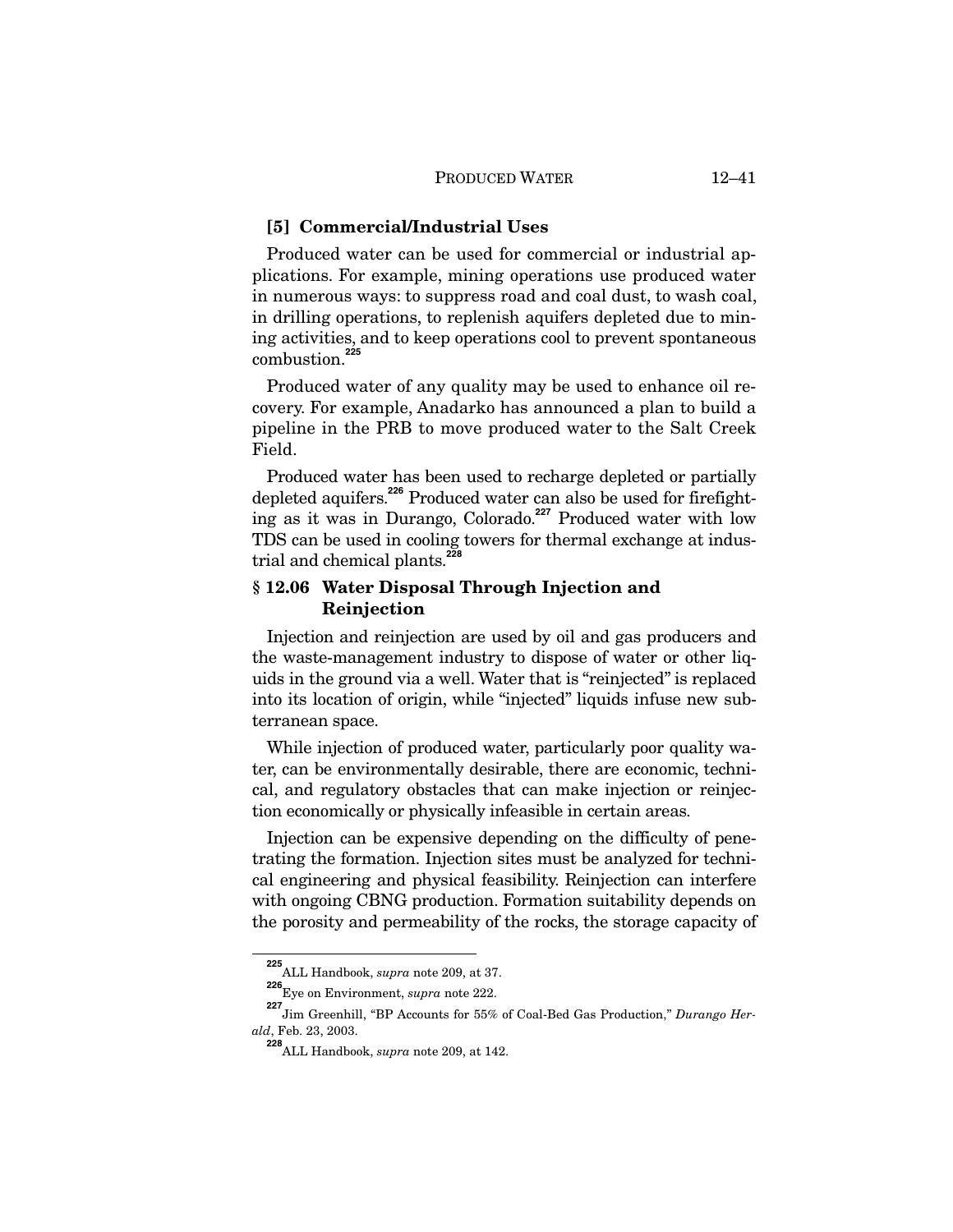the aquifer, and whether the receiving formation can tolerate the pressure limits caused by injection.**<sup>229</sup>** The regulatory challenge is compliance with the Safe Drinking Water Act (SDWA).

### **[1] Safe Drinking Water Act of 1974**

Through the underground injection control (UIC) program, the SDWA regulates the underground injection of materials that may endanger drinking water sources.<sup>230</sup> States and tribes may implement the UIC program if approved by EPA. Ten states and all tribes lack their own UIC program, so their programs are implemented by EPA.**<sup>231</sup>** Underground injection is defined broadly by the Act to include "a subsurface emplacement of fluids by well injection."**<sup>232</sup>** Fluids are similarly defined broadly to include materials that flow or move, whether liquid, gaseous, or solid.**<sup>233</sup>** Aquifers may be exempt from the provisions of SDWA if the aquifer will not serve as drinking water because it is currently producing minerals or hydrocarbons.**<sup>234</sup>** The SDWA authorizes the issuance of UIC permits for classes of wells. There are five classes of wells, but only two (Classes II and V) are typically applicable to oil and gas producers.**<sup>235</sup>** Class II wells are used for deep injection to dispose of water commingled with waste fluids and for storage of fluids coproduced with oil and gas; they typically do not infiltrate drinking water.**<sup>236</sup>** Class V wells are used for shallow injection into sub-surface aquifers, may infiltrate drinking water, and do not include fluids covered in Classes I-IV wells.**<sup>237</sup>**

**233** 40 C.F.R. § 144.3 (elec. 2006).

**234** *Id*. § 146.4.

 $\frac{229}{Id}$ . at 5-20.

**<sup>230</sup>** 42 U.S.C. § 300h (elec. 2006).

**<sup>231</sup>** State UIC Programs, *available at* http://www.epa.gov/safewater/uic/primacy.html (last visited July 4, 2006).

**<sup>232</sup>** 42 U.S.C. § 300h(d)(1) (elec. 2006).

**<sup>235</sup>** Class I wells are used for disposal of hazardous, industrial, or municipal waste into deep isolated formations; Class III wells are those using injection for the extraction of minerals; and Class IV, which are prohibited, are those injecting hazardous or radioactive waste into or above sources of drinking water. 40 C.F.R. § 144.6 (elec. 2006).

**<sup>236</sup>** *Id*. § 144.6(b).

**<sup>237</sup>***Id.* § 144.81.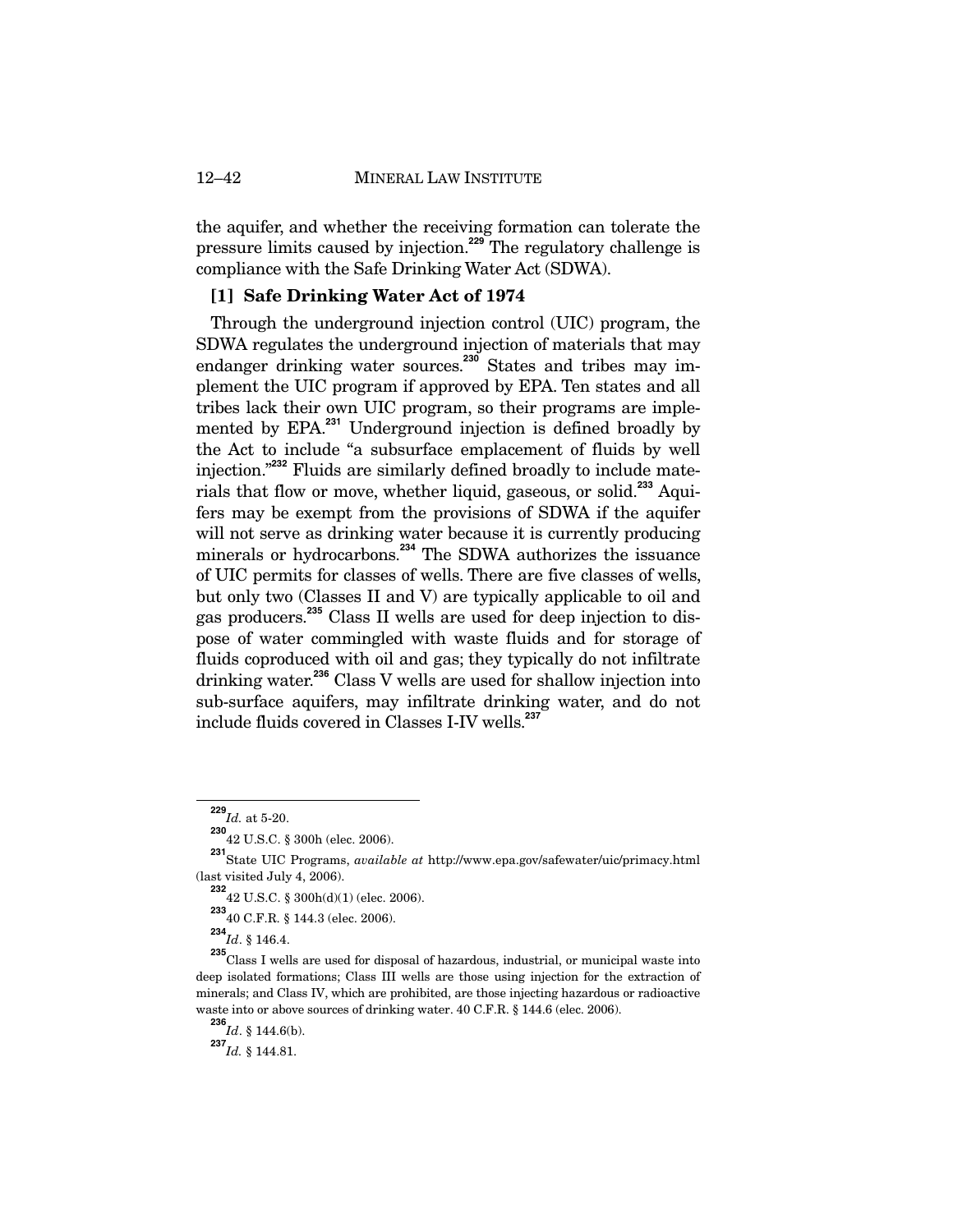## **[a] Class II Wells and "Frac'ing"**

In the Rockies, authority over Class II wells has been delegated to the state oil and gas commissions in Colorado, Montana, New Mexico, Utah, and Wyoming, and EPA retains authority on tribal lands.**<sup>238</sup>** The EPA retains jurisdiction over the issuance of UIC permits under the SDWA. The introduction of "frac'ing" substances into wells to stimulate production is also regulated under Class II wells.**<sup>239</sup>** In *Legal Environmental Assistance Foundation, Inc.*  $(LEAF)$  v.  $EPA$ <sup>240</sup> environmental litigants were initially successful in removing Class II permitting authority for CBNG frac'ing activities from the Alabama oil and gas commission. In 2004, in response to that litigation and a study that EPA conducted after the *LEAF* litigation, EPA determined that the CBNG injection/hydrologic frac'ing fluids posed little to no threat to U.S. drinking water.**<sup>241</sup>** Prior to reaching this determination, EPA had entered into a memorandum of agreement with the major frac'ing service providers to eliminate the use of diesel fuel as a frac'ing substance. In the Energy Policy Act of 2005, Congress confirmed EPA's decision by excluding from the SDWA the injection of fluids (other than diesel fuels) for oil, gas, and gas thermal development.**<sup>242</sup>**

## **[b] Class V Wells**

In New Mexico, Utah, and Wyoming, the state environmental agencies have been granted primacy over Class V wells. In Wyoming, the DEQ approved a general permit for coalbed methane injection facilities and general permits have been written to cover

<sup>&</sup>lt;sup>238</sup> For example, in Wyoming a CBNG operator may obtain an individual or general permit depending on the pressure and quality of water to be injected. *See* Wyo. Dep't of Envtl. Quality, Underground Injection Control, *available at* http://deq.state.wy.us/wqd/ groundwater/uicprogram/index.asp. In the Raton Basin of New Mexico and the San Juan Basin of Colorado and New Mexico, operators use Class II wells for disposal of CBNG water because the water is of poor quality and there is sufficient aquifer storage that is geologically suitable for injection. ALL Handbook, *supra* note 209, at 33.

**<sup>239</sup>** 40 C.F.R. § 144.6(b)(2) (elec. 2006).

**<sup>240</sup>** 118 F.3d 1467 (11th Cir. 1997).

**<sup>241</sup>** U.S. EPA, Evaluation of Impacts to Underground Sources of Drinking Water by Hydraulic Fracturing of Coalbed Methane Reservoirs (June 2004) (EPA Doc. No. 816-R-04-003), *available at* http://www.epa.gov/safewater/uic/cbmstudy/docs.html (follow "Download Entire Study" hyperlink).

**<sup>242</sup>**Pub. L. No. 109-58, § 322, 119 Stat. 594 (2005).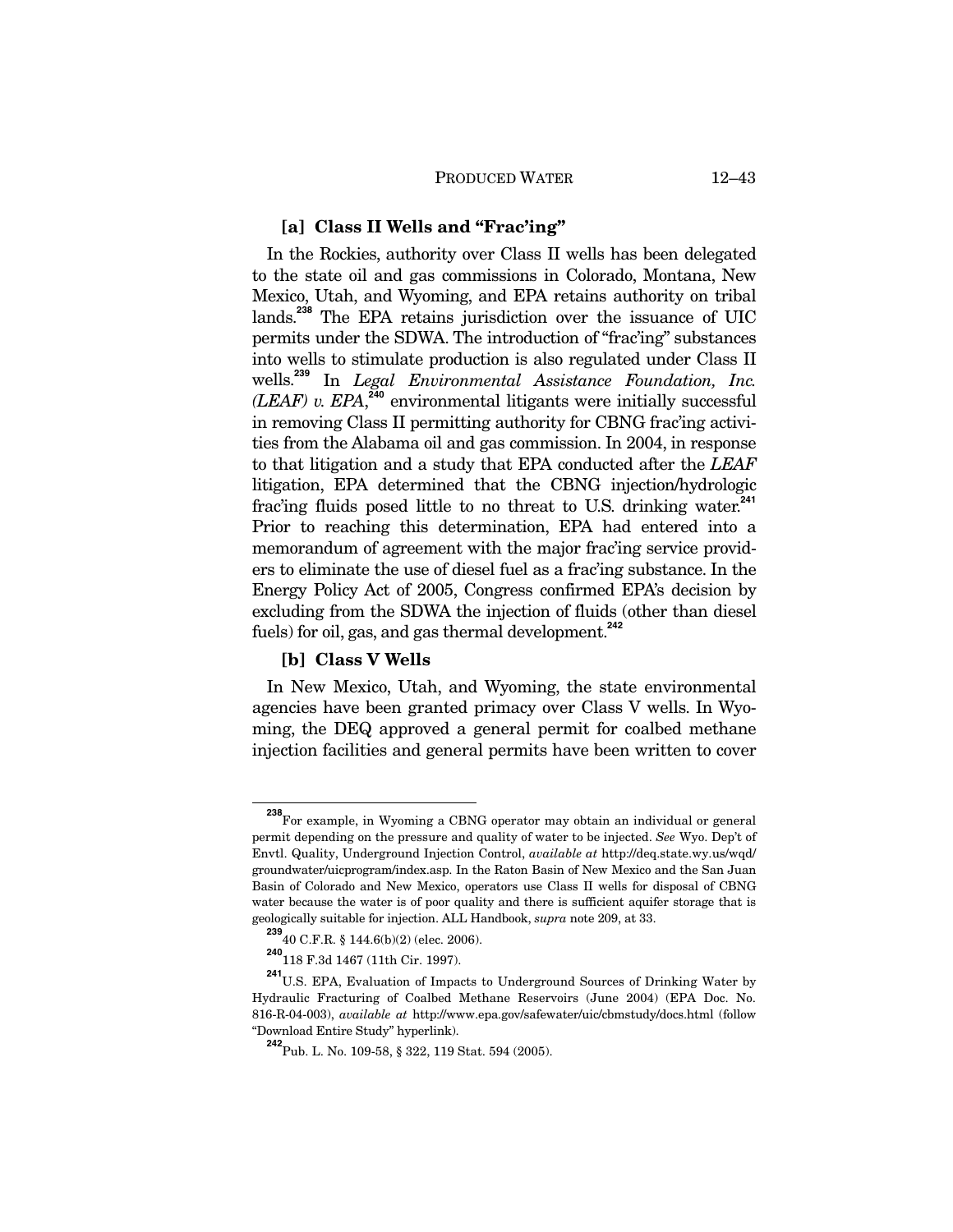all of Campbell, Johnson, and Sheridan Counties.**<sup>243</sup>** EPA Region 8 retains authority over the Class V permits in Montana and Colorado and for all tribes.

## **§ 12.07 Emerging Solutions to Deal with CBNG Produced Water Quantities**

### **[1] Introduction: Water Demand in the West**

Demand for water is extremely high in the arid and semi-arid West. The tremendous amount of water required to irrigate arid farmland and support urban expansion and population growth generates this high demand. More than half of the land and much of the water located in Colorado, Montana, North Dakota, South Dakota, Utah, and Wyoming is used for farming or ranching.**<sup>244</sup>** Seven of the ten fastest-growing cities in the United States are in the West.**<sup>245</sup>** Competition for water is acute.

The massive quantities of water produced from CBNG production may provide a new (or recycled) water supply that can help meet the high demands for water in the West. Through creative legislation and regulatory action, Western states are focusing on ways to put this produced water to a beneficial use and stretch limited water supplies.

## **[a] New Mexico**

In New Mexico, legislators proposed a bill to help New Mexico replenish the Pecos River. New Mexico is obligated under the Pecos River Compact to deliver a portion of Pecos River water to Texas.**<sup>246</sup>** House Bill 144, proposed in 2006, would have provided up to \$400,000 in tax credits to producers that delivered produced water, of at least minimum state water quality levels, to the Pecos River.**<sup>247</sup>** Although House Bill 144 was not approved in the 2006

**<sup>243</sup>** General Permit 5C5 (Sept. 21, 2006), *available at* http://deq.state.wy.us/wqd/ groundwater/uicprogram/index.asp (follow "Guidance Document" hyperlink under "Coalbed Methane UIC" heading).

**<sup>244</sup>** U.S. EPA, Region 8 Agricultural Priority, U.S. EPA, Region 8 priorities, http://www. epa.gov/Region8/agriculture (last visited July 4, 2006); *see also* http://www.epa.gov/Region8/ about/priorities.html.

**<sup>245</sup>** U.S. Census Bureau News, U.S. Dep't of Commerce, Elk Grove, Cal., Named Fastest-Growing City (June 21, 2006), *available at* http://www.census.gov.

**<sup>246</sup>** N.M. Stat. Ann. § 72-15-19 (elec. 2006).

**<sup>247</sup>**H.B. 144 (N.M. 2006).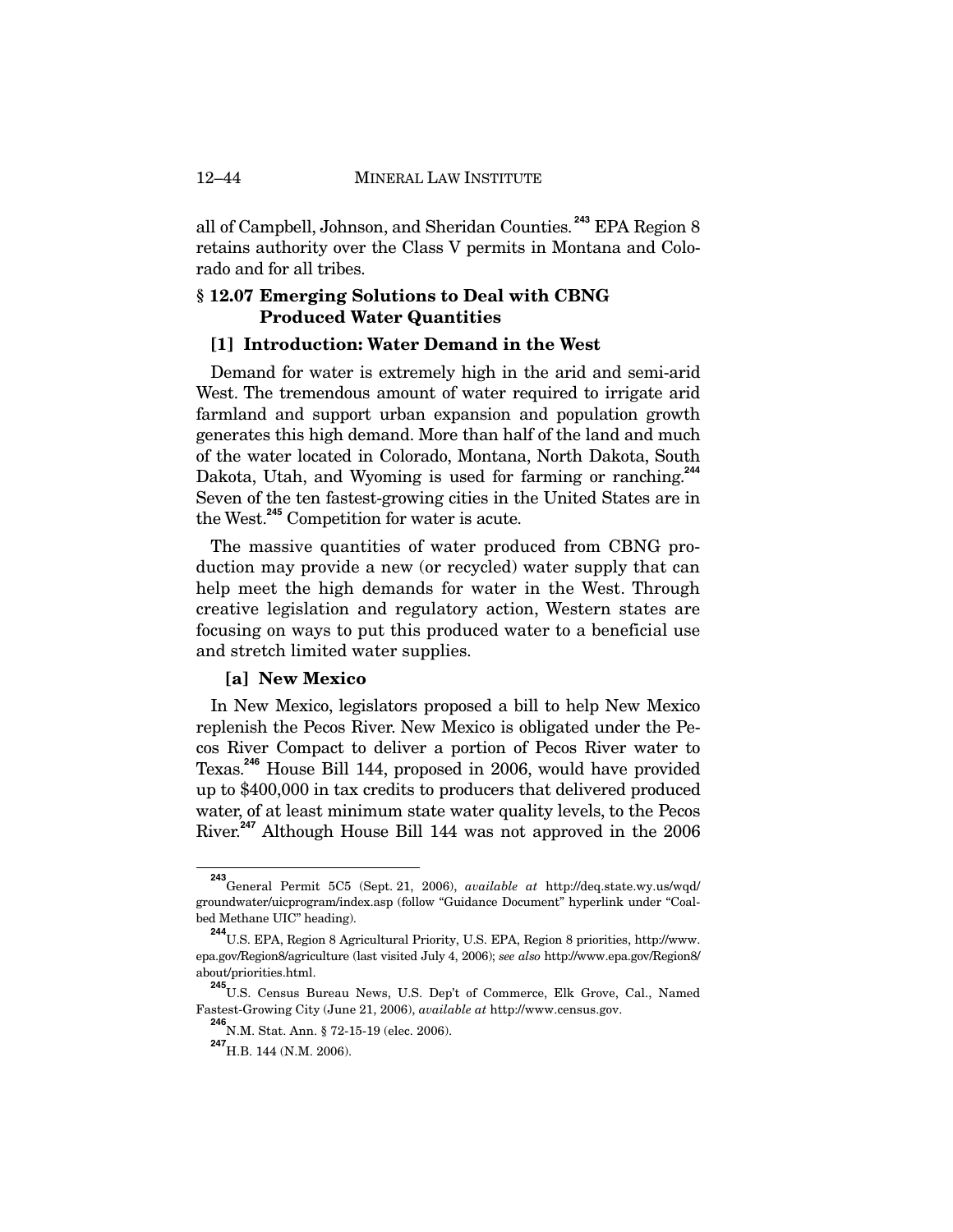legislature, it has been incorporated into a new committee bill. In addition, DOE and Public Service Co. of New Mexico are conducting a study to assess the feasibility of using produced water to offset cooling water withdrawals from the San Jan River.

## **[b] Wyoming**

In Wyoming, the 2006 legislature approved a \$500,000 appropriation to study the feasibility of building a pipeline to deliver produced water from the Powder River Basin to the North Platte River.**<sup>248</sup>** Historically, the North Platte River has experienced water shortages and has not been able to support its fish and irrigation demands. The study will fully examine the practice of piping produced water to the North Platte River and will address concerns associated with interstate commerce, water rights, technical feasibility, and water quality.**<sup>249</sup>**

## **[c] Colorado**

Colorado has established the Colorado Water Resources Research Institute (CWRRI) which is tasked with addressing emerging water problems, discussing and mediating solutions, publishing research reports, and providing citizens with information. CWRRI recently conducted a workshop in Fort Collins, Colorado, to address CBNG produced water management and how it could be used to assist agriculture.**<sup>250</sup>**

## **§ 12.08 Conclusion**

The management of produced water is complex and involves a web of state and federal laws directed at both water quality and water quantity. Since 2001, management of CBNG produced water has become more difficult. Surface disposal, because of CWA concerns and state regulations, has become a less available option. Infiltration into groundwater has become more regulated. States continue to struggle with whether CBNG produced water is a

**<sup>248</sup>** H.B. 145 (Wyo. 2006).

**<sup>249</sup>** ALL Consulting, Feasibility Study of Expanded Coal Bed Natural Gas Produced Water Management Alternatives in the Wyoming Portion of the Powder River Basin, Phase One 44 (Jan. 2006), *available at* http://wyoming.gov/governor/policies/documents/ FinalWYCBNGFS.pdf.

**<sup>250</sup>** Colo. Water Resources Research Inst., Produced Waters Workshop (held in Fort Collins, Colo., Apr. 4-6, 2006), *available at* http://cwrri.colostate.edu (follow "Produced Waters Workshop" hyperlink).